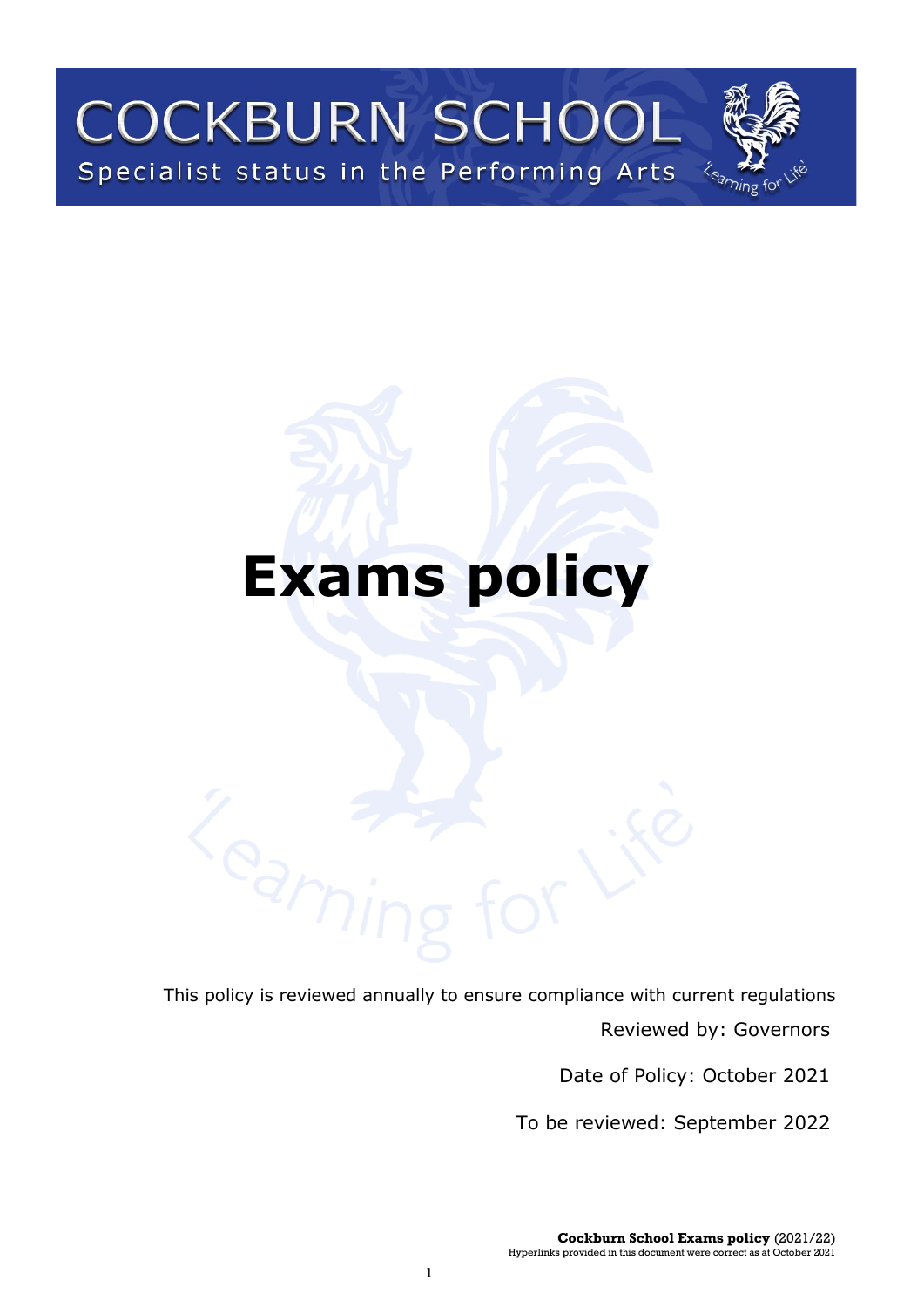# <span id="page-1-0"></span>**Key staff involved in the exams policy**

| <b>Role</b>                                   | Name(s)                   |
|-----------------------------------------------|---------------------------|
| Executive Headteacher                         | Mr D. Gurney              |
| Head of Centre (Head of<br>School)            | Mr R. Dixon               |
| Exams officer line manager<br>(Senior Leader) | Mr A. Smith               |
| Exams officer                                 | Mr P. Cooke               |
| <b>SENCo</b>                                  | <b>Miss H. Devonshire</b> |
| <b>MAT Chief Operating Officer</b>            | <b>Mrs S. Burns</b>       |
| MAT Network & ICT Service<br>Manager          | Mr K. Trejdosiewicz       |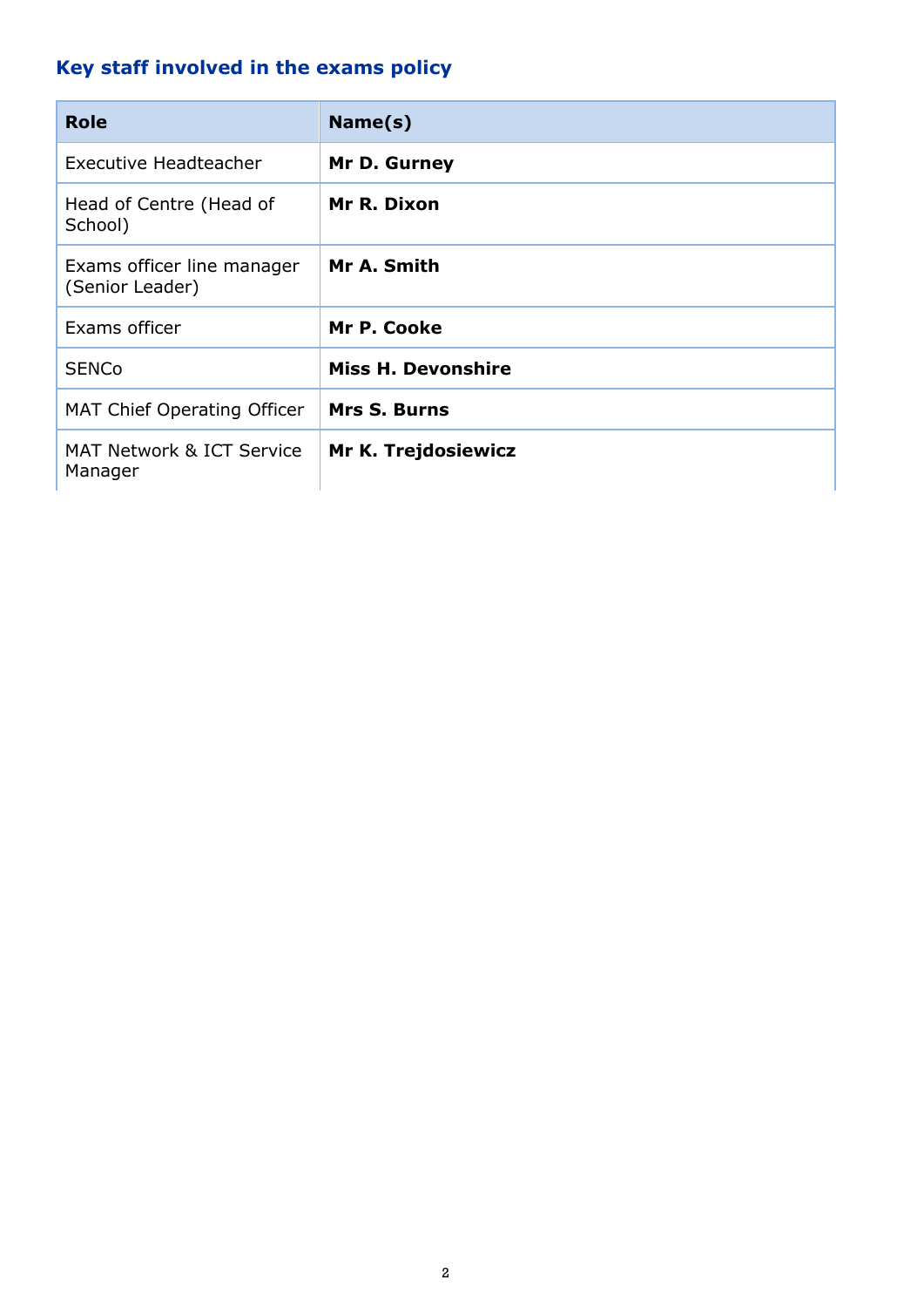## <span id="page-2-0"></span>**Contents**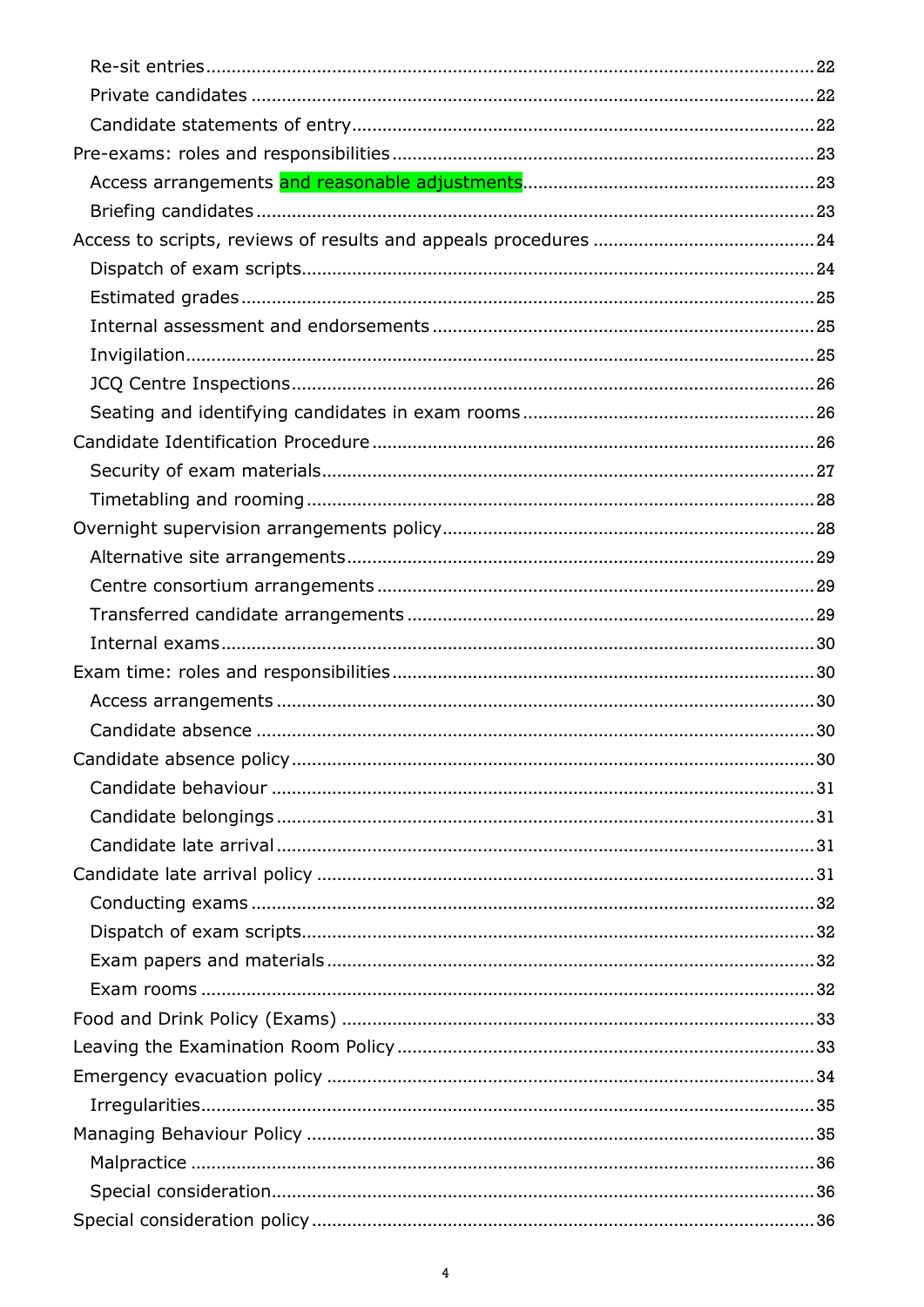| Appendix Seven - Suspected malpractice: candidate notification form 48 |
|------------------------------------------------------------------------|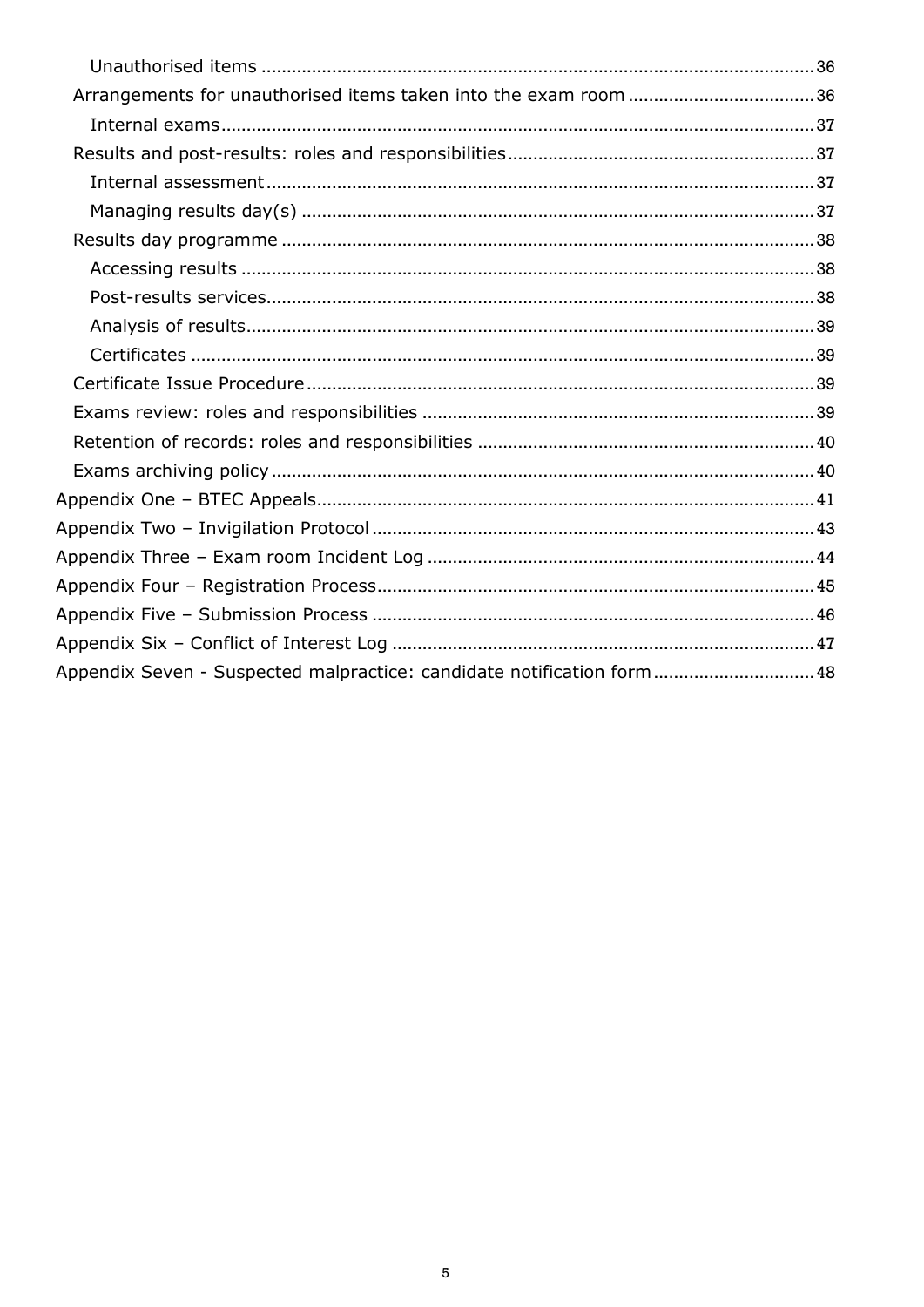## <span id="page-5-0"></span>**Purpose of the policy**

The centre is committed to ensuring that the exams management and administration process is run effectively and efficiently and in compliance with the published JCQ regulations and awarding body requirements.

This exam policy will ensure that:

- all aspects of the centre's exam process is documented, supporting the exams contingency plan, and other relevant exams-related policies, procedures and plans are signposted to
- the workforce is well informed and supported
- all centre staff involved in the exams process clearly understand their roles and responsibilities
- all exams and assessments are conducted according to JCQ and awarding body regulations, guidance and instructions, thus maintaining the integrity and security of the exam/assessment system at all times
- exam candidates understand the exams process and what is expected of them

This policy is reviewed annually to ensure ways of working in the centre are accurately reflected and that exams and assessments are conducted to current JCQ (and awarding body) regulations, instructions and guidance.

This policy will be communicated to all relevant centre staff.

This policy is available on the [Cockburn School Website](http://www.cockburnschool.org/) in the Parents & Carers section under Exam Information. It is held also on the internal staff share "T" drive in the School Administration>Exams>Policies and also on the Staff FROG OS Platform under Key Docs > Policies. Candidates are made aware that the policy exists also through the FROG OS Platform and in the Candidate Handbook each academic year.

## <span id="page-5-1"></span>**Roles and responsibilities overview**

**The head of centre** is the individual who is accountable to the awarding bodies for ensuring that the centre is always compliant with the published JCQ regulations and awarding body requirements to ensure the security and integrity of the examinations/assessments.

**The examinations officer** is the person appointed by the head of centre to act on behalf of, and be the main point of contact for, the centre in matters relating to the general administration of awarding body examinations and assessments.

**The head of centre may not appoint themselves as the examinations officer.** A head of centre and an examinations officer are two distinct and separate roles. [\(GR](http://www.jcq.org.uk/exams-office/general-regulations) 2)

#### **Head of centre responsibilities**

The **head of centre** is the individual who is accountable to the awarding bodies for ensuring that the centre is always compliant with the published JCQ regulations and awarding body requirements to ensure the security and integrity of the examinations/assessments. **It is the responsibility of the head of centre to ensure that all staff comply with the instructions in this booklet**. Failure to do so may constitute malpractice as defined in the JCQ publication *Suspected Malpractice: Policies and Procedures, 1 September 2021 to 31 August 2022:* 

<https://www.jcq.org.uk/exams-office/malpractice> [\(ICE](http://www.jcq.org.uk/exams-office/ice---instructions-for-conducting-examinations) Introduction)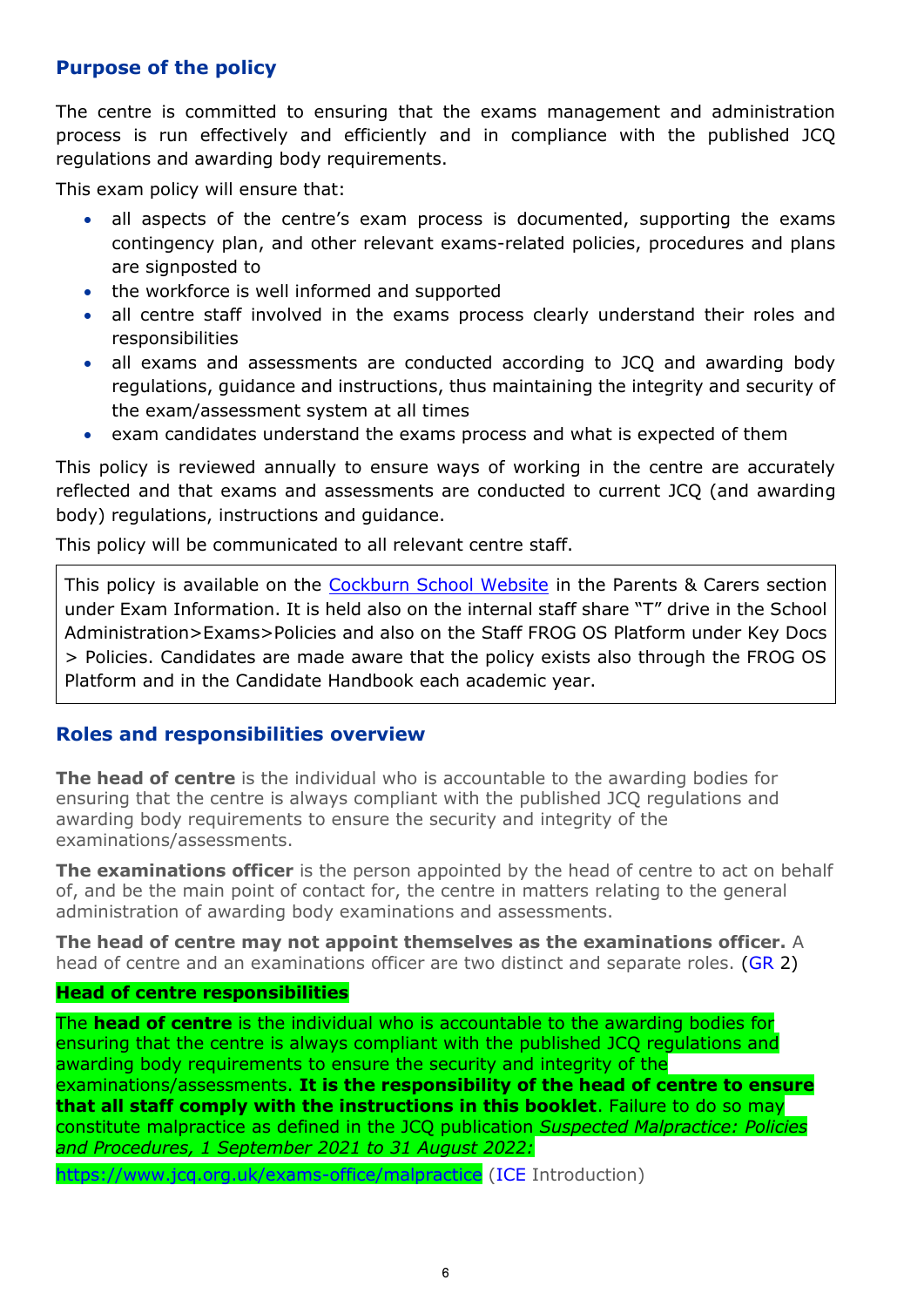## **Head of centre**

- Understands the contents, refers to and directs relevant centre staff to annually updated JCQ publications including:
	- o [General Regulations for Approved Centres](http://www.jcq.org.uk/exams-office/general-regulations) (GR)
	- o [Instructions for Conducting Examinations](http://www.jcq.org.uk/exams-office/ice---instructions-for-conducting-examinations) (ICE)
	- o Access [Arrangements and Reasonable Adjustments](http://www.jcq.org.uk/exams-office/access-arrangements-and-special-consideration/regulations-and-guidance) (AA)
	- o [Suspected Malpractice -](http://www.jcq.org.uk/exams-office/malpractice) Policies and Procedures (SM)
	- o [Instructions for conducting non-examination assessments](http://www.jcq.org.uk/exams-office/non-examination-assessments) (NEA) (and the instructions for conducting coursework)
	- o [A guide to the special consideration](http://www.jcq.org.uk/exams-office/access-arrangements-and-special-consideration/regulations-and-guidance) process (SC)
- Ensures the centre has appropriate accommodation to support the size of the cohorts being taught including appropriate accommodation for candidates requiring access arrangements for exams and assessments

#### <span id="page-6-0"></span>**National Centre Number Register**

- Takes responsibility for confirming, on an annual basis, that they are **both** aware of and adhering to the latest version of the JCQ's regulations. This confirmation is managed as part of the National Centre Number Register (NCNR) annual update
- Understands that this responsibility cannot be delegated to a member of the senior leadership team or the examinations officer, and acknowledges that failure to respond to the NCNR annual update, and/or the head of centre's declaration, will result in:
	- o the centre status being suspended
	- o the centre not being able to submit examination entries
	- o the centre not receiving or being able to access question papers and ultimately, awarding bodies could withdraw their approval of the centre

#### <span id="page-6-1"></span>**Recruitment, selection and training of staff**

- Retains a workforce of an appropriate size and competence, including sufficient managerial and other resource, to undertake the delivery of the qualification as required by an awarding body. This includes taking reasonable steps to ensure occupational competence where this is required for the assessment of specific qualifications
- Provides fully qualified teachers to mark non-examination assessments, and/or fully qualified assessors for the verification of centre-assessed components
- Enables the relevant senior leader(s), the examinations officer (EO) and the ALS lead/SENCo to receive appropriate training and support in order to facilitate the effective delivery of examinations and assessments within the centre, and ensure compliance with the published JCQ regulations
- Appoints a ALS lead/SENCo who will determine appropriate arrangements for candidates with learning difficulties and disabilities

#### <span id="page-6-2"></span>**Internal governance arrangements**

• Has in place a written escalation process should the head of centre, or a member of the senior leadership team with oversight of examination administration, be absent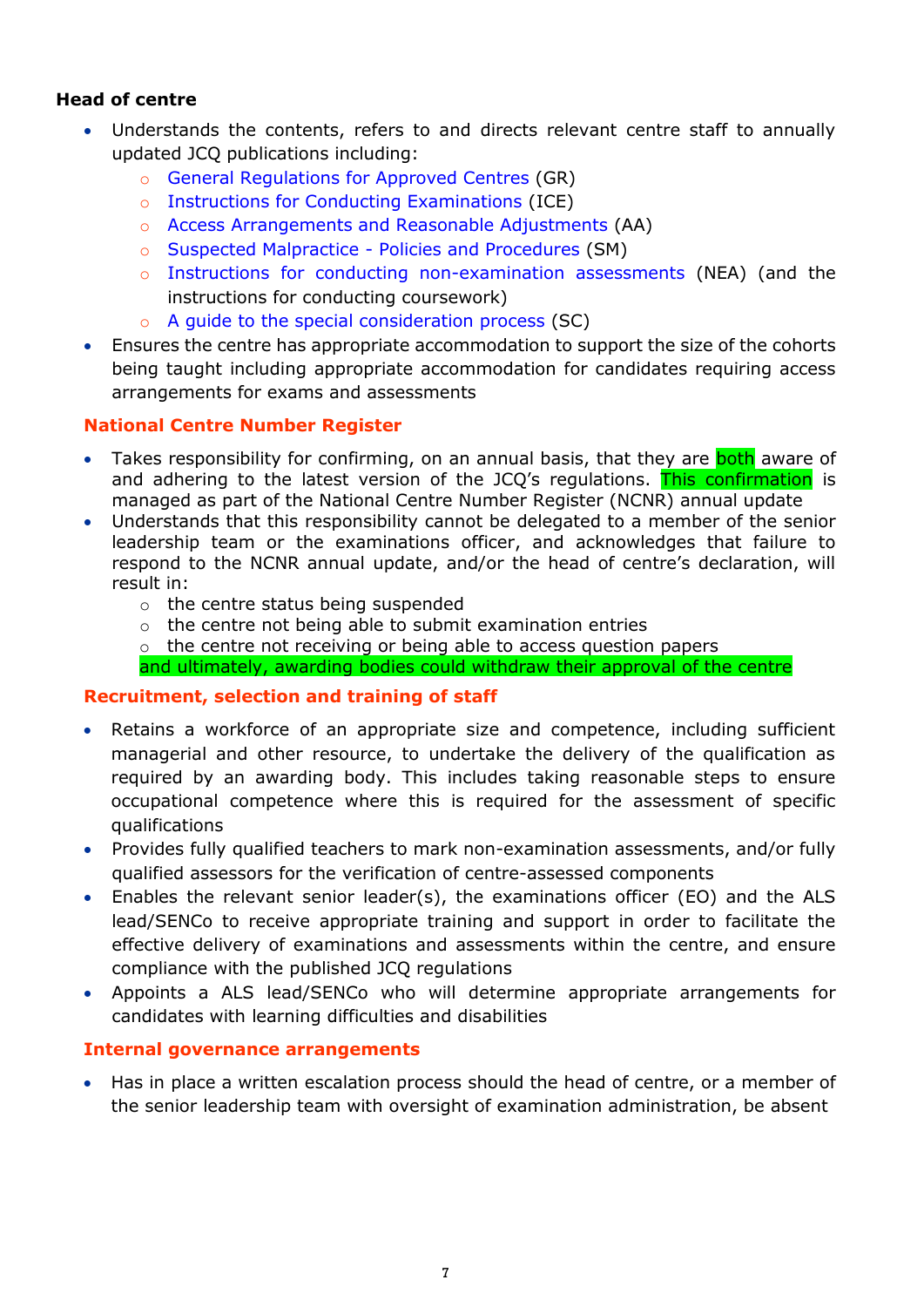## <span id="page-7-0"></span>**Escalation Process**

The escalation process can be found  $T:\S$ chool [Administration\Exams\Policies\2021-2022\Final Policy Versions](file://///cobn-fs001/staffshare$/School%20Administration/Exams/Policies/2021-2022/Final%20Policy%20Versions) and on FROG (Internal information platform).

It is the responsibility of the **head of centre** to ensure that his/her centre... has in place a written escalation process should the head of centre, or a member of the senior leadership team with oversight of examination administration, be absent [\(GR](http://www.jcq.org.uk/exams-office/general-regulations) 5.3)

- Has in place a member of the senior leadership team who will provide support and guidance to the examinations officer and ensure that the integrity and security of examinations and assessments is maintained throughout an examination series
- Ensures centre staff undertake key tasks within the exams process and meet internal deadlines set by the EO
- Makes sure that a teacher, a tutor or a senior member of centre staff who teaches the subject being examined, is not an invigilator during the examination

## <span id="page-7-1"></span>**Delivery of qualifications**

- Delivers qualifications, as required by the awarding body, in accordance with relevant equality legislation. This includes but is not limited to ensuring that qualifications are made available to all candidates capable of undertaking them and seeking reasonable adjustments for disabled candidates
- Enables candidates to receive sufficient and up to date laboratory experience, or relevant training where required by the subject concerned
- Where/if using a third party to deliver any part of a qualification at the centre:
	- o maintains oversight of, and responsibility for, the delivery of the qualification in accordance with JCQ regulations and awarding body requirements
	- $\circ$  has in place a written agreement with the third party ensuring that a copy of the written agreement is available for inspection if requested by the awarding body

## <span id="page-7-2"></span>**Public liability**

• Complies with local health and safety rules which are in place and that the centre is adequately covered for public liability claims

## <span id="page-7-3"></span>**Security of assessment materials**

- Takes all reasonable steps to maintain the integrity of the examinations/assessments, including the security of all assessment materials, by ensuring:
	- o the location of the centre's secure storage facility in a secure room solely assigned to examinations for the purpose of administering secure examination materials
	- o the secure room only contains exam-related material
	- o there are between two and six keyholders only, each of whom must fully understand their responsibilities as a key holder to the secure storage facility o access to the secure room and secure storage facility is restricted to the authorised two to six keyholders and staff named and approved by the head of centre are accompanied by a keyholder at all times
	- o appropriate arrangements are in place to ensure that confidential materials are only handed over to authorised members of centre staff
	- o the relevant awarding body is immediately informed if the security of question papers or confidential supporting instructions is put at risk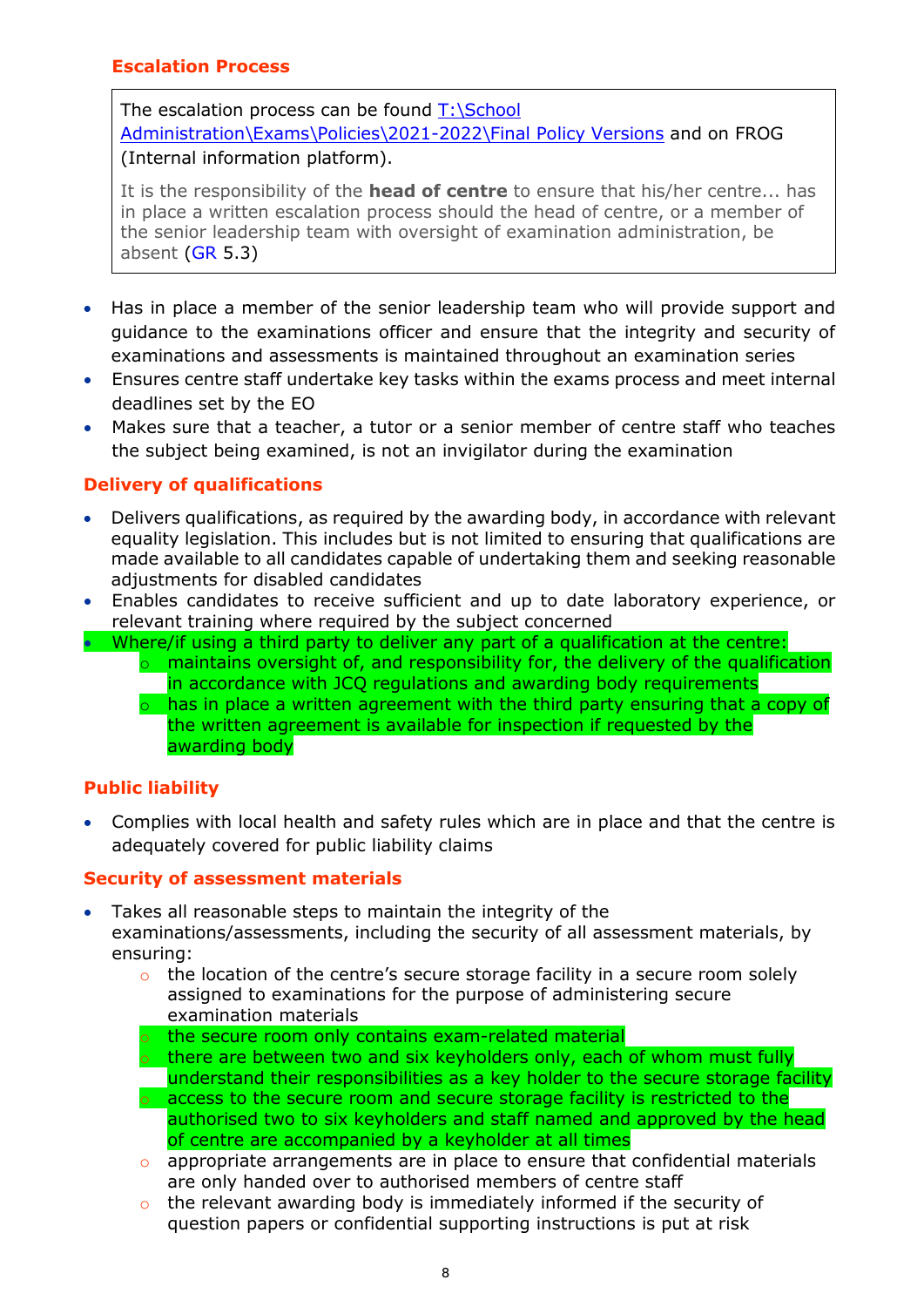o that when it is permitted to remove question papers from secure storage, and to avoid potential breaches of security, arrangements are in place to carefully check and record that the correct question paper packets are opened

- Makes arrangements to receive, check and store question papers and examination material safely and securely at all times and for as long as required in accordance with the current JCQ publication *Instructions for conducting examinations*
- Makes arrangements to receive and issue material received from the awarding bodies to staff and candidates, and notify them of any advice and instructions relevant to the examinations and assessments
- Allows candidates access to relevant pre-release materials on, or as soon as possible after, the date specified by the awarding bodies
- Through taking an ethical approach and working proactively to avoid malpractice among students and staff takes all reasonable steps to prevent the occurrence of any malpractice/maladministration before, during the course of and after examinations have taken place
- Ensures any person involved in administering, teaching or completing examinations/assessments is advised that where malpractice is suspected, or alleged, personal data about them will be provided to the awarding body (or bodies) whose examinations/assessments are involved. Personal data about them may also be shared with other awarding bodies, the qualifications regulator or professional bodies in accordance with the JCQ publication *Suspected malpractice – Policies and procedures*
- Ensures irregularities are investigated and informs the awarding bodies of any cases of alleged, suspected or actual incidents of malpractice or maladministration, involving a candidate or a member of staff, are reported to the awarding body immediately
- Ensures risks to the exam process are assessed and appropriate risk management processes/contingency plans are in place (that allow the senior leadership team to act immediately in the event of an emergency or staff absence)

## <span id="page-8-0"></span>**Exam contingency plan**

Cockburn School's Exam Contingency Plan is kept in the internal staff share "T" drive in the School Administration>Exams>Policies. A hard copy is also available in the Exams Inspection folder in the Exams office.

It is the responsibility of the head of centre to ensure that his/her centre… has in place the following policies available for inspection… a written examination contingency plan which covers all aspects of examination administration. This will allow members of the senior leadership team to act immediately in the event of an emergency or staff absence. The examination contingency plan should reinforce procedures in the event of the centre being unavailable for examinations, or on results day, owing to an unforeseen emergency [\(GR](http://www.jcq.org.uk/exams-office/general-regulations) 5.3)

#### <span id="page-8-1"></span>**Lockdown Policy (Exams)**

The Lockdown Policy can be found internally in the following location  $T:\$ School [Administration\Exams\Policies\2021-2022\Final Policy Versions](file://///cobn-fs001/staffshare$/School%20Administration/Exams/Policies/2021-2022/Final%20Policy%20Versions) and on FROG (Internal information platform).

• Ensures required internal appeals procedures are in place and drawn to the attention of candidates and (where relevant) their parents/carers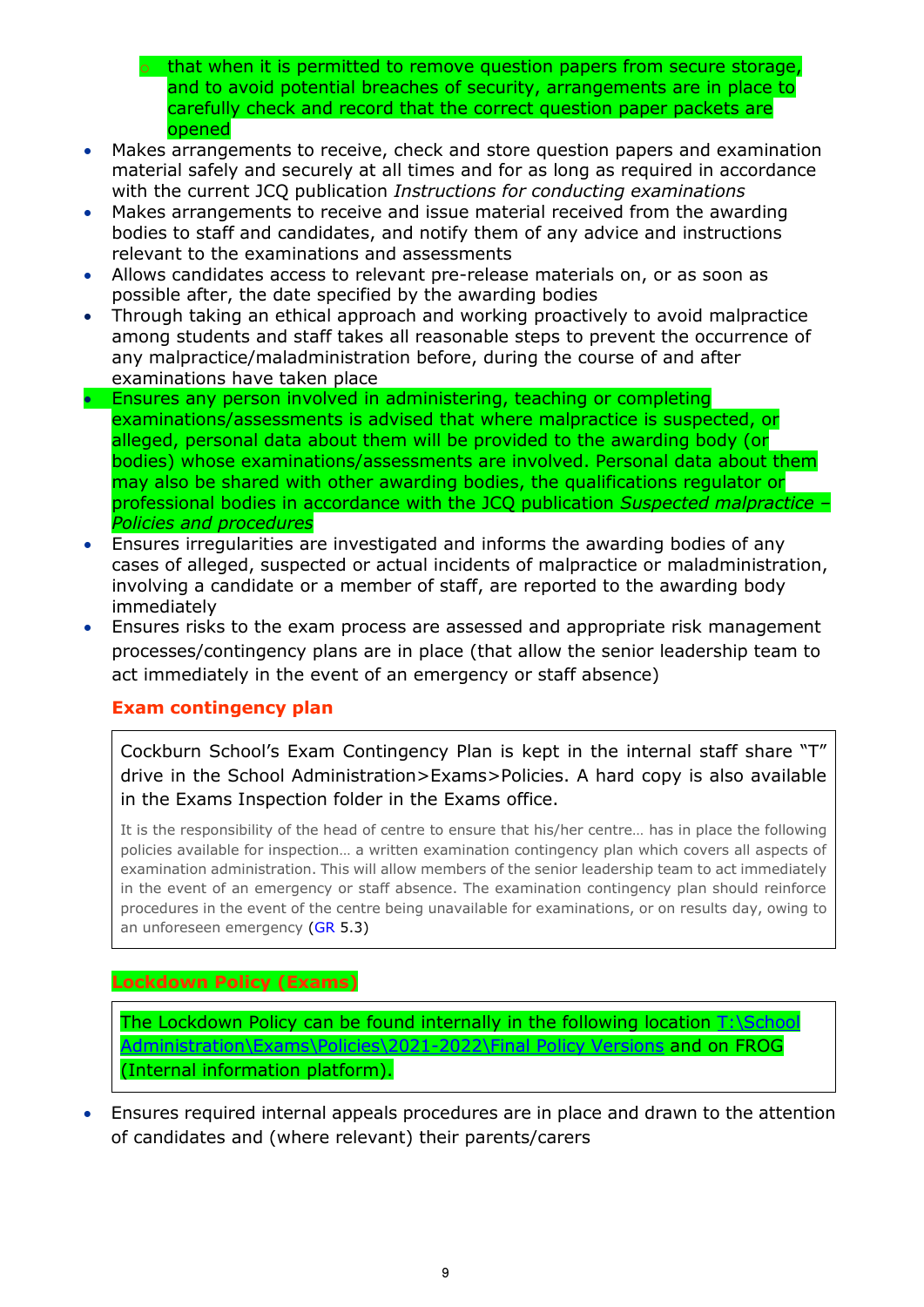#### <span id="page-9-0"></span>**Internal appeals procedures**

Cockburn School's Internal Appeals Procedures is kept in the internal staff share "T" drive in the School Administration>Exams>Policies. A hard copy is also available in the Exams Inspection folder in the Exams office. Details of the procedures are available on the [Cockburn School Website](http://www.cockburnschool.org/) and referred to in the Candidate Handbook.

#### **Internal Appeals Procedure (Internal assessment decisions)**

Refer to [GR](http://www.jcq.org.uk/exams-office/general-regulations) (section 5.7f)

#### **Internal Appeals Procedure (Reviews of Results/Appeals)**

Refer to [GR](http://www.jcq.org.uk/exams-office/general-regulations) (section 5.13h)

The centre will… have in place and be available for inspection purposes, a **written** internal appeals procedure relating to internal assessment decisions and to ensure that details of this procedure are communicated, made widely available and accessible to all candidates… [\(GR](http://www.jcq.org.uk/exams-office/general-regulations) 5.7)

…have available for inspection purposes and draw to the attention of candidates and their parents/carers, a **written** internal appeals procedure to manage disputes when a candidate disagrees with a centre decision not to support a clerical re-check, a review of marking, a review of moderation or an appeal… [\(GR](http://www.jcq.org.uk/exams-office/general-regulations) 5.13)

• Ensures the centre's equalities policy demonstrating the centre's compliance with relevant legislation is in place and details the processes followed in respect of identifying the need for, requesting and implementing access arrangements

#### <span id="page-9-1"></span>**Equalities policy**

Cockburn School's Equalities Policy (Exams) is kept in the internal staff share "T" drive in the School Administration > Exams > Policies. A hard copy is also available in the Exams Inspection folder in the Exams Office. The main School Disability Policy is also available on the [Cockburn School Website.](http://www.cockburnschool.org/)

It is the responsibility of the **head of centre** to ensure that his/her centre... has in place the following policies available for inspection… a written equalities policy

…delivers qualifications, as required by the awarding body, in accordance with relevant equality legislation. This includes but is not limited to ensuring that qualifications are made available to all candidates capable of undertaking them and seeking reasonable adjustments for disabled candidates

**The head of centre/senior leadership team will**… recognise its duties towards disabled candidates, including private candidates, as defined under the terms of the Equality Act 2010**†**. This **must** include a duty to explore and provide access to suitable courses, through the access arrangements process submit applications for reasonable adjustments and make reasonable adjustments to the service the centre provides to disabled candidates;

**†**or any legislation in a relevant jurisdiction other than England and Wales which has an equivalent purpose and effect [\(GR](http://www.jcq.org.uk/exams-office/general-regulations) 5.3, 5.4)

• Ensures a complaints and appeals procedure covering general complaints regarding the centre's delivery or administration of a qualification is in place and drawn to the attention of candidates and their parents/carers

#### <span id="page-9-2"></span>**Complaints and appeals procedure**

Cockburn School's Complaints and appeals procedures (Exams) is kept in the internal staff share "T" drive in the School Administration > Exams > Policies. A hard copy is also available in the Exams Inspection folder in the Exams Office. The main School Complaints and Appeals Procedire is also available on the Cockburn [School Website.](http://www.cockburnschool.org/)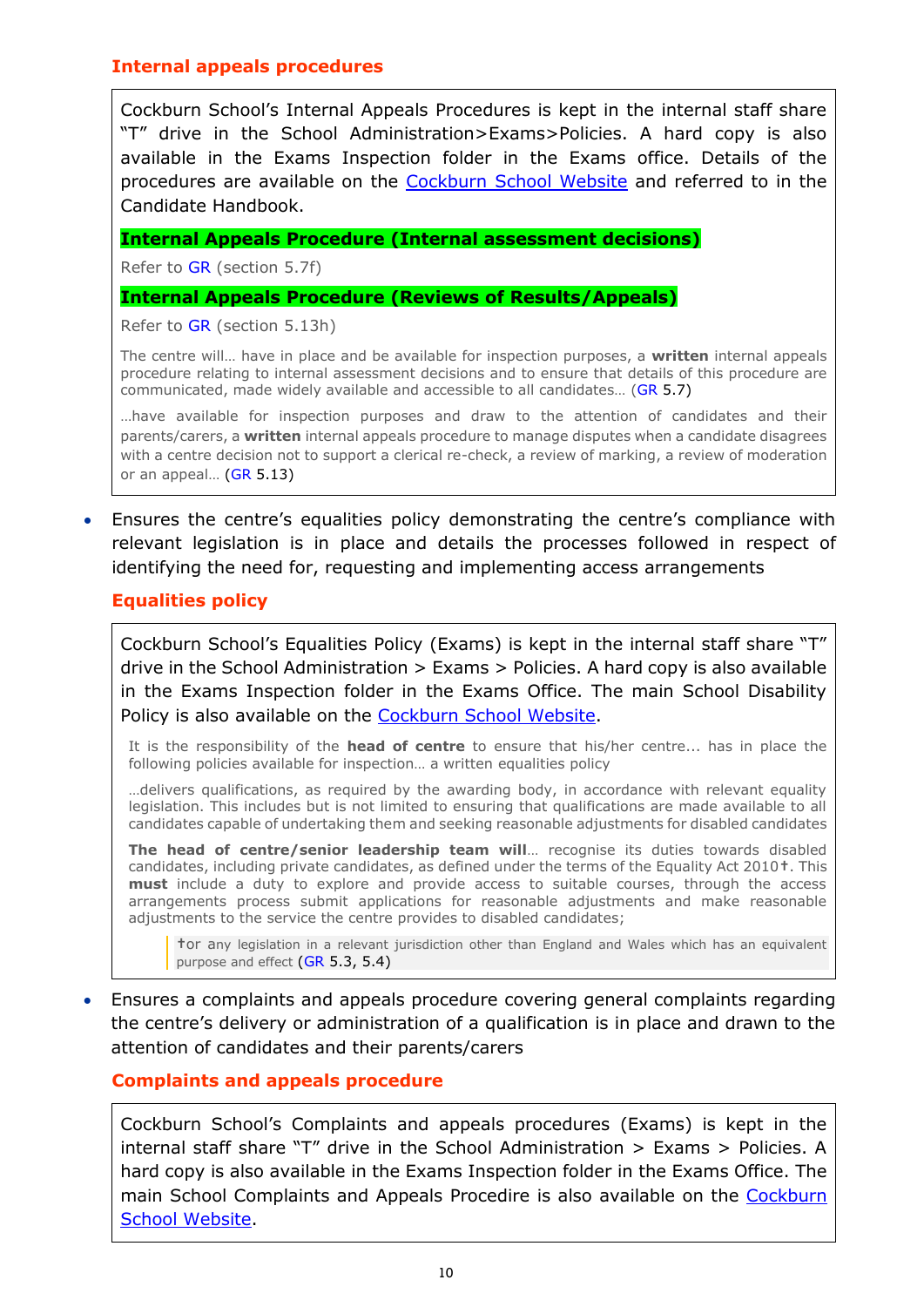The centre will… draw to the attention of candidates and their parents/carers their written complaints and appeals procedure which will cover general complaints regarding the centre's delivery or administration of a qualification. [\(GR](http://www.jcq.org.uk/exams-office/general-regulations) 5.8)

• Ensures the centre has a child protection/safeguarding policy in place, including Disclosure and Barring Service (DBS) clearance, which satisfies current legislative requirements

<span id="page-10-0"></span>**Child Protection/Safeguarding Policy (Exams)**

Cockburn School's Child Protection/Safeguarding Policy is in the FROG OS Platform in Key Docs>Policies. It is also available on the [Cockburn School Website.](http://www.cockburnschool.org/)

It is the responsibility of the **head of centre** to ensure that his/her centre... has in place the following policies available for inspection… a written child protection/safeguarding policy, including Disclosure and Barring Service (DBS) clearance, which satisfies current legislative requirements... [\(GR](http://www.jcq.org.uk/exams-office/general-regulations) 5.3)

• Ensures the centre has a data protection policy in place that complies with General Data Protection Regulation and Data Protection Act 2018 regulations

## <span id="page-10-1"></span>**Data Protection Policy (Exams)**

Cockburn School's Data Protection Policy (Exams) is kept in the internal staff share "T" drive in the School Administration > Exams > Policies. A hard copy is also available in the Exams Inspection folder in the Exams Office. The main School Data Protection Policy is also available on the [Cockburn School Website.](http://www.cockburnschool.org/)

It is the responsibility of the **head of centre** to ensure that his/her centre... has in place the following policies available for inspection… a written data protection policy [\(GR](http://www.jcq.org.uk/exams-office/general-regulations) 5.3)

The centre will… ensure that all candidate data where required by the awarding body has been supplied to the awarding bodies within the terms of the General Data Protection Regulation, the Data Protection Act 2018 and the Freedom of Information Act 2000, and that candidates have been properly informed that this data has been transferred to the awarding bodies (see section 6, for more information)… [\(GR](http://www.jcq.org.uk/exams-office/general-regulations) 5.8)

#### **Legislation on sharing information**

Under the principles of the General Data Protection Regulations 2018 and the Data Protection Act 2018, children and young adults can assume control over their personal information and restrict access to it from the age of 13.This suggests that candidate consent should be sought to share results or other exams-related information with a third party.

Other legislation and guidance may need to be taken into account regarding sharing information with parents, as example information from the DfE for schools regarding parental responsibility and school reports on pupil performance:

- Understanding and dealing with issues relating to parental responsibility [www.gov.uk/government/publications/dealing-with-issues-relating-to-parental](https://www.gov.uk/government/publications/dealing-with-issues-relating-to-parental-responsibility/understanding-and-dealing-with-issues-relating-to-parental-responsibility)[responsibility/understanding-and-dealing-with-issues-relating-to-parental](https://www.gov.uk/government/publications/dealing-with-issues-relating-to-parental-responsibility/understanding-and-dealing-with-issues-relating-to-parental-responsibility)[responsibility](https://www.gov.uk/government/publications/dealing-with-issues-relating-to-parental-responsibility/understanding-and-dealing-with-issues-relating-to-parental-responsibility)
- School reports on pupil performance:guidance for headteachers [www.gov.uk/guidance/school-reports-on-pupil-performance-guide-for-headteachers](https://www.gov.uk/guidance/school-reports-on-pupil-performance-guide-for-headteachers)

#### **Publication of exam results**

Refer to ICO (Information Commissioner's Office) [Schools, universities and colleges](https://ico.org.uk/your-data-matters/schools/) information and [Exam results](https://ico.org.uk/your-data-matters/schools/exam-results/)

• Ensures the centre has documented processes in place relating to access arrangements and reasonable adjustments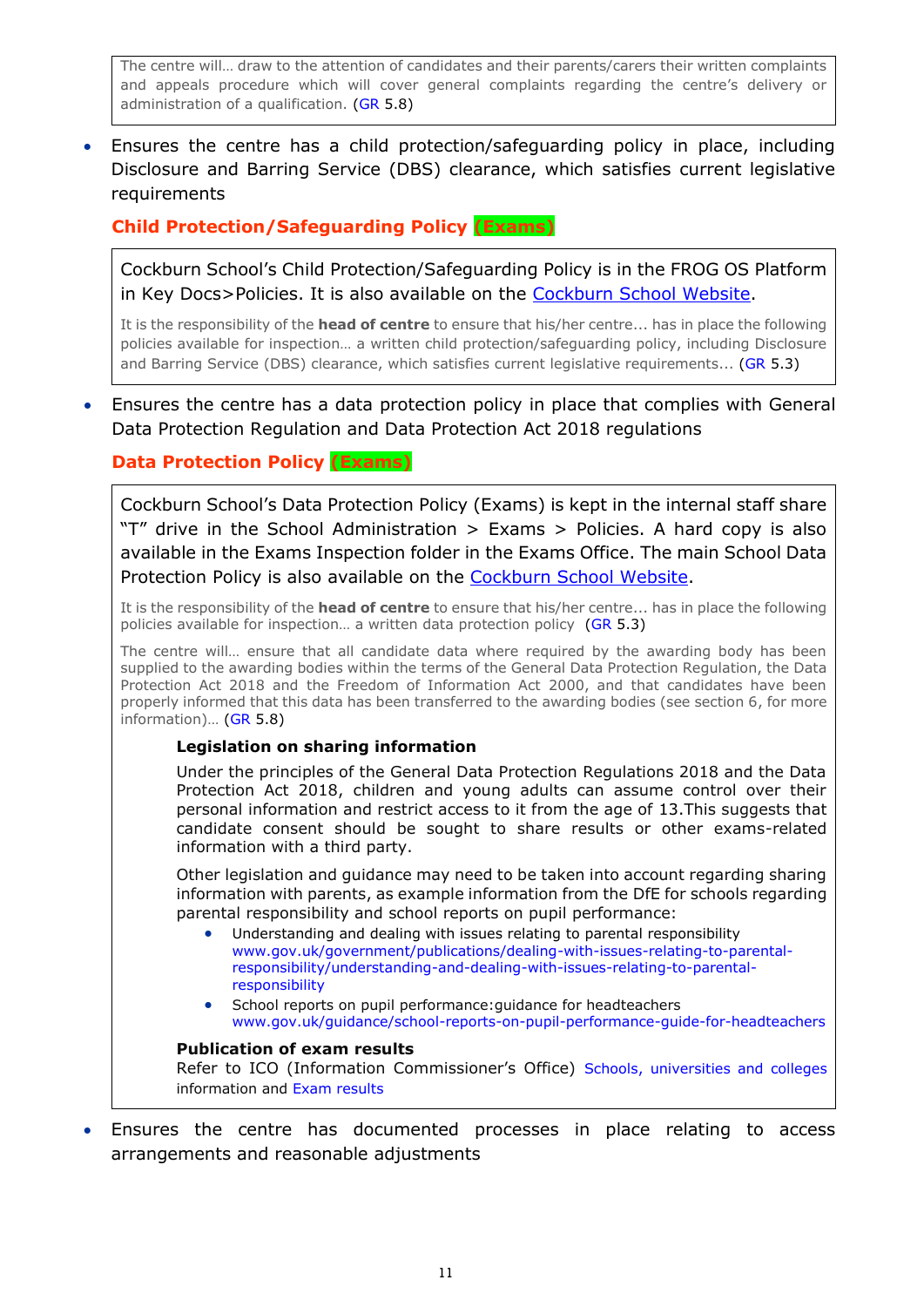## <span id="page-11-0"></span>**Access arrangements policy**

Cockburn School's Access Arrangements Policy (Exams) is kept in the internal staff share "T" drive in the School Administration  $>$  Exams  $>$  Policies. A hard copy is also available in the Exams Inspection folder in the Exams Office.

…The head of centre/senior leadership team will… have a **written** process in place to not only check the qualification(s) of their assessor(s) but that the correct procedures are followed as in Chapter 7 of the JCQ publication *Access Arrangements and Reasonable Adjust*ments… [\(GR](http://www.jcq.org.uk/exams-office/general-regulations) 5.4)

## **Conflicts of interest**

- <span id="page-11-1"></span>• Ensures the relevant awarding bodies are informed before the published deadline for entries for each examination series of any potential conflict of interest where
	- $\circ$  a member of centre staff is taking a qualification at the centre which includes internally assessed components/units (taking at the centre as a last resort where unable to find an alternative centre)
	- o a candidate is being taught and prepared for a qualification which includes internally assessed components/units by a member of centre staff with close relationship to the candidate
- Maintains clear records that confirm the measures taken/protocols in place to mitigate any potential risk to the integrity of the qualifications affected by the above, and where
	- o a member of exams office staff has a close relationship to a candidate being entered for exams and assessments at the centre or at another centre
	- $\circ$  a member of centre staff is taking a qualification at the centre which does not include internally assessed components/units (taking at the centre as a last resort where unable to find an alternative centre)
	- o a member of centre staff is taking a qualification at another centre

#### <span id="page-11-2"></span>**Conflicts of Interest Policy (Exams)**

A formal log of potential and actual conflicts of interest will be kept up to date within the centre and made available on request by an examination awarding body (see appendix six). Staff members must always disclose an activity if there is any doubt about whether it represents a conflict of interest. For internal conflicts involving any external qualifications or examinations advice and/or permission from the awarding body will be requested.

It is the responsibility of the head of centre to ensure that his/her centre… manages Conflicts of Interest by informing the awarding bodies, before the published deadline for entries, of:

• any members of centre staff who are taking qualifications at their own centre which include internally assessed components/units;

• any members of centre staff who are teaching and preparing members of their family (which includes step-family, foster family and similar close relationships) or close friends and their immediate family (e.g. son/daughter) for qualifications which include internally assessed components/units; and

maintains clear records of all instances where:

• exams office staff have members of their family (which includes step-family, foster family and similar close relationships) or close friends and their immediate family (e.g. son/daughter) being entered for examinations and assessments either at the centre itself or other centres;

• centre staff are taking qualifications at their centre which do not include internally assessed components/units;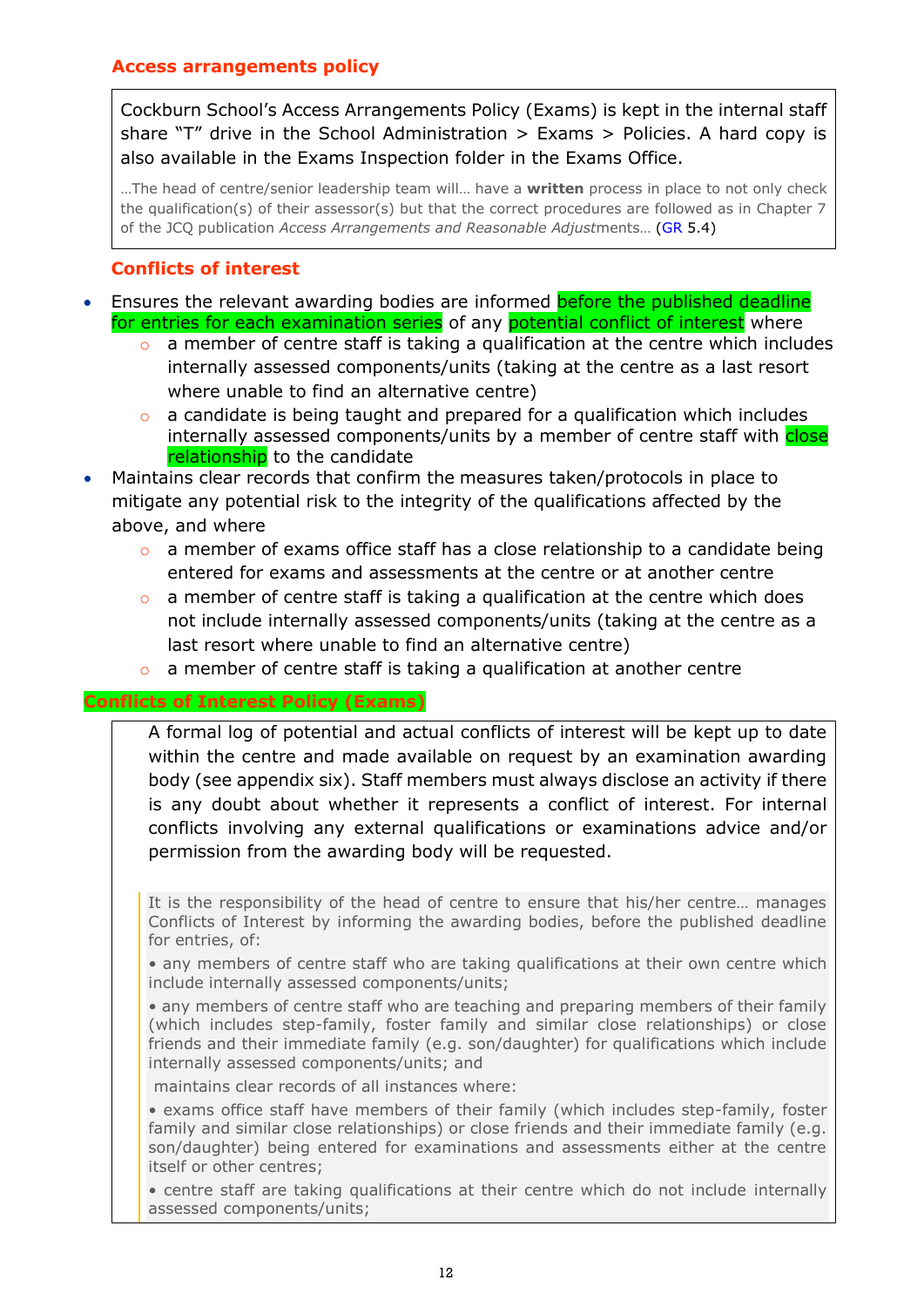• centre staff are taking qualifications at other centres.

The head of centre must ensure that the records include details of the measures taken to mitigate any potential risk to the integrity of the qualifications affected. The records may be inspected by a JCQ Centre Inspector and/or awarding body staff. They might be requested in the event of concerns being reported to an awarding body. The records must be retained until the deadline for reviews of marking has passed or until any appeal, malpractice or other results enquiry has been completed, whichever is later.

Note: Heads of centre must note that entering members of centre staff for qualifications at their own centre must be as a last resort in cases where the member of centre staff is unable to find another centre. The head of centre is responsible for ensuring that proper protocols are in place to prevent the member of centre staff having access to examination materials prior to the examination and that other centre staff are briefed on maintaining the integrity and confidentiality of the examination materials. The head of centre must ensure that during the examination series the member of centre staff is treated as per any other candidate entered for that examination, does not have access to examination materials and does not receive any preferential treatment.  $[GR 5.3]$  $[GR 5.3]$ 

- Ensures other relevant centre staff where they may be involved in the receipt and dispatch of confidential exam materials are briefed on the requirements for maintaining the integrity and confidentiality of the exam materials
- Ensures members of centre staff do **not** forward e-mails and letters from awarding body or JCQ personnel without prior consent to third parties or upload such correspondence onto social media sites and applications
- Ensures members of centre staff do **not** advise parents/candidates to contact awarding bodies/JCQ directly nor provide them with addresses/email addresses of awarding body examining/assessment personnel or JCQ personnel

## <span id="page-12-0"></span>**Centre inspections**

- Co-operates with the JCQ Centre Inspection Service, an awarding body or a regulatory authority when subject to an inspection, an investigation or an unannounced visit, and takes all reasonable steps to comply with all requests for information or documentation made by an awarding body or regulatory authority as soon as is practical
- Allows all venues used for examinations and assessments, paperwork and secure storage facilities to be open to inspection
- Understands the JCQ Centre Inspector will identify him/herself with a photo ID card and must be accompanied throughout his/her tour of the premises, including inspection of the centre's secure storage facility

## **Exams officer**

- Understands the contents of annually updated JCQ publications including:
	- o [General Regulations for Approved Centres](http://www.jcq.org.uk/exams-office/general-regulations)
	- o [Instructions for Conducting Examinations](http://www.jcq.org.uk/exams-office/ice---instructions-for-conducting-examinations)
	- o [Suspected Malpractice -](http://www.jcq.org.uk/exams-office/malpractice) Policies and Procedures
	- o [Post-results services](http://www.jcq.org.uk/exams-office/post-results-services) (PRS)
	- o [A guide to the special consideration process](https://www.jcq.org.uk/exams-office/access-arrangements-and-special-consideration/regulations-and-guidance/)
- Completes/submits the National Centre Number Register annual update (administered on behalf of the JCQ member awarding bodies by OCR [https://ocr.org.uk/administration/ncn-annual-update/\)](https://ocr.org.uk/administration/ncn-annual-update/) by the end of October each year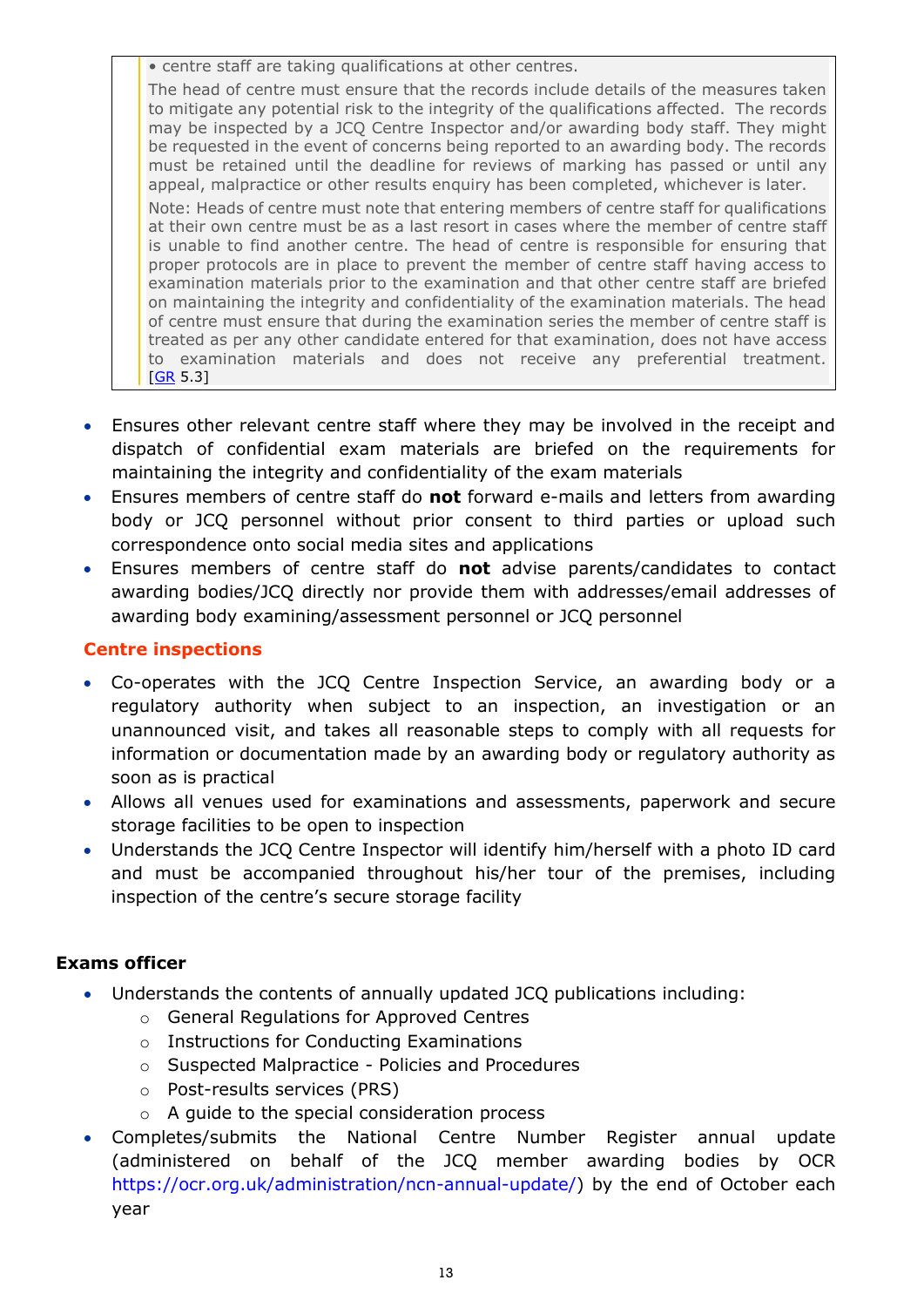- Is familiar with the contents of annually updated information from awarding bodies on administrative procedures, key tasks, key dates and deadlines
- Ensures key tasks are undertaken and key dates and deadlines met
- Recruits, trains and deploys a team of internal/external invigilators; appoints lead invigilators, as required and keeps a record of the content of training provided to invigilators for the required period
- Works with the ALS Lead/SENCo to ensure invigilators supervising access arrangement candidates and those acting as a facilitator supporting access arrangement candidates fully understand the respective role and what is and what is not permissible in the exam room
- Supports the head of centre in ensuring that awarding bodies are informed (where required) of any conflict of interest declared by members of centre staff and in maintaining records that confirm the measures taken/protocols in place to mitigate any potential risk to the integrity of the qualifications affected before the published deadline for entries for each examination series
- Briefs other relevant centre staff where they may be involved in the receipt and dispatch of confidential exam materials on the requirements for maintaining the integrity and confidentiality of the exam materials

## **Senior leaders (SLT)**

- Are familiar with the contents, refer to and direct relevant centre staff to annually updated JCQ publications including:
	- o [General Regulations for Approved Centres](http://www.jcq.org.uk/exams-office/general-regulations)
	- o [Instructions for Conducting Examinations](http://www.jcq.org.uk/exams-office/ice---instructions-for-conducting-examinations)
	- o [Access Arrangements and Reasonable Adjustments](http://www.jcq.org.uk/exams-office/access-arrangements-and-special-consideration/regulations-and-guidance)
	- o [Suspected Malpractice -](http://www.jcq.org.uk/exams-office/malpractice) Policies and Procedures
	- o [Instructions for conducting non-examination assessments](http://www.jcq.org.uk/exams-office/non-examination-assessments) (and the instructions for conducting coursework)
	- o [A guide to the special consideration process](http://www.jcq.org.uk/exams-office/access-arrangements-and-special-consideration/regulations-and-guidance)

## **Additional Learning Support (ALS) lead/Special educational needs co-ordinator (SENCo)**

- Understands the contents, refers to and directs relevant centre staff to annually updated JCQ publications including:
	- o [Access Arrangements and Reasonable Adjustments](http://www.jcq.org.uk/exams-office/access-arrangements-and-special-consideration/regulations-and-guidance)
- Leads on the access arrangements and reasonable adjustments process (referred to in this policy as 'access arrangements')
- If not the qualified access arrangements assessor, works with the person appointed, on all matters relating to assessing candidates and ensures the correct procedures are followed
- Presents when requested by a JCQ Centre Inspector, evidence of the assessor's qualification

## **Senior leaders**

- Ensures teaching staff undertake key tasks, as detailed in this policy, within the exams process (exam cycle) and meet internal deadlines set by the EO and ALS Lead/SENCo
- Ensures teaching staff keep themselves updated with awarding body subject and teacher-specific information to confirm effective delivery of qualifications
- Ensures teaching staff attend relevant awarding body training and update events

## **Teaching staff**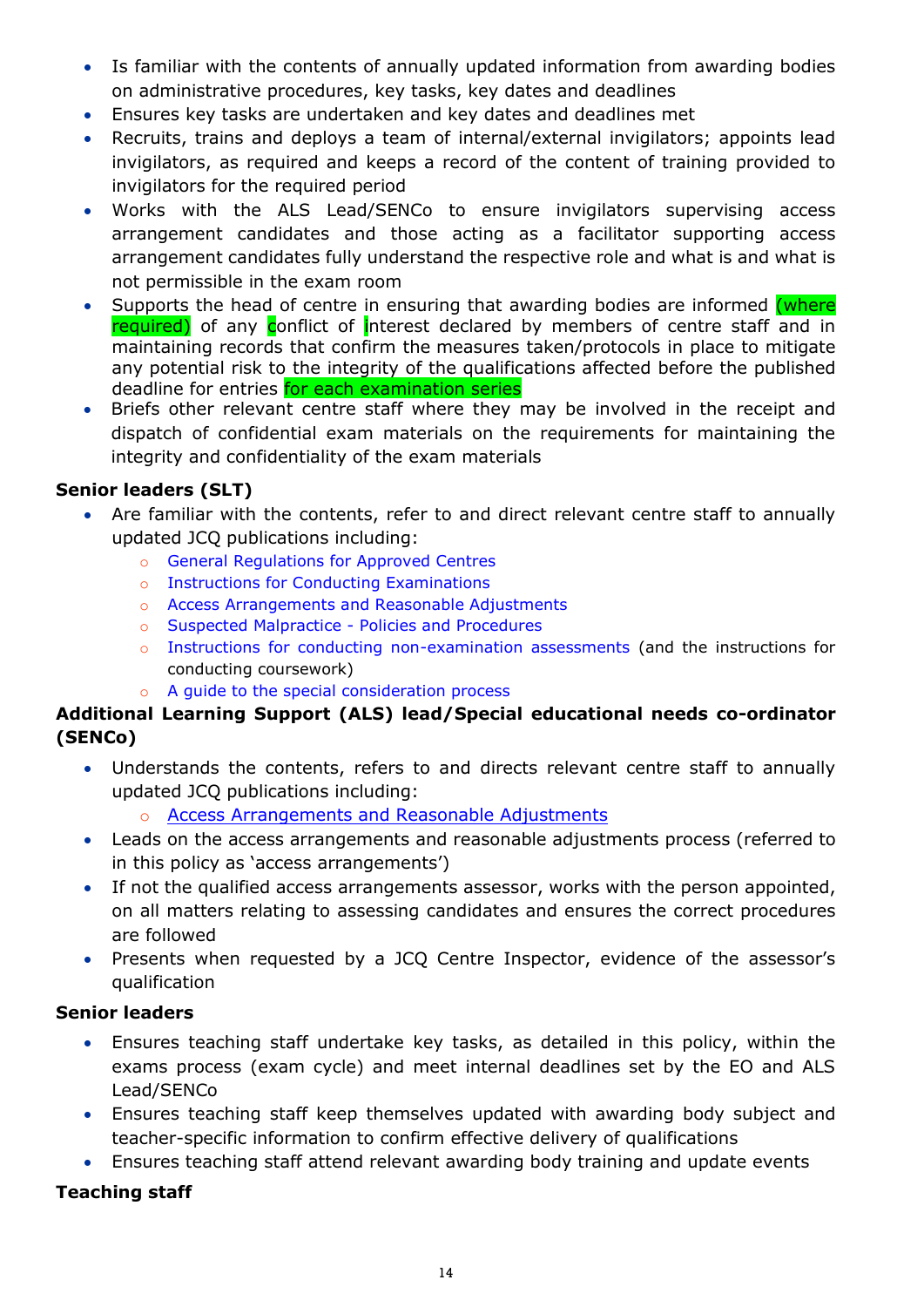- Undertake key tasks, as detailed in this policy, within the exams process and meet internal deadlines set by the EO and ALS Lead/SENCo
- Keep updated with awarding body subject and teacher-specific information to confirm effective delivery of qualifications
- Attend relevant awarding body training and update events

## **Invigilators**

- Attend/undertake training, update, briefing and review sessions as required
- Provide information as requested on their availability to invigilate
- Sign a confidentiality and security agreement and confirm whether they have any current maladministration/malpractice sanctions applied to them

## **Reception staff**

• Support the EO in the receipt and dispatch of confidential exam materials and follow the requirements for maintaining the integrity and confidentiality of the exam materials

## **Site staff**

• Support the EO in relevant matters relating to exam rooms and resources

## **Candidates**

Where applicable in this policy, the term 'candidates' refers to candidates and/or their parents/carers.

## <span id="page-14-0"></span>**The exam cycle**

The exams management and administration process that needs to be undertaken for each **exam series** is often referred to as the **exam cycle** and relevant tasks required within this grouped into the following stages:

- planning
- entries
- pre-exams
- exam time
- results and post-results

This policy identifies roles and responsibilities of centre staff within this cycle.

## <span id="page-14-1"></span>**Planning: roles and responsibilities**

## <span id="page-14-2"></span>**Information sharing**

## **Head of centre**

• Directs relevant centre staff to annually updated JCQ publications including [GR,](http://www.jcq.org.uk/exams-office/general-regulations) [ICE,](http://www.jcq.org.uk/exams-office/ice---instructions-for-conducting-examinations) [AA,](http://www.jcq.org.uk/exams-office/access-arrangements-and-special-consideration) [SM,](http://www.jcq.org.uk/exams-office/malpractice) [NEA](http://www.jcq.org.uk/exams-office/non-examination-assessments) (and the instructions for conducting coursework) and [SC](http://www.jcq.org.uk/exams-office/access-arrangements-and-special-consideration/regulations-and-guidance)

## **Exams officer**

- Signposts relevant centre staff to JCQ publications and awarding body documentation relating to the exams process that have been updated
- Signposts relevant centre staff to JCQ information that should be provided to candidates
- As the centre administrator, approves relevant access rights for centre staff to access awarding body secure extranet sites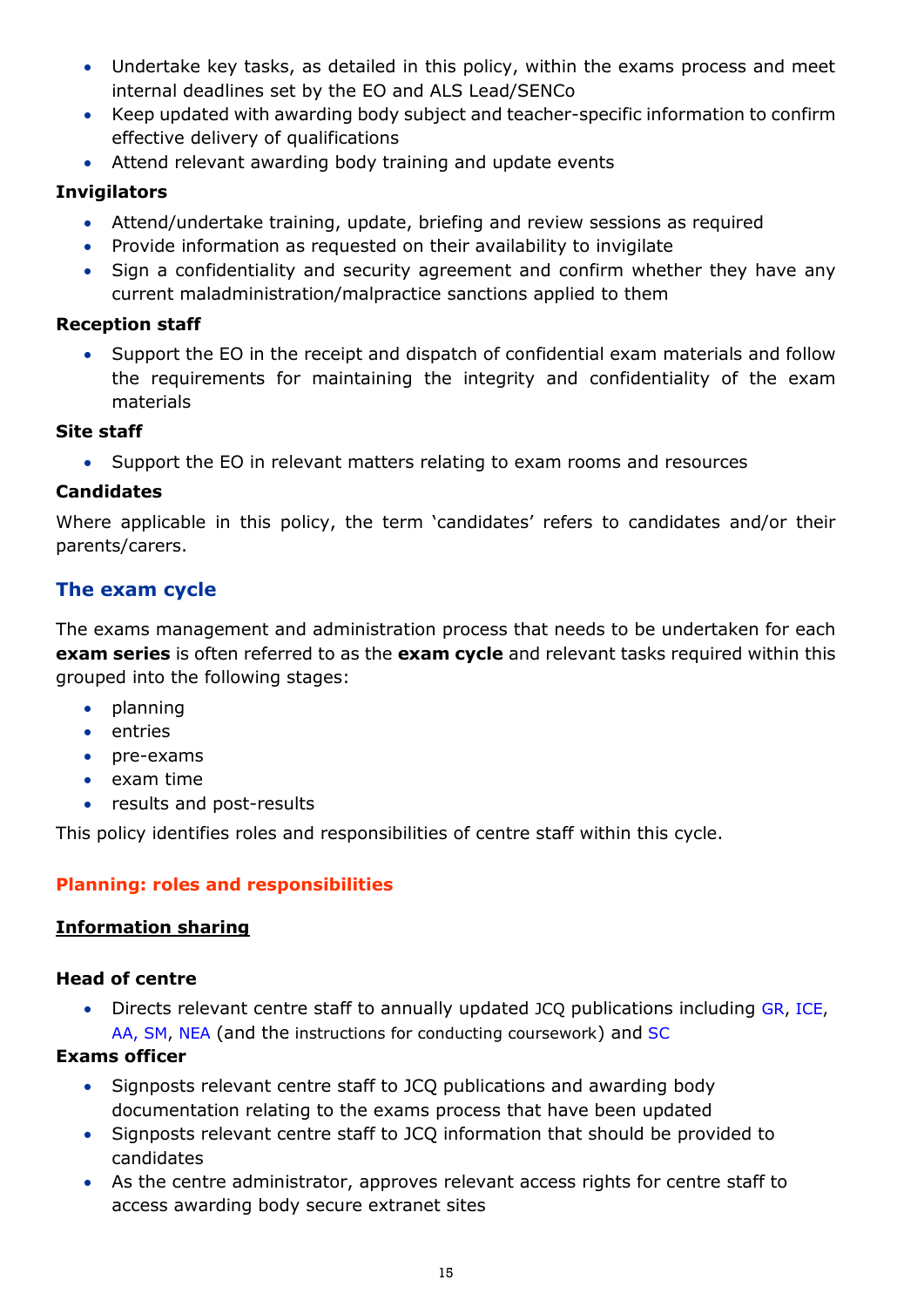## <span id="page-15-0"></span>**Information gathering**

## **Exams officer**

- Undertakes an annual information gathering exercise in preparation for each new academic year to ensure data about all qualifications being delivered is up to date and correct
- Collates all information gathered into one central point of reference
- Researches awarding body guidance to identify administrative processes, key tasks, key dates and deadlines for all relevant qualifications
- Produces an annual exams plan of key tasks and key dates to ensure all external deadlines can be effectively met; informs key centre staff of internal deadlines
- Collects information on internal exams to enable preparation for and conduct of Pre-Public Examinations - PPE's (Formerly known as Mock Exams).

## **Senior leaders**

- Respond (or ensures teaching staff respond) to requests from the EO on information gathering
- Meets the internal deadline for the return of information
- Informs the EO of any changes to information in a timely manner minimising the risk of late or other penalty fees being incurred by an awarding body
- Notes the internal deadlines in the annual exams plan and directs teaching staff to meet these

#### <span id="page-15-1"></span>**Access arrangements**

#### **Head of centre**

- Ensures there is appropriate accommodation for candidates requiring access arrangements in the centre for all examinations and assessments
- Ensures a written process is in place to not only check the qualification(s) of the appointed assessor(s) but that the correct procedures are followed as per Chapter 7 of the JCQ publication [Access Arrangements and Reasonable Adjustments](http://www.jcq.org.uk/exams-office/access-arrangements-and-special-consideration/regulations-and-guidance)
- Ensures the ALS Lead/SENCo is fully supported in effectively implementing access arrangements and reasonable adjustments once approved

## **ALS Lead/SENCo**

- Assesses candidates (or works with the appropriately qualified assessor as appointed by the head of centre) to identify access arrangements/reasonable adjustments requirements
- Gathers **evidence** to support the need for access arrangements for a candidate
- Liaises with teaching staff to gather evidence of **normal way of working** of an affected candidate
- Determines candidate eligibility for arrangements or adjustments that are centredelegated
- Gathers signed **Personal data consent, Privacy Notice (AAO) and Data Protection confirmation** forms (candidate personal data consent form) from candidates where required
- Applies for **approval** through **Access arrangements online** (AAO) via the **Centre Admin Portal** (CAP), where required or through the awarding body where qualifications sit outside the scope of AAO
- Keeps a file for each candidate for JCQ inspection purposes containing all the required documentation (if documentation is stored electronically, an e-folder must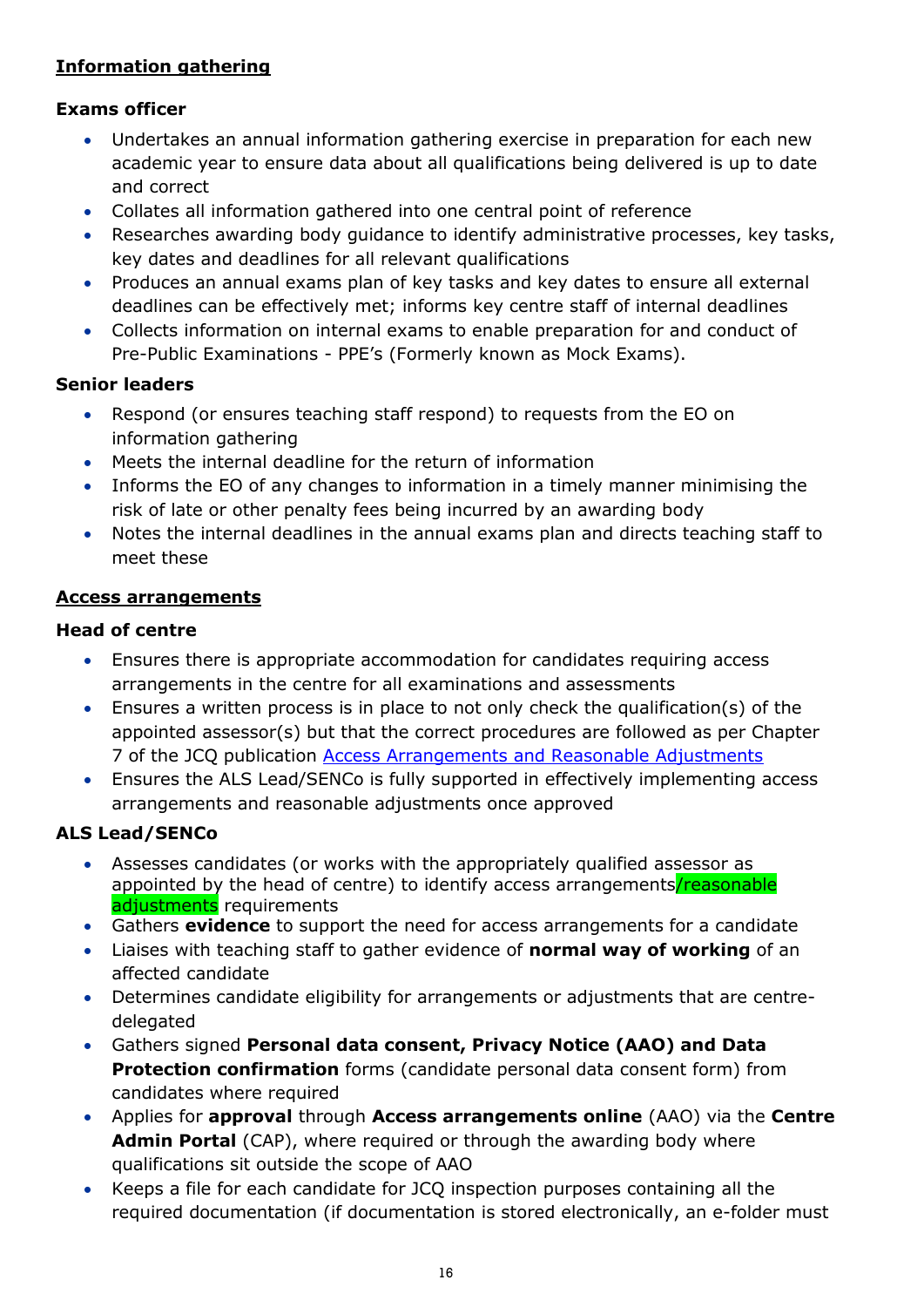be created for each individual candidate. The candidate's e-folder must hold each of the required documents for inspection)

- Employs good practice in relation to the Equality Act 2010
- Liaises with the EO regarding exam time arrangements for access arrangement candidates
- Ensures staff appointed to facilitate access arrangements for candidates are appropriately trained and understand the rules of the particular arrangement(s) and keeps a record of the content of training provided to facilitators for the required period
- Works with the EO to ensure invigilators and those acting as a facilitator fully understand the respective role and what is and what is not permissible in the exam room
- Provides and annually reviews a centre policy on the **use of word processors** in exams and assessments

## <span id="page-16-0"></span>**Word Processor Policy (exams)**

On advice from the SENCO a candidate may be provided with a laptop with word processor (with spelling and grammar check/predictive text disabled) provided it is their normal way of working within the centre and is appropriate for their needs. The SENCO will ensure the necessary testing and evidence are collected and the Exams Officer will ensure a word processor cover sheet (Form 4) is completed for each Examination. Cockburn School's Data Protection Policy (Exams) is kept in the internal staff share "T" drive in the School Administration > Exams > Policies. A hard copy is also available in the Exams Inspection folder in the Exams Office..

A centre must have a policy on the use of word processors. A word processor cannot simply be granted to a candidate because he/she now wants to type rather than write in examinations or can work faster on a keyboard, or because he/she uses a laptop at home.

The use of a word processor must reflect the candidate's normal way of working within the centre. For example, where the curriculum is delivered electronically and the centre provides word processors to all candidates.

The centre may wish to set out the particular types of candidates which it considers would benefit from the use of a word processor. For example, a candidate with…

A member of the centre's senior leadership team must produce a statement for inspection purposes which details the criteria the centre uses to award and allocate word processors for examinations. [\(AA](http://www.jcq.org.uk/exams-office/access-arrangements-and-special-consideration) 5.8)

• Ensures criteria for candidates granted **separate invigilation within the centre** is clear, meets JCQ regulations and best meets the needs of individual candidates and remaining candidates in main exam rooms

## <span id="page-16-1"></span>**Separate Invigilation Policy**

A student may have separate invigilation if authorised by the Senior Leadership Team (SLT) or Examinations Teach provided sufficient evidence exists and is in line with JCQ or Awarding body requirements. This evidence will be kept in the Access Arrangements folder in the Exams office.

The SENCo must make their decision based on:

- whether the candidate has a substantial and long term impairment which has an
	- adverse effect; and
- the candidate's normal way of working within the centre.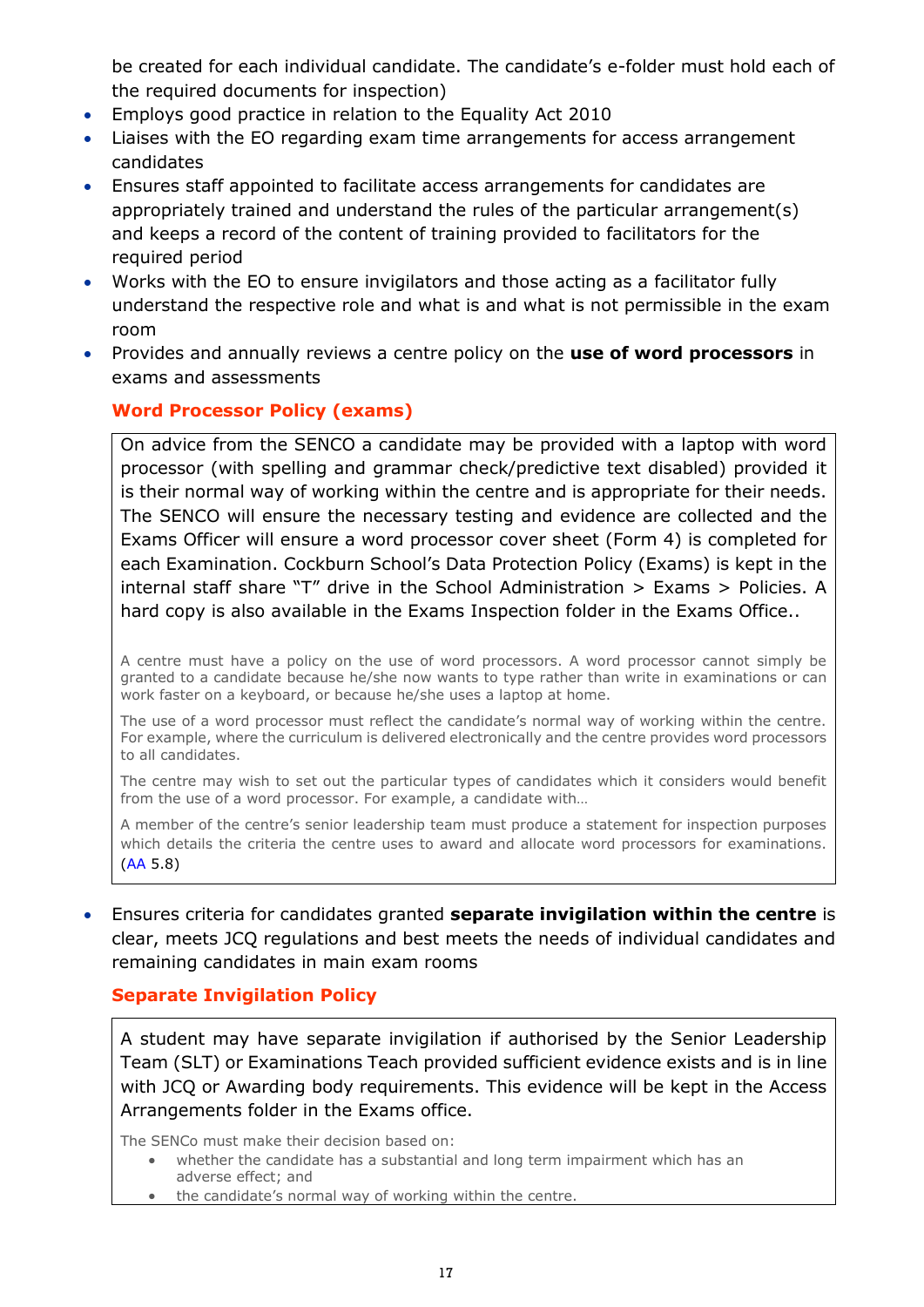For example, in the case of separate invigilation, the candidate's difficulties are established within the centre (see Chapter 4, paragraph 4.1.4) and known to a Form Tutor, a Head of Year, the SENCo or a senior member of staff with pastoral responsibilities.

Separate invigilation reflects the candidate's normal way of working in internal school tests and mock examinations as a consequence of a long term medical condition or long term social, mental or emotional needs. [\(AA](http://www.jcq.org.uk/exams-office/access-arrangements-and-special-consideration) 5.16)

The SENCo, or an equivalent member of staff within a FE college, must ensure that the must ensure that the proposed access arrangement does not disadvantage or advantage the candidate. [\(AA](http://www.jcq.org.uk/exams-office/access-arrangements-and-special-consideration) 4.2.1)

A candidate may only take their examinations under separate invigilation within the centre where he/she has **an established difficulty** - see **section 5.16** of the JCQ publication *Access Arrangements and Reasonable Adjustments*…

Where candidates are subject to separate invigilation within the centre, the regulations and guidance within this booklet must always be adhered to. This is particularly so in relation to accommodation and invigilation arrangements (see sections 11 and 12). [\(ICE](http://www.jcq.org.uk/exams-office/ice---instructions-for-conducting-examinations) 14)

## **Why have a policy on this?**

In certain circumstances, a candidate with 'an established difficulty' may be eligible to take exams under separate invigilation. Centres may also receive requests from candidates (and/or parents/carers) to take their exams under separate invigilation (in a separate room with 1:1 invigilation). Having a documented policy ensures:

- the criteria for candidates granted separate invigilation within the centre is clear and complies with JCQ regulations
- the centre can demonstrate the policy if asked/challenged by a candidate (and/or parent/carer)

It may also be useful to include within this, the centre's policy for candidates seated in a 'small' room, 'access arrangements' room etc. (i.e. taking exams separate to the main cohort)

## **Senior leaders, Teaching staff**

- Support the ALS lead/SENCo in determining and implementing appropriate access arrangements/reasonable adjustments
- Provide a statement for inspection purposes which details the criteria the centre uses to award and allocate word processors for examinations

#### <span id="page-17-0"></span>**Internal assessment and endorsements**

#### **Head of centre**

#### **Controlled assessments, coursework and non-examination assessments**

- Ensures arrangements are in place to co-ordinate and standardise all marking of centre- assessed components and ensures that candidates' centre-assessed work is produced, authenticated and marked, or assessed and quality assured in accordance with the awarding bodies' instructions (including where relevant, private candidates)
- Ensures that teaching staff, in accordance with awarding bodies' instructions, return all subject-specific forms by the required date
- **•** Provides fully qualified teachers to mark non-examination assessments, and/or fully qualified assessors for the verification of centre-assessed components
- Ensures an **internal appeals procedure** relating to internal assessment decisions is in place for a candidate to appeal against and request a review of the centre's marking (see Roles and responsibilities overview)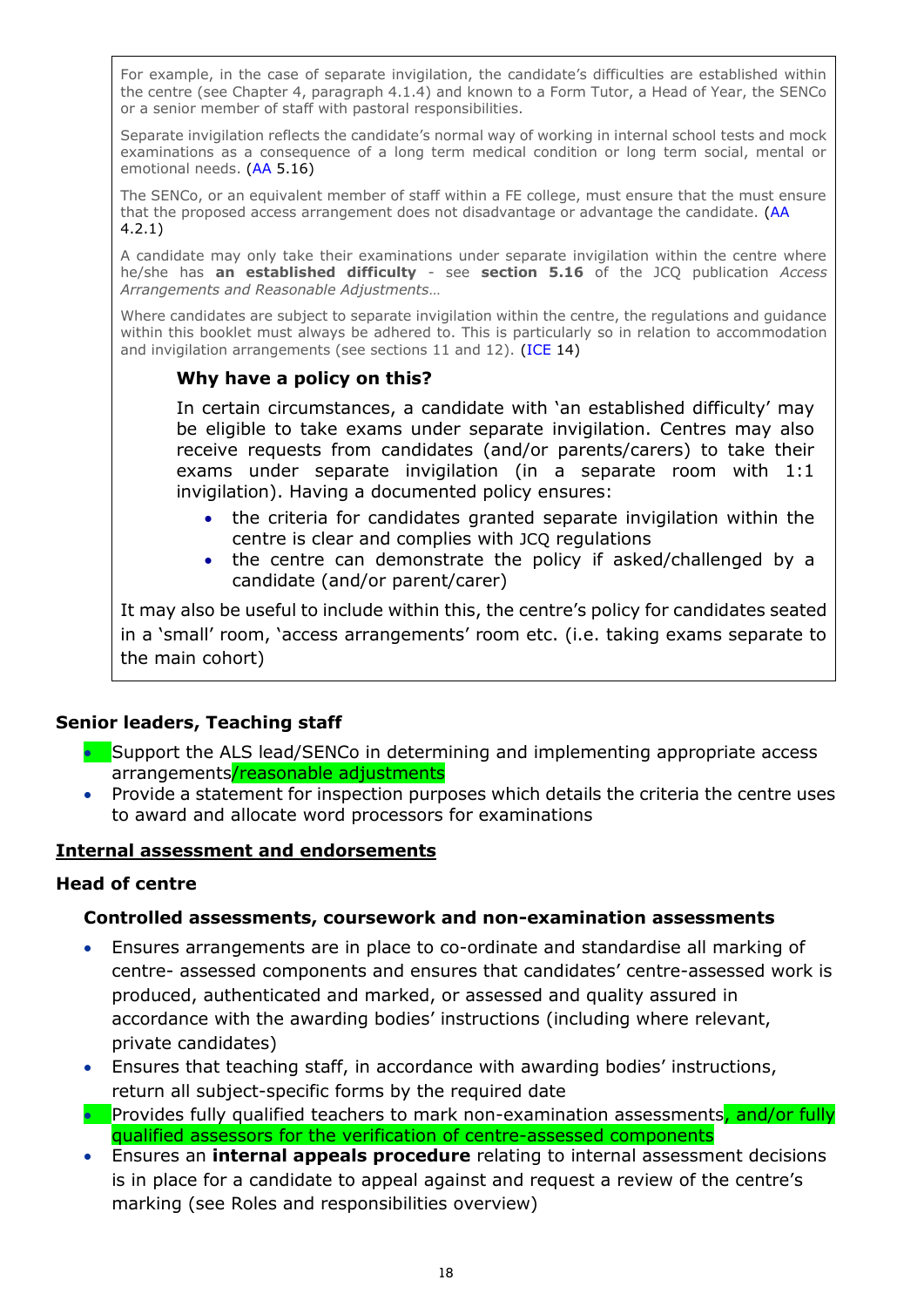• Ensures a **non-examination assessment policy** is in place for GCE and GCSE qualifications which include components of non-examination assessment (For CCEA GCSE centres this would be a controlled assessment policy)

#### <span id="page-18-0"></span>**Non-examination assessment policy**

Cockburn School's Non-Examination Assessment Policy is kept in the internal staff share "T" drive in the School Administration  $>$  Exams  $>$  Policies. A hard copy is also available in the Exams Inspection folder in the Exams Office.

The centre will… have in place and be available for inspection purposes, a **written** policy with regard to the management of GCE and GCSE non-examination assessments; (For CCEA GCSE centres this would be a **written** controlled assessments policy.) [\(GR](http://www.jcq.org.uk/exams-office/general-regulations) 5.7)

The JCQ requires each centre to have a non-examination assessment policy in place:

- to cover procedures for planning and managing non-examination assessments;
- to define staff roles and responsibilities with respect to non-examination assessments;
- to manage risks associated with non-examination assessments.

A JCQ Centre Inspector will ask the examinations officer to confirm that such a policy is in place. The guidance provided in this document will help the head of centre to ensure that the centre's policy is fit for purpose. The policy will need to cover all types of non-examination assessment.

Additionally, each centre must have available for inspection an internal appeals procedure relating to internal assessment decisions. [\(NEA](https://www.jcq.org.uk/exams-office/non-examination-assessments) 1)

• Ensures any irregularities relating to the production of work by candidates are investigated and dealt with internally if discovered prior to a candidate signing the authentication statement (where required) or reported to the awarding body if a candidate has signed the authentication statement

#### **Senior leaders**

- Ensure teaching staff delivering AQA Applied General qualifications, OCR Cambridge Nationals, Entry Level Certificate or Project qualifications (and CCEA GCE unitised AS and A-level qualifications WJEC GCE legacy AS and A-level Health & Social Care) follow JCQ [Instructions for conducting coursework](http://www.jcq.org.uk/exams-office/coursework) and the specification provided by the awarding body
- Ensure appropriate internal moderation, standardisation and verification processes are in place
- Ensures teaching staff delivering any remaining legacy GCE unitised AS and A-level qualifications (which include elements of coursework), AQA Applied General qualifications, OCR Cambridge Nationals, Entry Level Certificate or Project qualifications follow JCQ [Instructions for conducting coursework](http://www.jcq.org.uk/exams-office/coursework) and the specification provided by the awarding body
- Ensures teaching staff delivering GCE & GCSE specifications (which include components of non-examination assessment) follow JCQ [Instructions for conducting](http://www.jcq.org.uk/exams-office/non-examination-assessments)  [non-examination assessments](http://www.jcq.org.uk/exams-office/non-examination-assessments) and the specification provided by the awarding body
- For other qualifications, ensures teaching staff follow appropriate instructions issued by the awarding body
- Ensures teaching staff inform candidates of their centre assessed marks as a candidate may request a review of the centre's marking before marks are submitted to the awarding body

#### **Teaching staff**

• Ensure appropriate instructions for conducting internal assessment are followed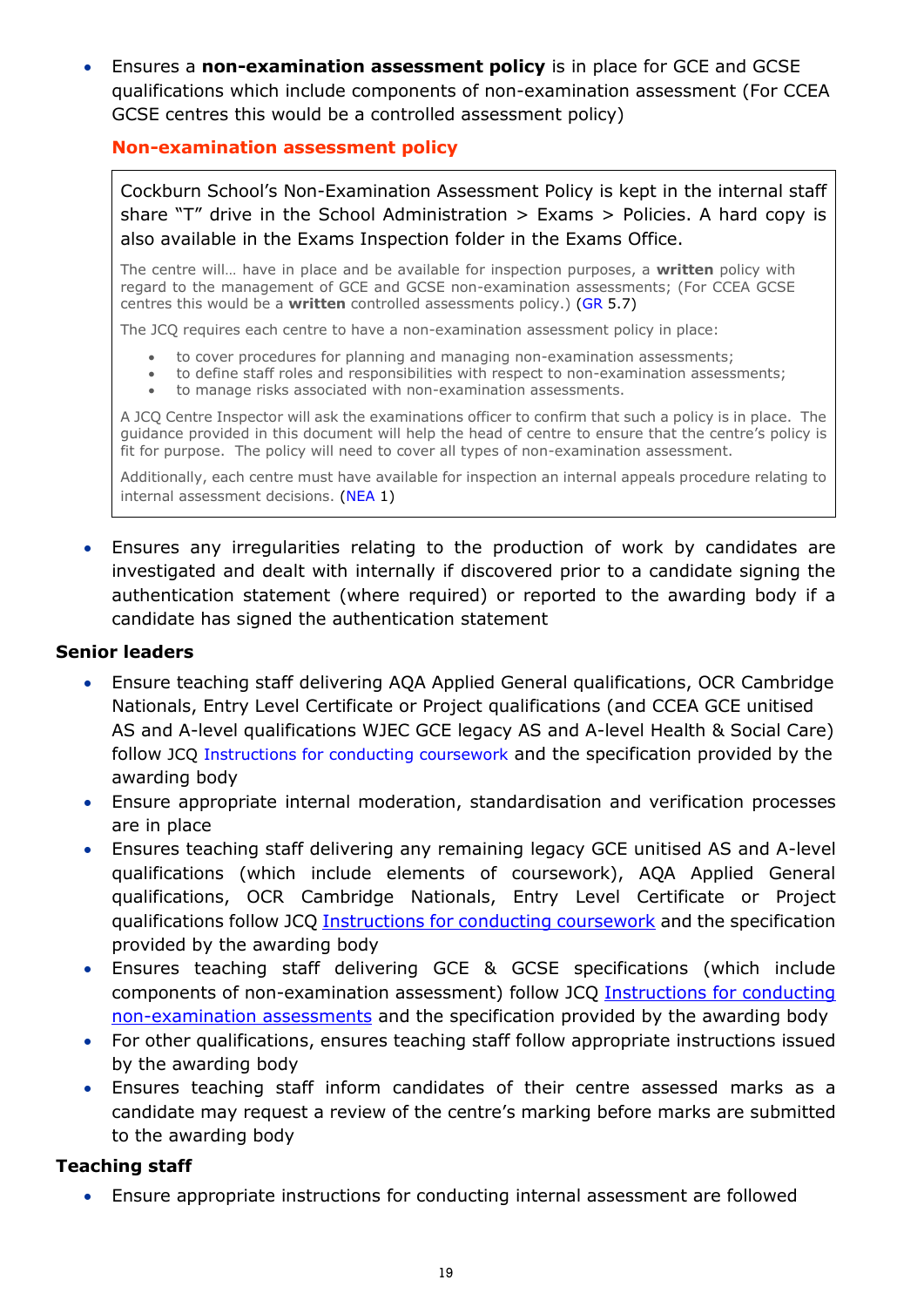- Ensure candidates are aware of JCQ and awarding body information for candidates on producing work that is internally assessed (coursework, non-examination assessments, social media) prior to assessments taking place
- Ensure candidates are informed of their centre assessed marks as a candidate may request a review of the centre's marking before marks are submitted to the awarding body

## **Exams officer**

- Identifies relevant key dates and administrative processes that need to be followed in relation to internal assessment
- Signposts teaching staff to relevant JCQ *information for candidates* documents that are annually updated

## <span id="page-19-0"></span>**Invigilation**

## **Head of centre**

- Ensures relevant support is provided to the EO in recruiting, training and deploying a team of invigilators
- Ensures, if contracting supply staff to act as invigilators, that such persons are competent and fully trained, understanding what is and what is not permissible (and not taking on its own an assurance from a recruitment agency, that this is the case)
- Determines if additional invigilators will be deployed in timed Art exams in addition to the subject teacher to ensure the supervision of candidates is maintained at all times

## **Exams officer**

- Recruits additional invigilators where required to effectively cover all exam periods/series' throughout the academic year
- Collects information on new recruits to identify if they have invigilated previously and if any current maladministration/malpractice sanctions are applied to them
- Provides training for new invigilators on the instructions for conducting exams and an annual update event for the existing invigilation team so that they are aware of any changes in a new academic year before they are allocated to invigilate an exam
- Ensures invigilators supervising access arrangement candidates understand their role (and the role of a facilitator who may be supporting a candidate) and the rules and regulations of the access arrangement(s)
- Ensures invigilators are briefed on the access arrangement candidates in their exam room and made aware of the access arrangement(s) awarded (ensuring that these candidates are identified on the seating plan) and confirms invigilators understand what is and what is not permissible
- Collects evaluation of training to inform future events

## <span id="page-19-1"></span>**Recognition of prior learning**

Recognition of Prior Learning is the process which collects evidence of a candidates previous non-certificated achievements which can be used to demonstrate competence or achievement within a unit or qualification.

Any prior assessment information when a candidate transfers to Cockburn will be sent via the CTF (Common transfer file) or directly from their previous School via the appropriate Head of Year. This information is then passed on to the Data/Examinations team.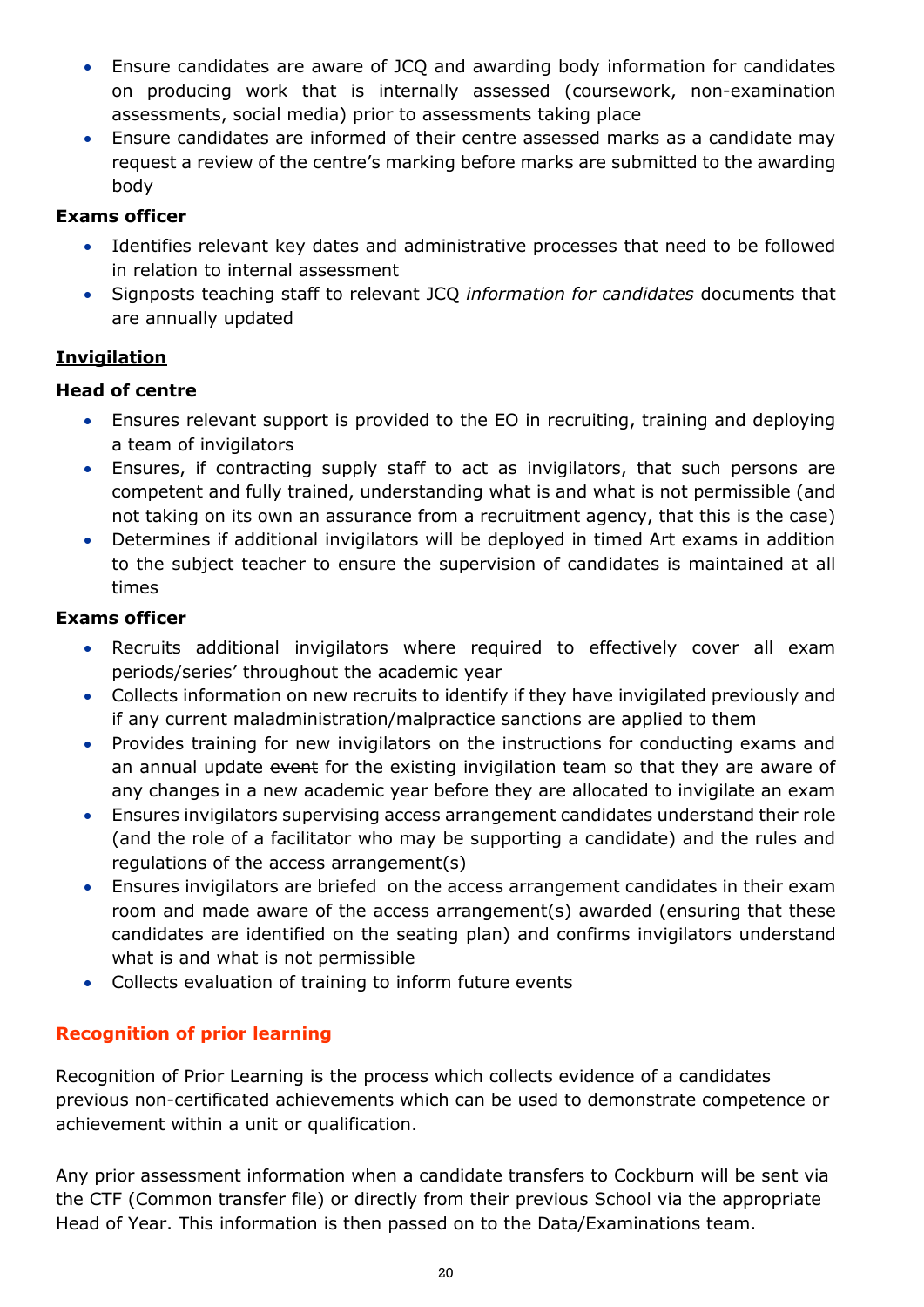Any transfer of credits or non-certificated examinations information is processed with advice from the appropriate examinations board. The transfer of candidates or learners is done in accordance with JCQ or other examination board regulations.

## <span id="page-20-0"></span>**Entries: roles and responsibilities**

## <span id="page-20-1"></span>**Estimated entries**

## **Exams officer**

• Requests estimated or early entry information, where this may be required by awarding bodies, from HoDs in a timely manner to ensure awarding body external deadlines for submission can be met

## <span id="page-20-2"></span>**Estimated entries collection and submission procedure**

Estimated entries are collected from the Schools Information Management System (SIMS) according to the number of students taking that qualification. These are then submitted via the Examination Awarding Body Websites according to their needs and requests.

• Makes candidates aware of the JCQ **Information for candidates – Privacy Notice** at the start of **a course leading to** a vocational qualification or when entries are submitted to awarding bodies for processing for general qualifications

## **Senior leaders**

- Provides entry information requested by the EO to the internal deadline
- Informs the EO immediately of any subsequent changes to entry information

## <span id="page-20-3"></span>**Final entries**

## **Exams officer**

- Requests final entry information from HoDs in a timely manner to ensure awarding body external deadlines for submission can be met
- Informs HoDs of subsequent deadlines for making changes to final entry information without charge
- Confirms with HoDs final entry information that has been submitted to awarding bodies
- Ensures as far as possible that entry processes minimise the risk of entries or registrations being missed reducing the potential for late or other penalty fees being charged by awarding bodies
- Observes each awarding body's terms and conditions for the entry and withdrawal of candidates for their examinations and assessments, and observes any regulatory requirements for the qualification

## **Final entries collection and submission procedure**

<span id="page-20-4"></span>Please refer to appendix found for a flow chart of the entries procedure.

Candidates, or parents/carers cannot request a subject entry, change of level or withdrawal.

The centre does not accept entries from external candidates.

Late entries are authorised by the Head of Centre. Late entry or amendment fees are paid by the centre. However, should departments fail to meet entry deadlines or submit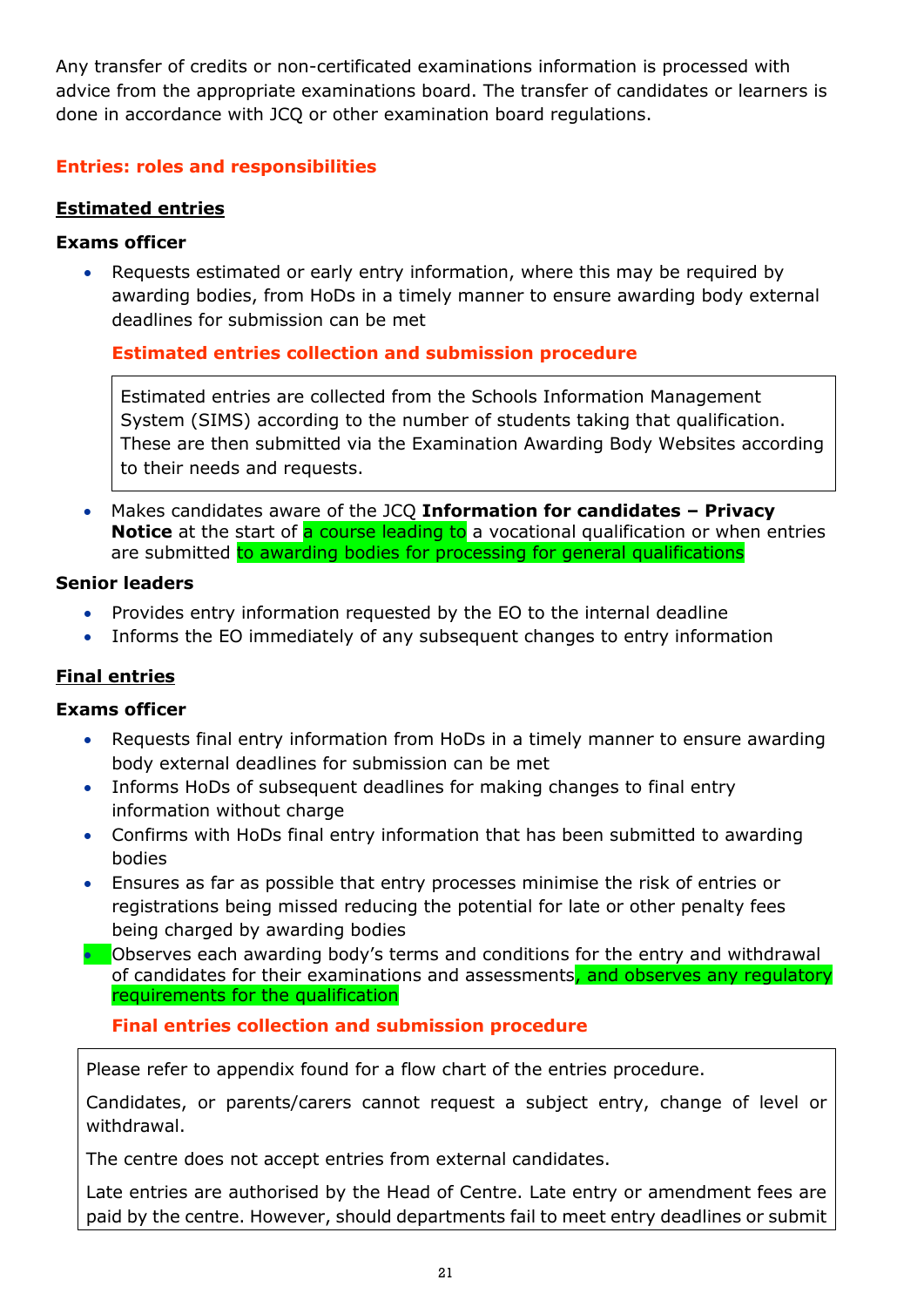incorrect information, a written statement of explanation may be requested by the Head of Centre and a decision about costs incurred.

Cockburn School will pay all normal exam fees on behalf of candidates.

## **Senior leaders**

- Provides information requested by the EO to the internal deadline
- Informs the EO immediately, or at the very least prior to the deadlines, of any subsequent changes to final entry information, which includes
	- o changes to candidate personal details
	- o amendments to existing entries
	- o withdrawals of existing entries
- Checks final entry submission information provided by the EO and confirms information is correct

## <span id="page-21-0"></span>**Entry fees**

The Exam budget is estimated at the end of the Academic Year for the next Academic Year. This is then used to generate the budget for the working academic year. Any further costs will be discussed with Head of Centre and Business Manager or Chief Operating officer before proceeding.

## <span id="page-21-1"></span>**Late entries**

## **Exams officer**

- Has clear entry procedures in place to minimise the risk of late entries
- Charges any late or other penalty fees to departmental budgets

#### **Head of department**

- Minimises the risk of late entries by
	- o following procedures identified by the EO in relation to making final entries on time
	- o meeting internal deadlines identified by the EO for making final entries

## <span id="page-21-2"></span>**Re-sit entries**

Re-sit examinations are not undertaken at Cockburn School unless they are unit examinations taken before the overall qualification certification deadline. This will be communicated to the students at the beginning of the course and each academic year.

## <span id="page-21-3"></span>**Private candidates**

No private candidates are allowed to take their exams at Cockburn School

## <span id="page-21-4"></span>**Candidate statements of entry**

#### **Exams officer**

• Provides candidates with statements of entry for checking

## **Teaching staff**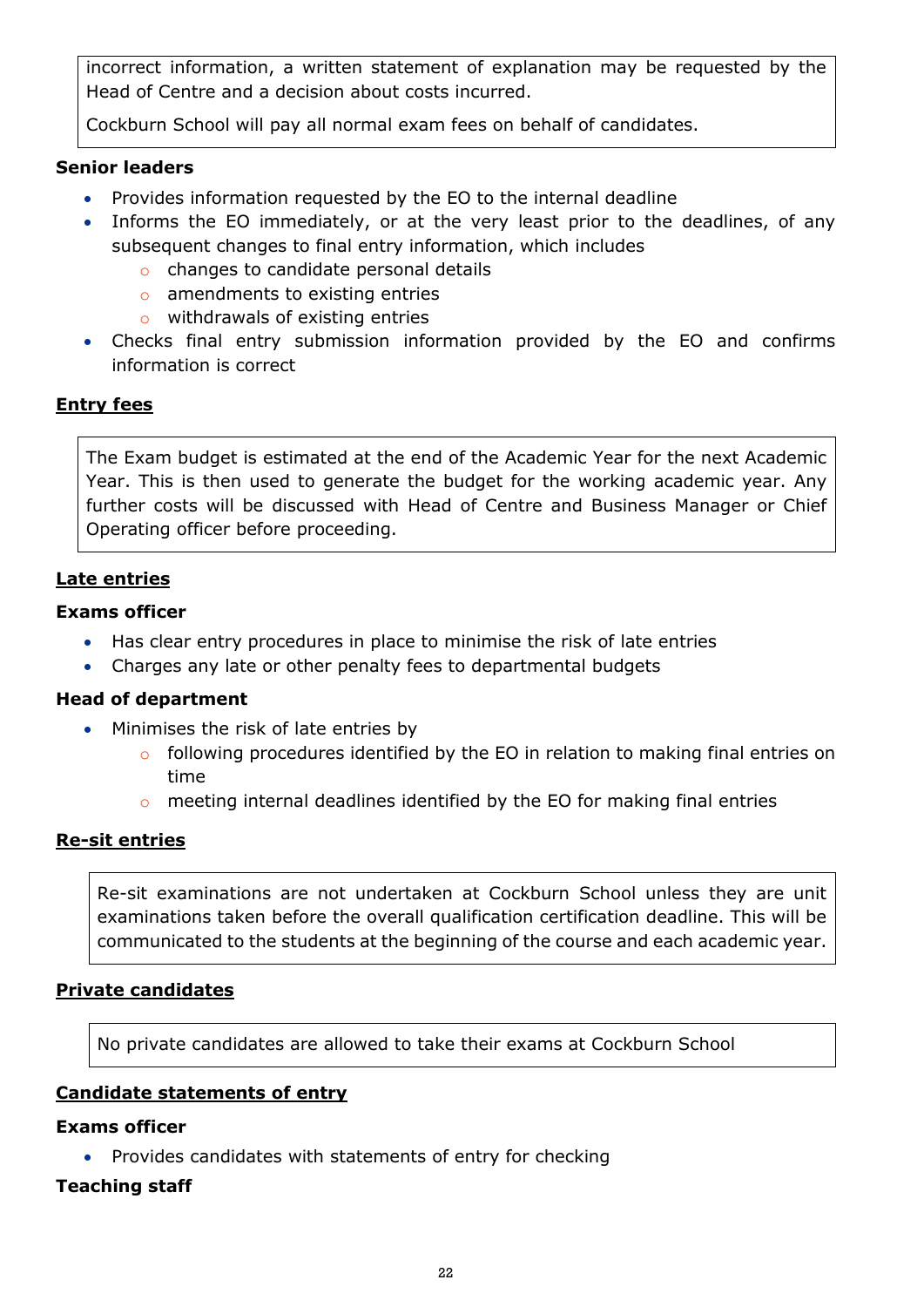• Ensure candidates check statements of entry and return any relevant confirmation required to the EO

## **Candidates**

• Confirm entry information is correct or notify the EO of any discrepancies

## <span id="page-22-0"></span>**Pre-exams: roles and responsibilities**

## <span id="page-22-1"></span>**Access arrangements and reasonable adjustments**

## **ALS lead/SENCo**

- Ensures appropriate arrangements, adjustments and adaptations are in place to facilitate access to exams/assessments for candidates where they are disabled within the meaning of the Equality Act (unless a temporary emergency arrangement is required at the time of an exam)
- Ensures a candidate is involved in any decisions about arrangements, adjustments and /or adaptations that may be put in place for him/her
- Ensures exam information (JCQ information for candidates documents, individual exam timetable etc.) is adapted where this may be required for a disabled candidate to access it
- Allocates appropriately trained centre staff to facilitate access arrangements for candidates in exams and assessments (ensuring that the facilitator appointed meets JCQ requirements and fully understands the rule of the access arrangement)
- Where relevant, ensures the necessary and appropriate steps are undertaken to gather an appropriate picture of need and demonstrate normal way of working for a private candidate (including distance learners and home educated candidates) and that the candidate is assessed by the centre's appointed assessor

## <span id="page-22-2"></span>**Briefing candidates**

## **Exams officer**

- Issues individual exam timetable information to candidates and informs candidates of any designated contingency day awarding bodies may identify in the event of national or significant local disruption to exams
- Prior to exams issues relevant JCQ information for candidates documents
- Where relevant, issues relevant awarding body information to candidates
- Issues centre exam information to candidates including information on:
	- o exam timetable clashes
	- o arriving late for an exam
	- o absence or illness during exams
	- $\circ$  what equipment is/is not provided by the centre
	- o food and drink in exam rooms
	- o unauthorised items in exam rooms
	- o when and how results will be issued and the staff that will be available
	- o the post-results services and how the centre deals with requests from candidates
	- o when and how certificates will be issued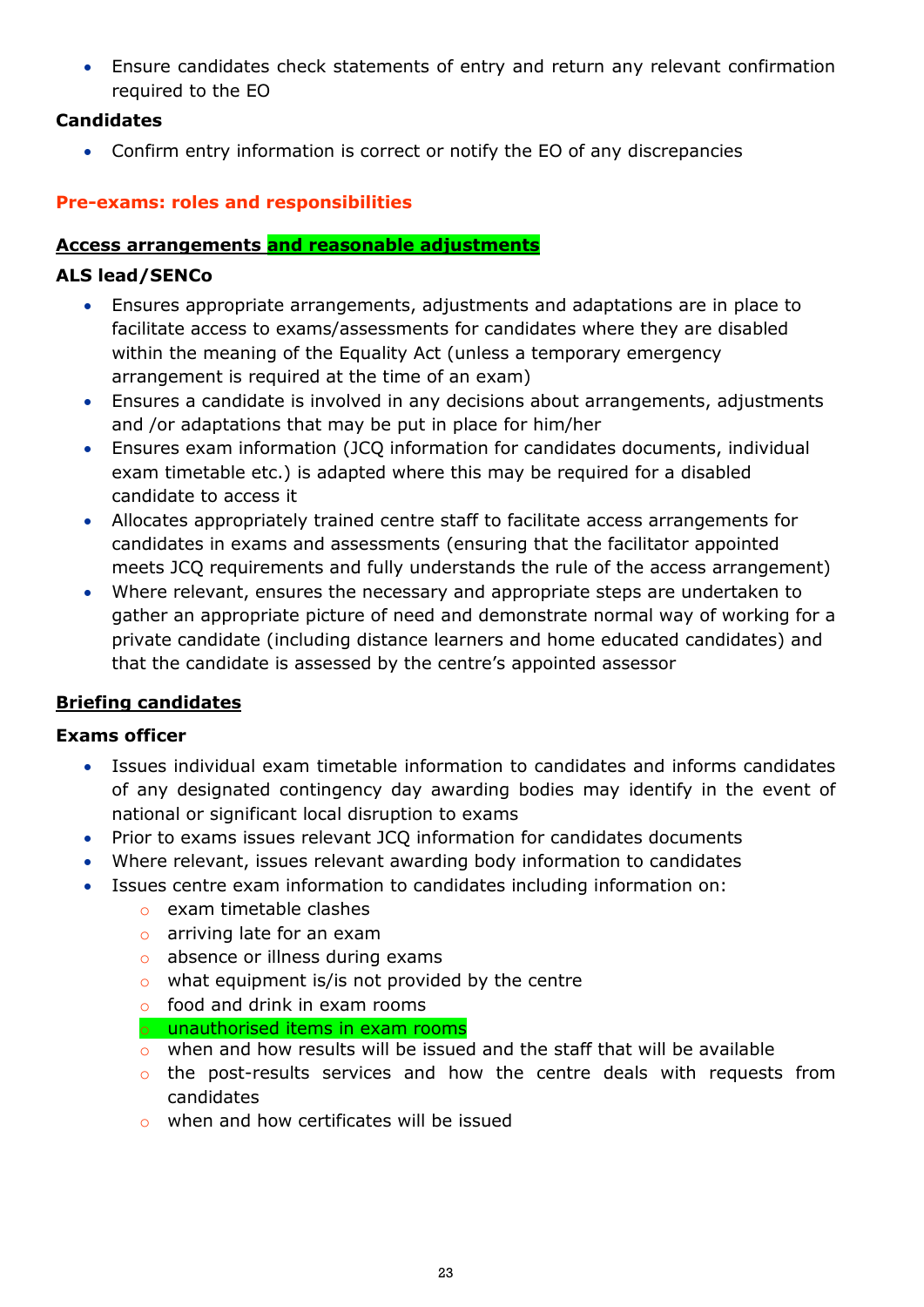#### <span id="page-23-0"></span>**Access to scripts, reviews of results and appeals procedures**

Following issue of provisional results to students on results day all students must sign both sides of the consent for Review of Results (RoR) and Access to Scripts (AtS).

Student/Parents & Carers must discuss with subject leaders the possibility of a Review of Marking. (Parents & Carers may have to pay for this).

Subject leaders will provide Head of School and SLT a list of students that were 1 or 2 marks away from the next grade up.

Head of Centre, Head of School and SLT will decide on the students to submit for Reviews of Results.

EO to check student mark is close to grade boundary before submission (and that centre has signed consent from student)

EO to confirm cost of post-results.

EO to provide subject leaders/SLT with outcomes as they arrive into the centre. EO will update SIMS, SISRA and print out new candidate statement of results. (Posted out when confirmed phone call). (Outcomes will be posted out the next working day after the result arrives in the centre)

Subject leaders to organise contacting students once results arrive into centre (30 days for appeal begins then).

Subject leaders will confirm AtS and the money will come out of their capitation.

Candidates are informed (before they sit their exams) of

- when, where and with whom they will have the opportunity to discuss their results (usually following the release of results to candidates).
- the arrangements for post-results services, including
	- o how they request a service (must be requested through subjects)
	- o when they will be informed of
		- $\circ$  the services that will be made available by the awarding bodies
		- o the deadlines that have to be met
		- o the fees that will be charged
	- $\circ$  how they are informed of the outcome of their request (By telephone and/or letter).
	- o the internal appeals procedure to manage disputes when a candidate disagrees with a centre decision not to support a review of results or an appeal

The centre will… have in place written procedures for how it will deal with candidates' requests for access to scripts, clerical re-checks, reviews of marking, reviews of moderation and appeals to the awarding bodies. Details of these procedures must be made widely available and accessible to all candidates. Candidates must be made aware of the arrangements for post-results services before they sit any examinations and the accessibility of senior members of centre staff immediately after the publication of results... [\(GR](http://www.jcq.org.uk/exams-office/general-regulations) 5.13)

The centre will… treat all candidates equally, including private candidates, throughout the examination process. This would also extend to post-results services and appeals [\(GR](http://www.jcq.org.uk/exams-office/general-regulations) 5.6)

## <span id="page-23-1"></span>**Dispatch of exam scripts**

#### **Exams officer**

Identifies and confirms arrangements for the dispatch of candidate exam scripts with the DfE (STA) 'yellow label service' or the awarding body where qualifications sit outside the scope of the service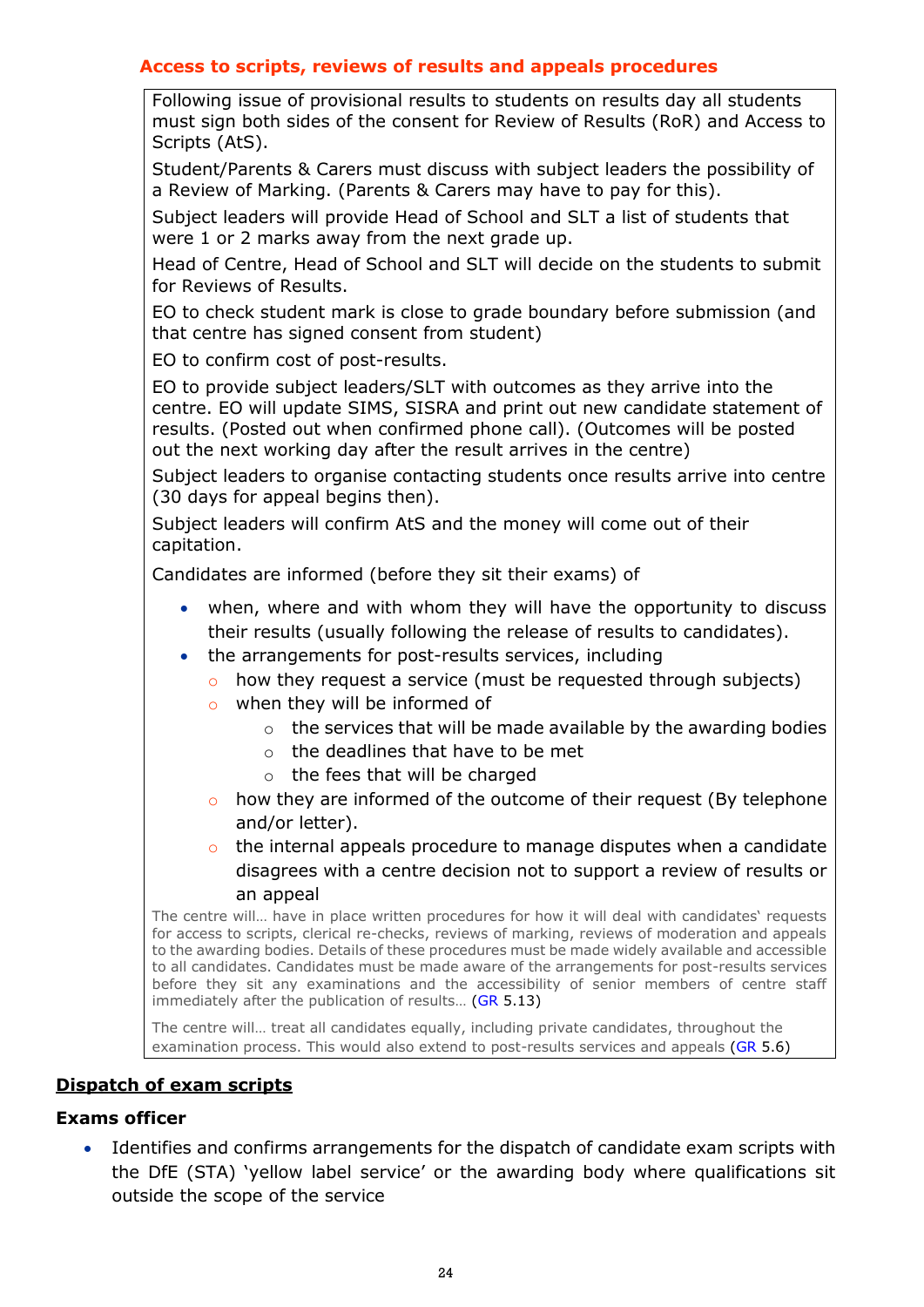## <span id="page-24-0"></span>**Estimated grades**

#### **Senior leaders**

• Ensures teaching staff provide estimated grade information to the EO by the internal deadline (where this still may be required by the awarding body)

#### **Exams officer**

- Submits estimated grade information to awarding bodies to meet the external deadline (where this may still be required by the awarding body)
- Keeps a record to track what has been sent

#### <span id="page-24-1"></span>**Internal assessment and endorsements**

## **Head of centre**

• Ensures procedures are in place for candidates to appeal internal assessment decisions and make requests for reviews of marking

#### **ALS Lead/SENCo**

• Liaises with teaching staff to implement appropriate access arrangements for candidates undertaking internal assessments and practical endorsements

#### **Teaching staff**

- Support the ALS Lead/SENCo in implementing appropriate access arrangements for candidates undertaking internal assessments and practical endorsements
- Assess and authenticate candidates' work
- Assess endorsed components
- Ensure candidates are informed of centre assessed marks prior to marks being submitted to awarding bodies

#### **Senior leaders**

- Ensures teaching staff assess and authenticate candidates' work to the awarding body requirements
- Ensures teaching staff assess endorsed components according to awarding body requirements
- Ensures teaching staff provide marks for internally assessed components and grades for endorsements of qualifications to the EO to the internal deadline
- Ensures teaching staff provide required samples of work for moderation and sample recordings for monitoring to the EO to the internal deadline

#### **Exams officer**

- Submits marks, endorsement grades and samples to awarding bodies/moderators/monitors to meet the external deadline
- Keeps a record to track what has been sent
- Logs moderated samples returned to the centre
- Ensures teaching staff are aware of the requirements in terms of retention and subsequent disposal of candidates' work

#### **Candidates**

• Authenticate their work as required by the awarding body

## <span id="page-24-2"></span>**Invigilation**

#### **Exams officer**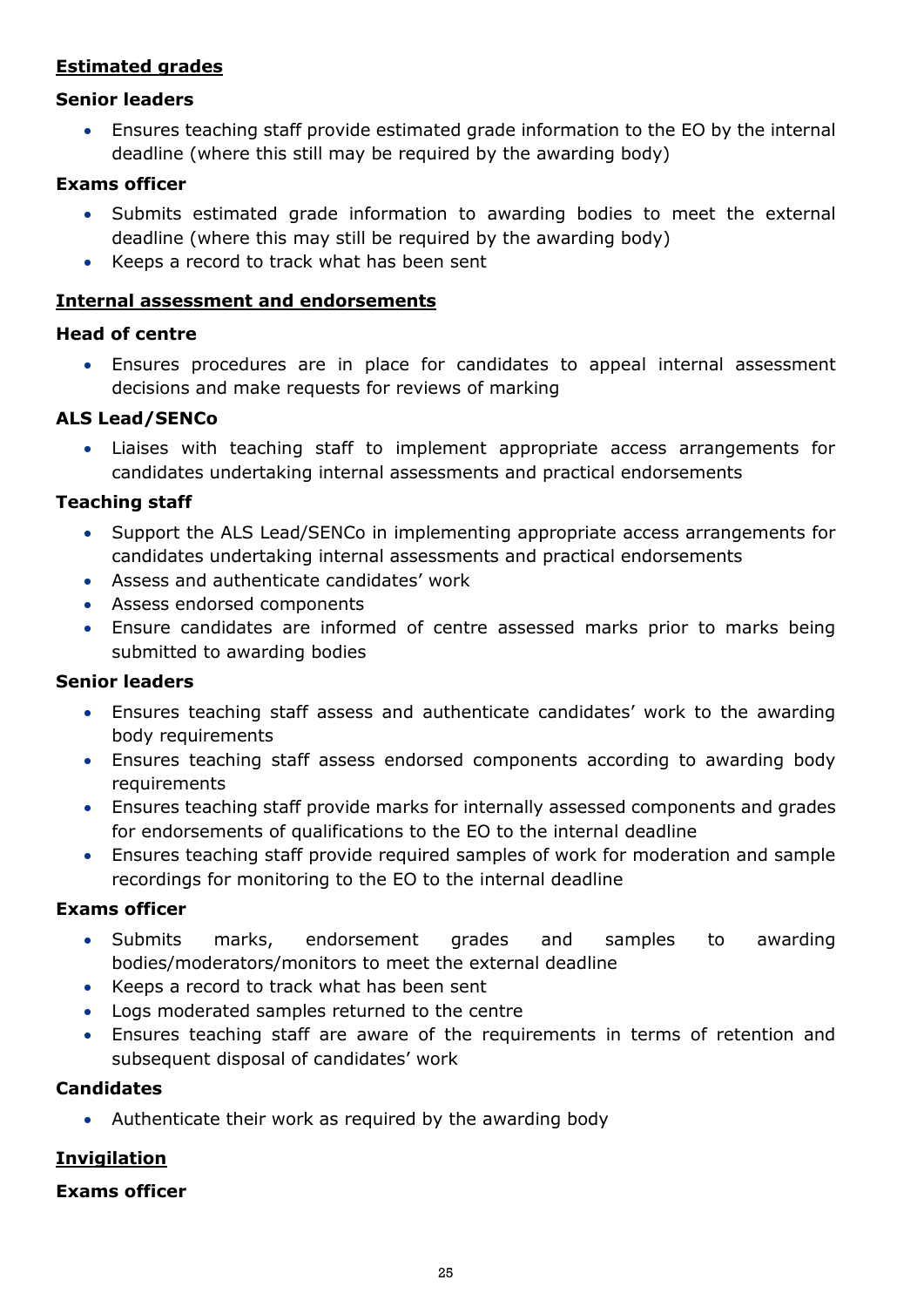- Provides an annually reviewed/updated invigilator handbook to invigilators, trains new invigilators on appointment and updates experienced invigilators on any regulation changes and any changes to centre-specific processes
- Deploys invigilators effectively to exam rooms throughout an exam series (including the provision of a roving invigilator where a candidate and invigilator (acting as a practical assistant, reader or scribe) are accommodated on a 1:1 basis to enter the room at regular intervals in order to observe the conducting of the exam, **ensure** all relevant rules are being adhered to and to support the practical assistant/reader and/or scribe in maintaining the integrity of the exam)
- Allocates invigilators to exam rooms (or where supervising candidates due to a timetable clash) according to the required ratios
- Liaises with the ALS lead/SENCo regarding the facilitation and invigilation of access arrangement candidates

## **ALS lead/SENCo**

• Liaises with the EO regarding facilitation and invigilation of access arrangement candidates

## **Invigilators**

• Provide information as requested on their availability to invigilate throughout an exam series

## <span id="page-25-0"></span>**JCQ Centre Inspections**

#### **Exams officer** or **Senior leader**

• Will accompany the Inspector throughout a visit

#### **ALS lead/SENCo** or relevant **Senior leader** (in the absence of the ALS lead/SENCo)

- Will meet with the inspector when requested to provide documentary evidence regarding access arrangement candidates and address any questions the inspector may raise
- Ensures that information is readily available for inspection at the venue where the candidate is taking the exam(s)

#### <span id="page-25-1"></span>**Seating and identifying candidates in exam rooms**

#### **Exams officer**

• Ensures a procedure is in place to verify candidate identity including private candidates

## <span id="page-25-2"></span>**Candidate Identification Procedure**

The School MIS System (SIMS) alongside the Head/Director of Year and the Attendance team will work with the Exams Officer to ensure there are adequate checks on the identity of all candidates.

In cases where it is impossible to identify a candidate due to the wearing of religious clothing, such as a veil, the candidate is taken by a member of staff of the same gender to a private room where they are politely asked to remove the religious clothing for identification purposes.

Once identification has been established, the candidate should replace the clothing and proceed as normal to sit the exam.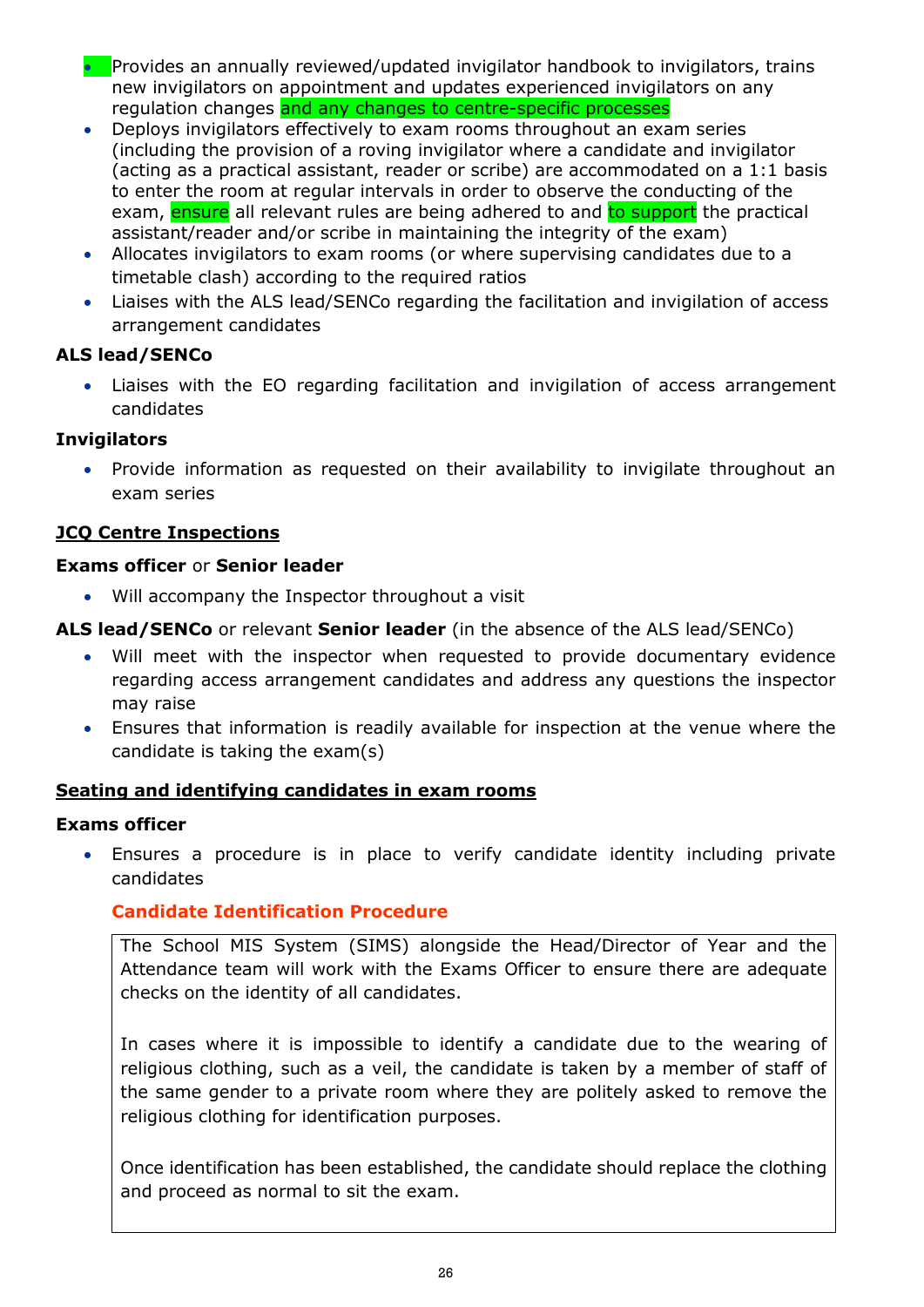Candidates/students are identified using tickets with details and photographs on each desk. There is also a seating plan which will have any access arrangements or special circumstances to inform the invigilation team. This is highlighted to the invigilators during their annual training.

The centre will… verify the identity of all students that they enter for examinations or assessments. The centre must be satisfied that all candidate identities have been checked, whether as part of the initial registration process, or in the case of private candidates through a verification process which involves photo-ID [\(GR](http://www.jcq.org.uk/exams-office/general-regulations) 5.6)

The centre will... have in place written procedures to verify the identity of all candidates at the time of the examination or assessment… [\(GR](http://www.jcq.org.uk/exams-office/general-regulations) 5.9)

Invigilators must establish the identity of all candidates sitting examinations.

A private/external candidate or a transferred candidate who is not known to the school or college must show photographic documentary evidence to prove that he/she is the same person who entered/registered for the examination/assessment, e.g. passport or photographic driving licence.

Where it is impossible to identify a candidate due to the wearing of religious clothing, such as a veil, the candidate should be approached by a member of staff of the same gender and taken to a private room where they should be politely asked to remove the religious clothing for identification purposes. Centres must inform candidates in advance of this procedure and well before their first examination.

Once identification has been established, the candidate should replace, for example, their veil and proceed as normal to sit the examination.

Invigilators must be informed of those candidates with access arrangements and must be made aware of the access arrangement(s) awarded. [\(ICE](http://www.jcq.org.uk/exams-office/ice---instructions-for-conducting-examinations) 16)

- Ensures invigilators are aware of the procedure
- Provides seating plans for exam rooms according to JCQ and awarding body requirements (and ensures candidates with access arrangements are identified on the seating plan and invigilators are informed of those candidates with access arrangements and made aware of the access arrangement(s) awarded)

#### **Invigilators**

- Follow the procedure for verifying candidate identity provided by the EO
- Seat candidates in exam rooms as instructed by the EO/on the seating plan

#### <span id="page-26-0"></span>**Security of exam materials**

#### **Exams officer**

- Confirms appropriate arrangements are in place to ensure that confidential materials are only handed over to those authorised by the head of centre
- Ensures access to the secure room is restricted and staff named and approved by the head of centre are accompanied by a keyholder at all times. There must be between two and six keyholders only, each of whom must fully understand their responsibilities as a key holder to the secure storage facility
- Has a process in place to demonstrate the receipt, secure movement and secure storage of confidential exam materials within the centre
- Ensures a log is kept at the initial point of delivery recording confidential materials received and signed for by authorised staff within the centre and that appropriate arrangements are in place for confidential materials to be immediately transferred to the secure storage facility until they can be removed from the dispatch packaging and checked in the secure room before being returned to the secure storage facility in timetable order
- Ensures the secure storage facility contains only current and live confidential material (ensuring that past examination question papers, *internal tests and mock* examinations are not kept in the centre's secure storage facility)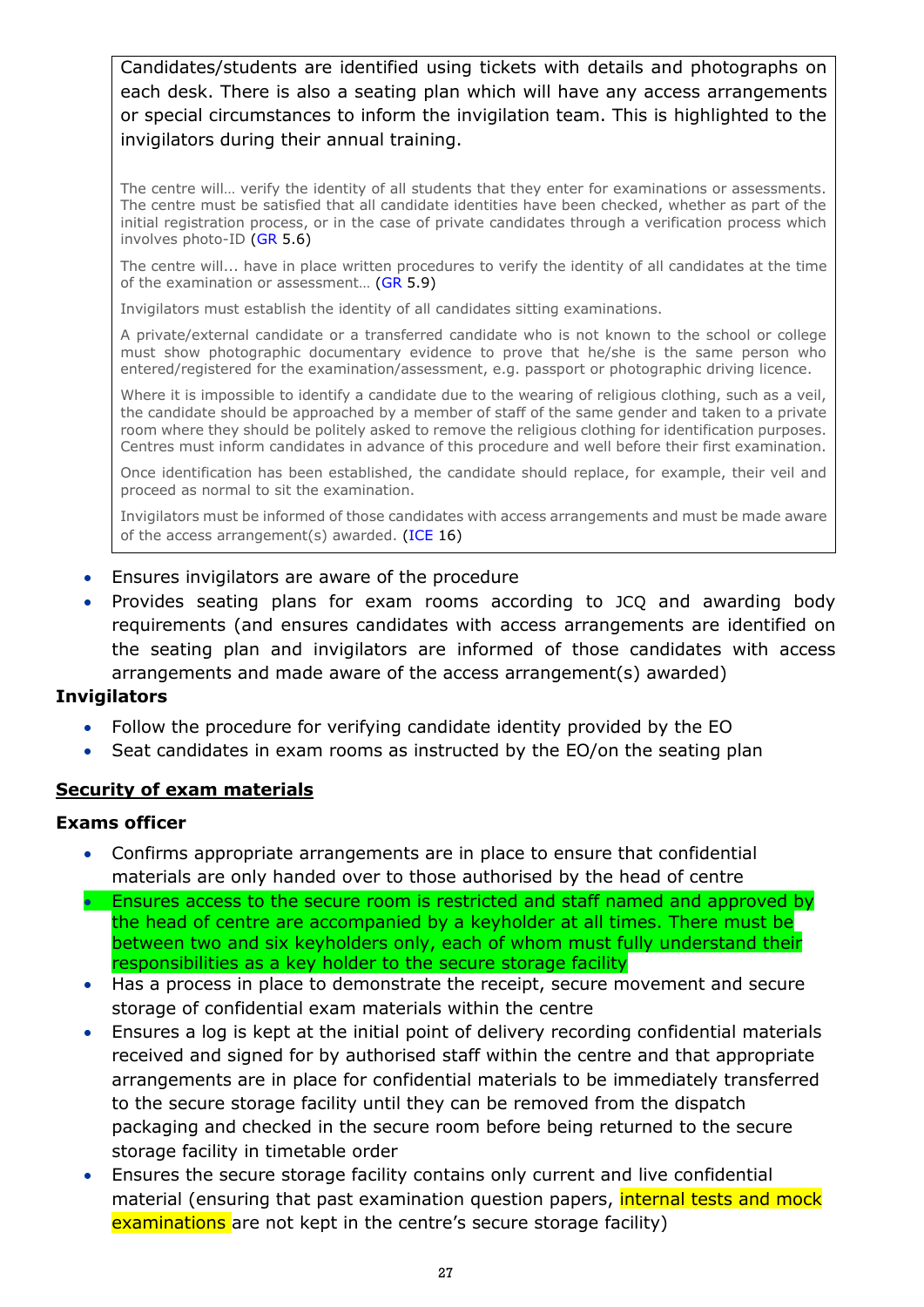- Ensures that examination stationery, e.g. answer booklets and formula booklets are stored in the secure room (attempting to store this material in the secure storage facility, when sufficient space allows)
- Ensures the integrity and security of any electronic question paper is maintained during the downloading, printing and collating process (ensuring printing is carried out in an area that can be controlled to prevent unauthorised personnel accessing live assessment materials and ensuring only authorised members of centre staff have access to electronic question papers)

#### **Reception staff**

• Follow the process to log confidential materials delivered to/received by the centre to the point materials are issued to authorised staff for transferal to the secure storage facility

#### **Teaching staff**

• Adhere to the process to record the secure movement of confidential materials taken from or returned to secure storage throughout the time the material is confidential

## <span id="page-27-0"></span>**Timetabling and rooming**

#### **Exams officer**

- Produces a master centre exam timetable for each exam series
- Identifies and resolves candidate exam timetable clashes according to the regulations (only applying overnight supervision arrangements as a last resort, once all other options have been exhausted and according to the centre's policy)

#### <span id="page-27-1"></span>**Overnight supervision arrangements policy**

The examination team in consultation with the Assistant Head in charge of Exams and the Head of Centre will be responsible for arranging any secure venue and overnight supervision of students/candidates. Any such arrangement will be discussed with the candidate and parents/carers once entry has been confirmed.

Overnight supervision arrangements should only be applied as a last resort and once all other options have been exhausted…

…candidates may, at the centre's discretion, be allowed to take an examination the following morning, including Saturdays (see paragraph 8.5). Candidates are not allowed to take examinations on an earlier day than that scheduled on the timetable…

The overnight supervision arrangements must ensure that the candidate does not have advance warning of the content of the examination deferred until the following morning. This means the candidate must not meet or communicate with anyone who may have knowledge of the content. This includes any form of electronic communication/storage device, e.g. telephone (both landline and mobile), e-mail, internet and social media. It also extends to television and radio, which could report key details of the day's examinations.

The JCQ Overnight Supervision and Overnight Supervision Declaration forms must be completed

before the overnight supervision is to commence. The JCQ Overnight Supervision form is completed online using the Centre Admin Portal (CAP). The JCQ Overnight Supervision Declaration form is downloaded from the Centre Admin Portal (CAP) for signing by the candidate, the supervisor and the head of centre. [\(ICE](http://www.jcq.org.uk/exams-office/ice---instructions-for-conducting-examinations) 8)

## **Why have a policy on this?**

Allowing a candidate to take an exam paper the following morning due to an eligible overnight supervision arrangement is at the discretion of the centre. Having a documented policy ensures:

- the correct procedure is followed
- appropriate arrangements are put in place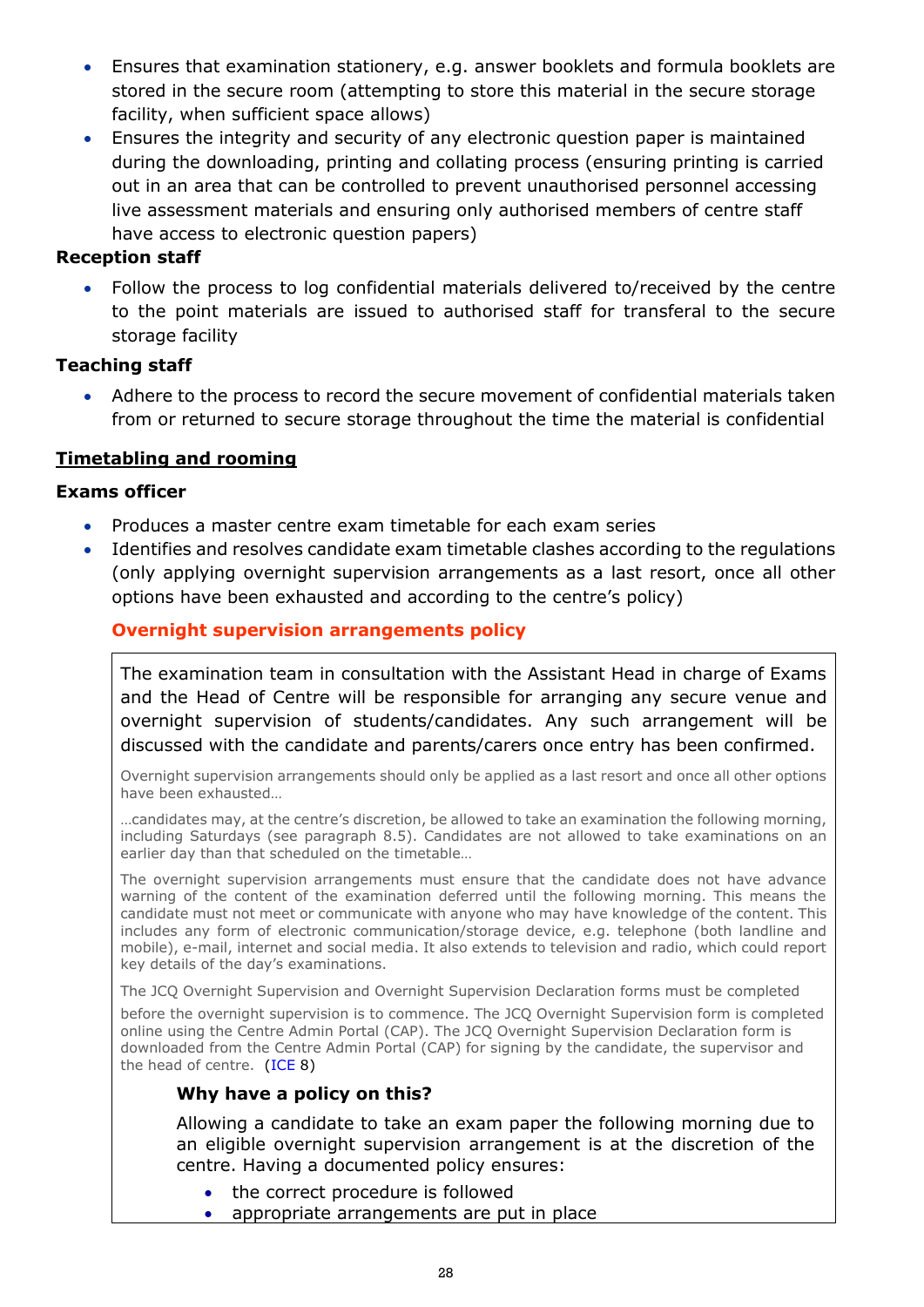- candidates (and/or parents/carers) understand when, or indeed if, appropriate arrangements can/will be made
- the centre can demonstrate the policy if asked/challenged by a candidate (and/or parent/carer)
- Identifies exam rooms and specialist equipment requirements
- Allocates invigilators to exam rooms (or where supervising candidates due to an exam timetable clash) according to required ratios
- Liaises with site staff to ensure exam rooms are set up according to JCQ and awarding body requirements
- Liaises with the ALS lead/SENCo regarding rooming of access arrangement candidates

## **ALS lead/SENCo**

- Liaises with the EO regarding rooming of access arrangement candidates
- Liaises with other relevant centre staff to ensure appropriate arrangements, adjustments and adaptations are in place to facilitate access for disabled candidates to exams

#### **Site staff**

• Liaise with the EO to ensure exam rooms are set up according to JCQ and awarding body requirements

#### <span id="page-28-0"></span>**Alternative site arrangements**

#### **Exams officer**

- (Where/if applicable to the centre) Ensures question papers will only be taken to an alternative site where the published criteria for an alternative site arrangement has been met
- Will inform the JCQ Centre Inspection Service to timescale by submitting a JCQ Alternative Site arrangement notification using CAP (or through the awarding body where a qualification may sit outside the scope of CAP) of any alternative sites that will be used to conduct timetabled examination components of the qualifications listed in the JCQ regulations

#### <span id="page-28-1"></span>**Centre consortium arrangements**

#### **Exams officer**

• (Where/if applicable to the centre) Processes applications for Centre Consortium arrangements using CAP to the awarding body deadline (or through the awarding body where a qualification may sit outside the scope of CAP)

#### **Senior leaders**

• (Where/if applicable to the centre) Inform the EO of any joint teaching arrangements in place and where the centre is acting as the consortium co-ordinator

#### <span id="page-28-2"></span>**Transferred candidate arrangements**

#### **Exams officer**

- (Where/if applicable to the centre) Liaises with the host or entering centre, as required
- Processes requests for Transferred Candidate arrangements using CAP to the awarding body deadline (or through the awarding body where a qualification may sit outside the scope of CAP)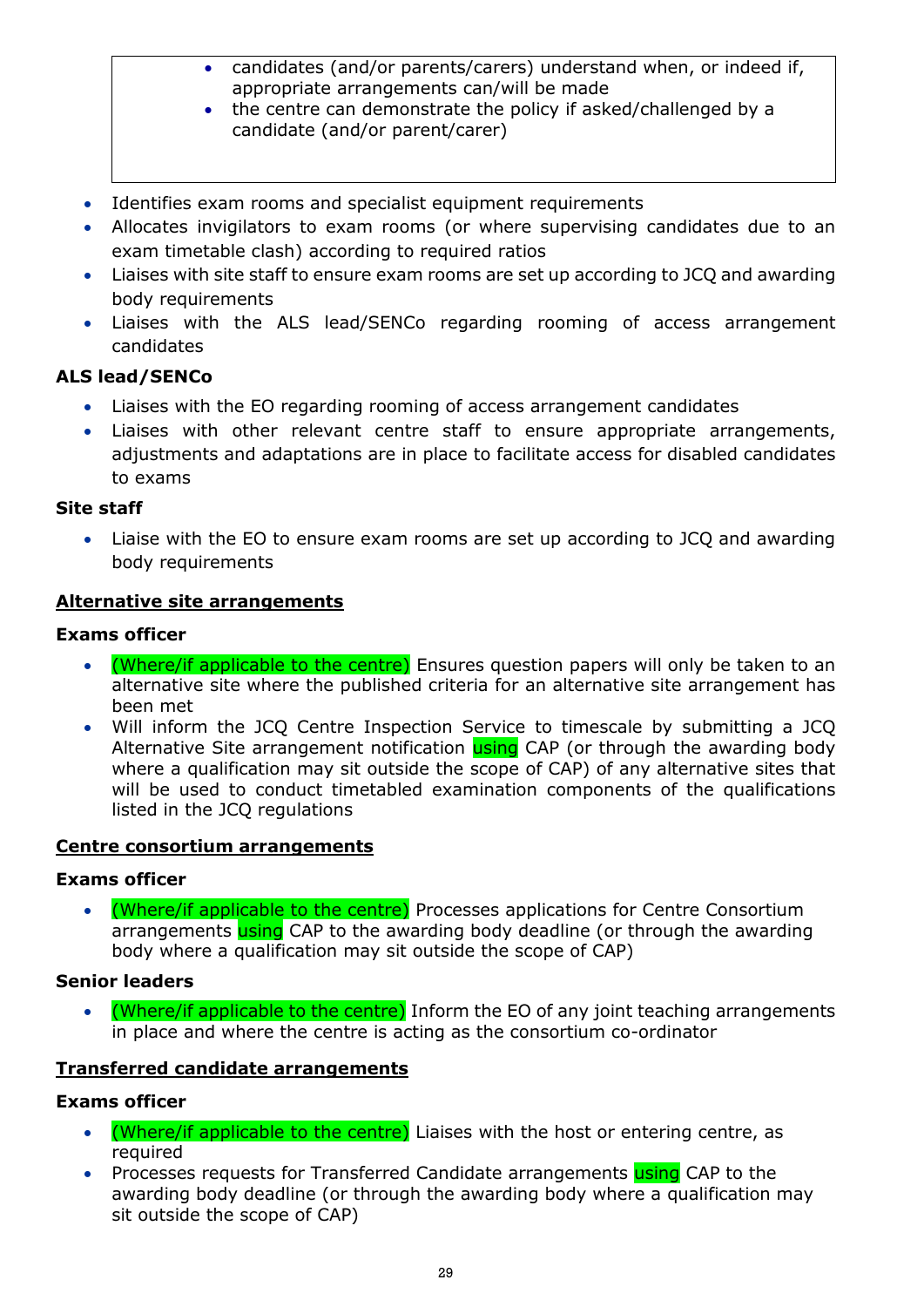• Where relevant (for an internal candidate) informs the candidate of the arrangements that have been made for their transferred candidate arrangement

## <span id="page-29-0"></span>**Internal exams**

## **Exams officer**

- Prepares for the conduct of internal exams under external conditions (where applicable to the centre)
- Provides a centre exam timetable of subjects and rooms
- Provides seating plans for exam rooms
- Requests internal exam papers from teaching staff
- Arranges invigilation (where applicable to the centre)

## **ALS Lead/SENCo**

• Liaises with teaching staff to make appropriate arrangements for access arrangement candidates

#### **Teaching staff**

- Provide exam papers and materials to the EO
- Support the ALS Lead/SENCo in making appropriate arrangements for access arrangement candidates

## <span id="page-29-1"></span>**Exam time: roles and responsibilities**

#### <span id="page-29-2"></span>**Access arrangements**

#### **Exams officer**

- Provides cover sheets for access arrangement candidates' scripts where required for particular arrangements
- Has a process in place to deal with emergency/temporary access arrangements as they arise at the time of exams
	- o applies for approval through AAO where required or through the awarding body where qualifications sit outside the scope of AAO

## <span id="page-29-4"></span><span id="page-29-3"></span>**Candidate absence**

## **Candidate absence policy**

The attendance register for examinations will be completed by either the Exams Officer or the Head/Director of Year. They work with the Attendance Team to contact any missing candidates. The attendance team will in some cases be able to pick up a missing student where possible. If a student is absent they must have medical evidence to be brought to the attendance team and pass through to the Exams Team. This will then immediately be passed onto the Awarding Body. The Attendance Team will make arrangements with Persistent absentees in order to guarantee their arrival for an external examination.

Once candidates are seated and have started the examination, complete the attendance register. This will allow for the identification of absent candidates who can be contacted as to their whereabouts. [\(ICE](http://www.jcq.org.uk/exams-office/ice---instructions-for-conducting-examinations) 22)

## **Why have a policy on this?**

Centres will likely have different strategies for dealing with unauthorised absences from exams. Having a documented policy ensures:

• candidates are aware of what they need to do if they are likely to be absent from an exam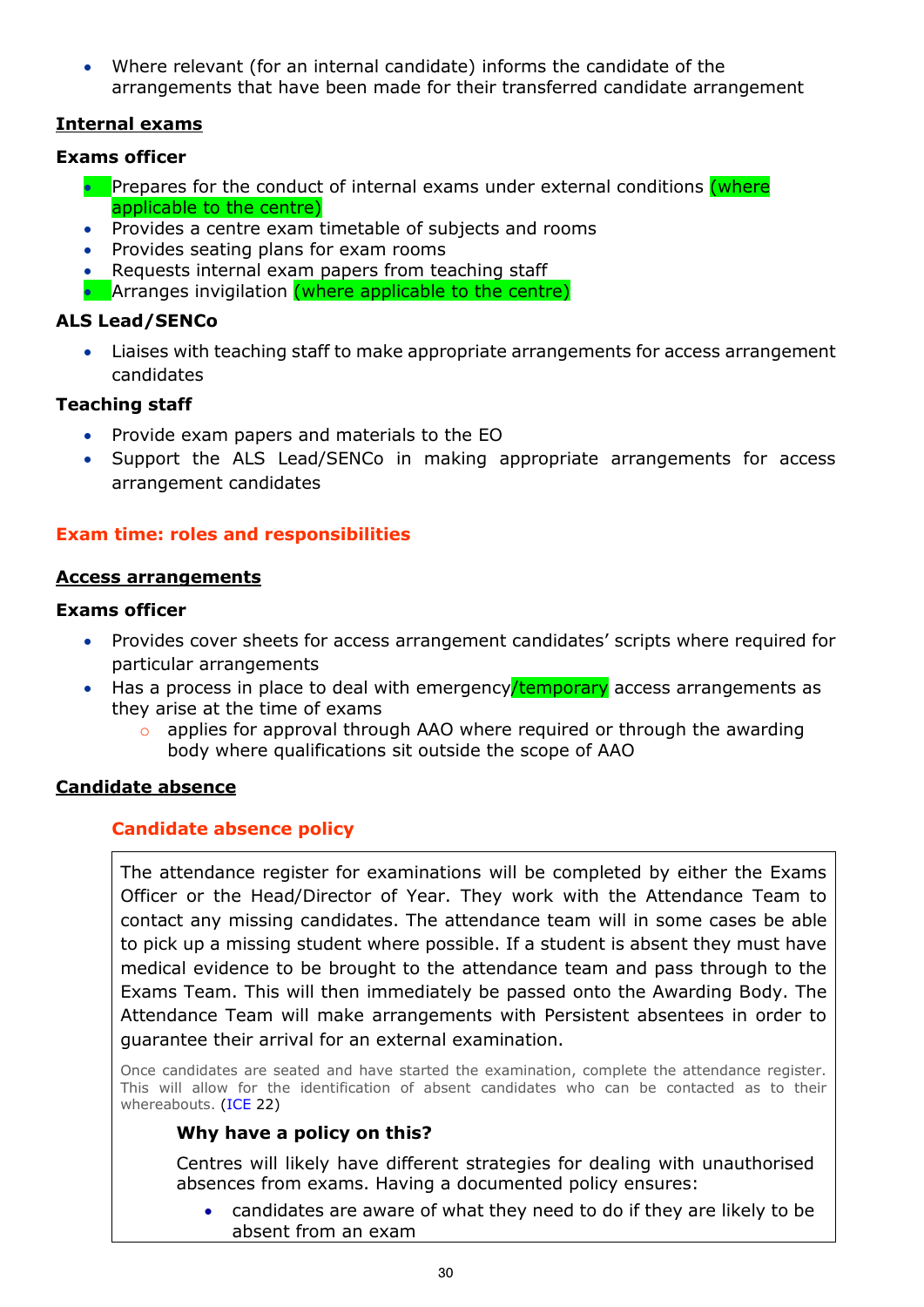- staff involved in the exams process understand how absent candidates who have not contacted the centre regarding their absence will be managed at the time of the exam
- the centre can demonstrate the policy if asked/challenged by a candidate (and/or parent/carer)

## **Invigilators**

- Are informed of the policy/process for dealing with absent candidates through training
- Ensure that confirmed absent candidates are clearly marked as such on the attendance register and seating plan

## **Candidates**

• Are re-charged relevant entry fees for unauthorised absence from exams

## <span id="page-30-0"></span>**Candidate behaviour**

See *Irregularities* below.

## <span id="page-30-1"></span>**Candidate belongings**

See *Unauthorised items* below.

## <span id="page-30-2"></span>**Candidate late arrival**

## **Exams officer**

- Ensures that candidates who arrive very late for an exam are reported to the awarding body by submitting a report on candidate admitted very late to examination room **using** CAP to timescale
- Warns candidates that their script may not be accepted by the awarding body

## **Invigilators**

- Are informed of the policy/process for dealing with late/very late arrival candidates through training
- <span id="page-30-3"></span>• Ensure that relevant information is recorded on the exam room incident log

## **Candidate late arrival policy**

If a candidate arrives after 9:30am for a morning exam and after 2pm for an afternoon exam, they are classed as a late arrival. The candidate will receive a briefing on the exam and then will be admitted into the exam and given the full exam time duration where possible. The exams officer and assistant Headteacher with responsibility will mark/amend the attendance register and/or seating plan as necessary to reflect any changes made. Where a candidate arrives after 10am for a morning exam and after 2:30pm for an afternoon exam the candidate is classed as very late. The candidate must be warned that they may sit the examination in question for the full amount of time but the awarding body may not accept their script for marking. In the case of very late arrivals the parents/carers of the candidate in question must be briefed that they may have to complete a statement of required supervision arrangements following the candidate's arrival. The exams officer will complete form JCQ/VLA and send to the awarding body following completion of the examination.

A candidate who arrives after the start of the examination may be allowed to enter the examination room and sit the examination. This is entirely at the discretion of the centre.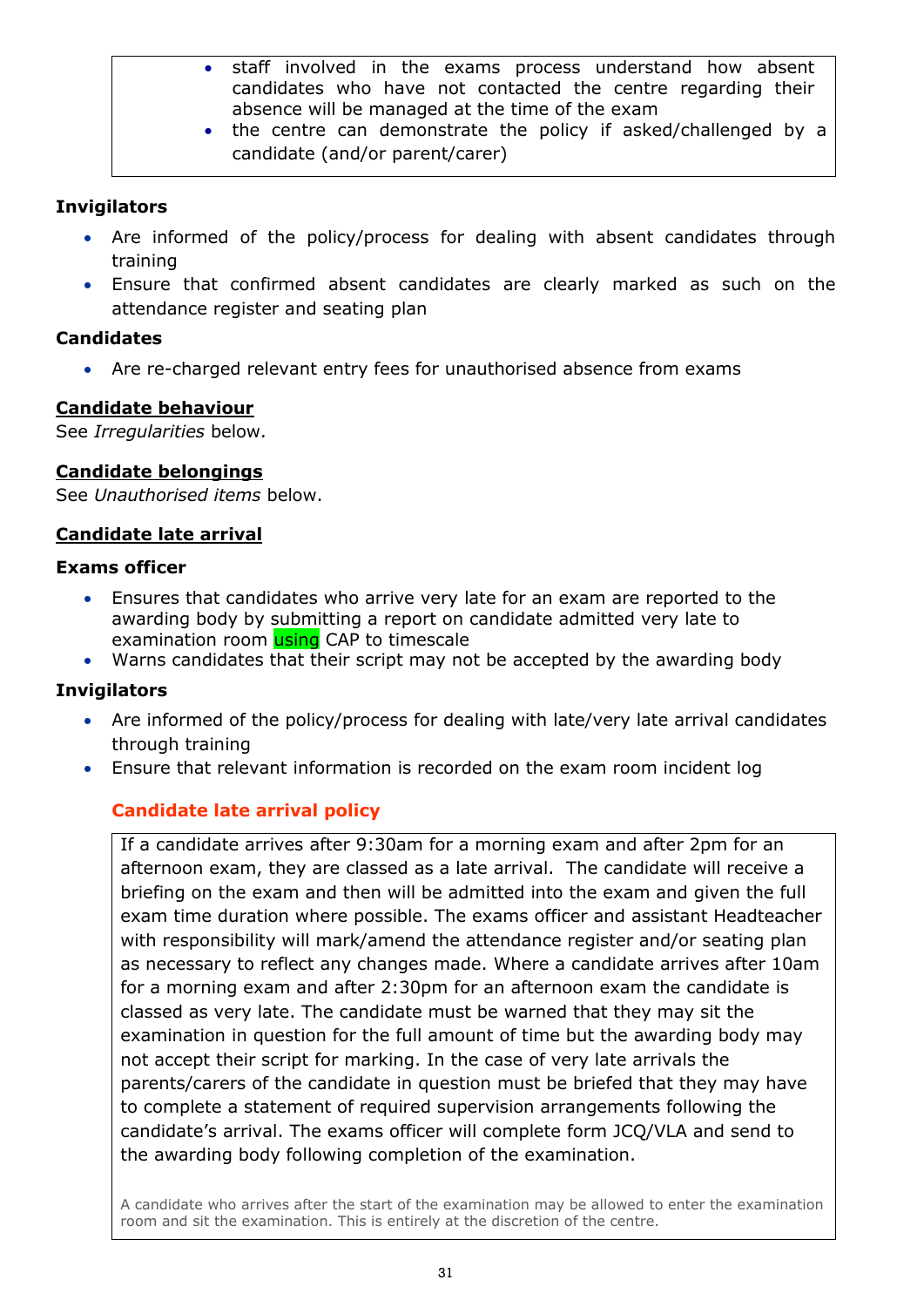A candidate who arrives late, and is permitted by the centre to sit the examination, must be allowed the full time for the examination. [\(ICE](http://www.jcq.org.uk/exams-office/ice---instructions-for-conducting-examinations) 21)

## **Why have a policy on this?**

Permitting candidates who arrive after the start of an exam to enter the exam room and sit the exam is at the centre's discretion. Having a documented policy ensures:

- candidates are aware of what will or won't happen should they arrive late
- staff involved in the exams process understand how this will be managed at the time of the exam
- the centre can demonstrate the policy if asked/challenged by a candidate (and/or parent/carer)

#### <span id="page-31-0"></span>**Conducting exams**

#### **Head of centre**

• Ensures venues used for conducting exams meet the requirements of JCQ and awarding bodies

#### **Exams officer**

- Ensures exams are conducted according to JCQ and awarding body instructions
- Uses an *exam day checklist* to ensure each exam session is fully prepared for, unplanned events can be dealt with and associated follow-up is completed

#### <span id="page-31-1"></span>**Dispatch of exam scripts**

#### **Exams officer**

- Dispatches scripts as instructed by JCQ and awarding bodies
- Keeps appropriate records to track dispatch

#### <span id="page-31-2"></span>**Exam papers and materials**

#### **Exams officer**

- Organises exam question papers and associated confidential resources in date order in the secure storage facility
- Attaches erratum notices received to relevant sealed exam question paper packets
- Collates attendance registers and examiner details in date order
- Regularly checks mail or email inbox for updates from awarding bodies
- In order to avoid potential breaches of security, ensures care is taken to ensure the correct question paper packets are opened by ensuring a member of centre staff, additional to the person removing the papers from secure storage, e.g. an invigilator, checks the day, date, time, subject, unit/component and tier of entry, if appropriate, immediately before a question paper packet is opened
- Ensures this additional/second check is recorded
- Where allowed by the awarding body, only releases exam papers and materials to teaching departments for teaching and learning purposes after the published finishing time of the exam, or until any timetable clash candidates have completed the exam

#### <span id="page-31-3"></span>**Exam rooms**

#### **Head of centre**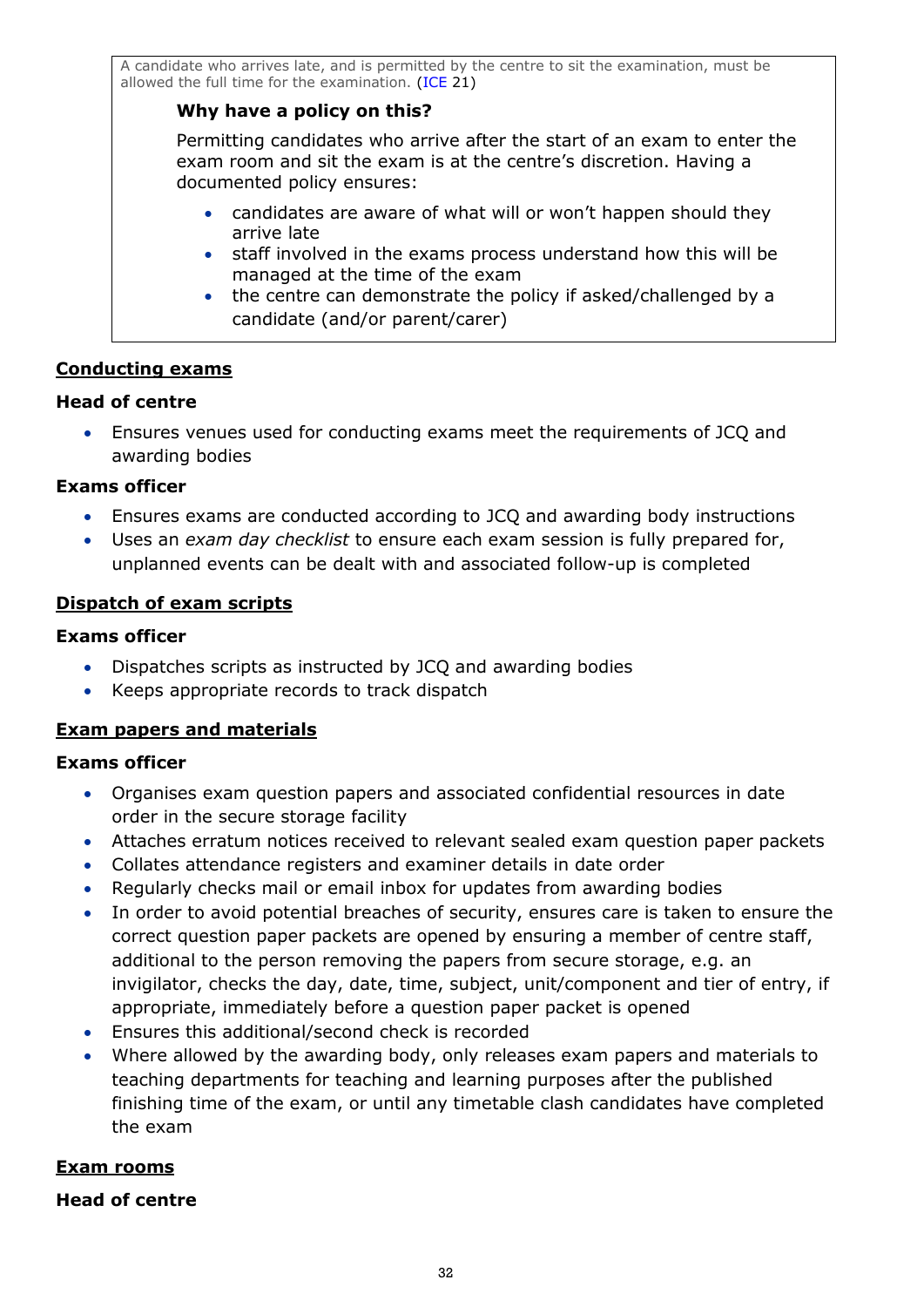- Ensures that internal tests, mock exams, revision or coaching sessions are not conducted in a room 'designated' as an exam room
- Ensures that when a room is 'designated' as an exam room it is not used for any purpose other than conducting external exams
- Ensures only approved centre staff (who have not taught the subject being examined) are present in exam rooms to perform permitted tasks
- Ensures the centre's policy relating to food and drink that may be allowed in exam rooms is clearly communicated to candidates
- <span id="page-32-0"></span>• Ensures the centre's policy on candidates leaving the exam room temporarily is clearly communicated to candidates

## **Food and Drink Policy (Exams)**

Food and drink may be allowed in the examination room at the discretion of the head of centre. However, this is on the condition that any food brought into the examination room by the candidate is free from packaging and all labels are removed from drink containers. Cockburn School will only allow water into the exam rooms (other drinks If spilled may stain the script and make it impossible to mark) If there is a medical requirement to bring in food then Cockburn School will require medical evidence and may re-room the student accordingly to reduce any disruption.

Food and drink may be allowed in the examination room at the discretion of the head of centre. However, this is on the condition that any food or drink brought into the examination room whether by the candidate or the centre is free from packaging and all labels are removed from drink containers [\(ICE](http://www.jcq.org.uk/exams-office/ice---instructions-for-conducting-examinations) 18)

## **Why have a policy on this?**

Allowing food and drink in an exam room is at the head of centre's discretion. Having a documented policy ensures:

- candidates are clear on what is or what is not allowed
- staff involved in the exams process are aware of what is and what is not allowed and how this will be managed at the time of the exam

the centre can demonstrate the policy if asked/challenged by a candidate (and/or parent/carer)

#### <span id="page-32-1"></span>**Leaving the Examination Room Policy**

Cockburn School will only allow a candidate to leave an exam room temporarily and then return if they are supervised by a member of the invigilation team. Only one candidate must leave an exam room at any one time (invigilation team numbers are set with this in mind) An invigilator will complete the in/out log for the room recording the time in and out. If this is for an acceptable reason then the time may be adjusted to compensate for their temporary absence, provided the student has been supervised by the invigilation/Exams team or SLT.

Candidates who are allowed to leave the examination room temporarily must be accompanied by a member of centre staff. This must not be the candidate's subject teacher or a subject expert for the examination in question. Those candidates may be allowed extra time at the discretion of the centre to compensate for their temporary absence. [\(ICE](http://www.jcq.org.uk/exams-office/ice---instructions-for-conducting-examinations) 23)

#### **Why have a policy on this?**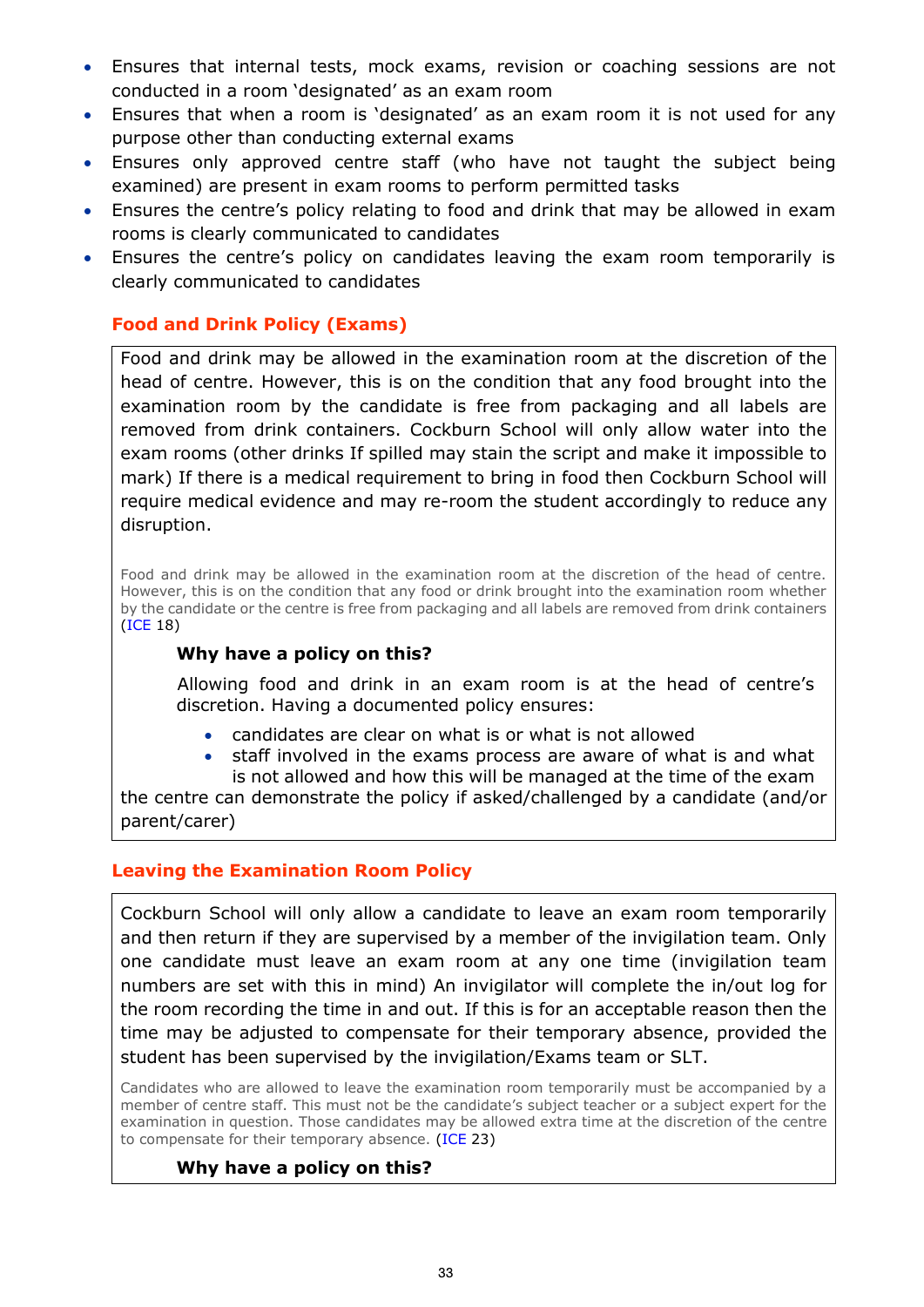Allowing time to be compensated where a candidate leaves the exam room temporarily, accompanied by a member of centre staff, is at the discretion centre. Having a documented policy ensures:

- candidates are aware of the centre's arrangements where time may or may not be compensated for any temporary absence from the exam room
- staff involved in the exams process understand how this will be managed at the time of the exam

the centre can demonstrate the policy if asked/challenged by a candidate (and/or parent/carer)

## **Exams officer**

- Ensures exam rooms are set up and conducted as required in the regulations
- Provides invigilators with appropriate resources to effectively conduct exams
- Briefs invigilators on exams to be conducted on a session by session basis (including the arrangements in place for any transferred candidates and access arrangement candidates)
- Ensures sole invigilators have an appropriate means of summoning assistance (if this is a mobile phone, instructs the invigilator that this must be on silent mode)
- Ensures invigilators understand they must be vigilant and remain aware of incidents or emerging situations, looking out for malpractice or candidates who may be in distress, recording any incidents or issues on the exam room incident log
- Ensures invigilators understand how to deal with candidates who may need to leave the exam room temporarily and how this should be recorded on the exam room incident log
- Provides authorised exam materials which candidates are not expected to provide themselves
- Ensures invigilators and candidates are aware of the emergency evacuation procedure
- Ensures invigilators are aware of arrangements in place for a candidate with a disability who may need assistance if an exam room is evacuated

## **Senior leaders**

- Ensure a documented emergency evacuation procedure for exam rooms is in place
- <span id="page-33-0"></span>• Ensure arrangements are in place for a candidate with a disability who may need assistance if an exam room is evacuated

## **Emergency evacuation policy**

Cockburn School's Emergency Evacuation Policy is kept in the internal staff share "T" drive in the School Administration>Exams>Policies. A hard copy is also available in the Exams Inspection folder in the Exams office. The policy and procedures will be on display in every examination room for both internal and external examinations.

When dealing with emergencies, staff must be aware of the centre's policy and, where appropriate, any instructions from relevant local or national agencies. Reference should also be made to the following document: [https://www.gov.uk/government/publications/bomb-threats](https://www.gov.uk/government/publications/bomb-threats-guidance/procedures-for-handling-bomb-threats)[guidance/procedures-for-handling-bomb-threats](https://www.gov.uk/government/publications/bomb-threats-guidance/procedures-for-handling-bomb-threats)

Centres must have a written centre policy for dealing with an emergency evacuation of the examination room, which will be subject to inspection by the JCQ Centre Inspection Service. [\(ICE](http://www.jcq.org.uk/exams-office/ice---instructions-for-conducting-examinations) 25)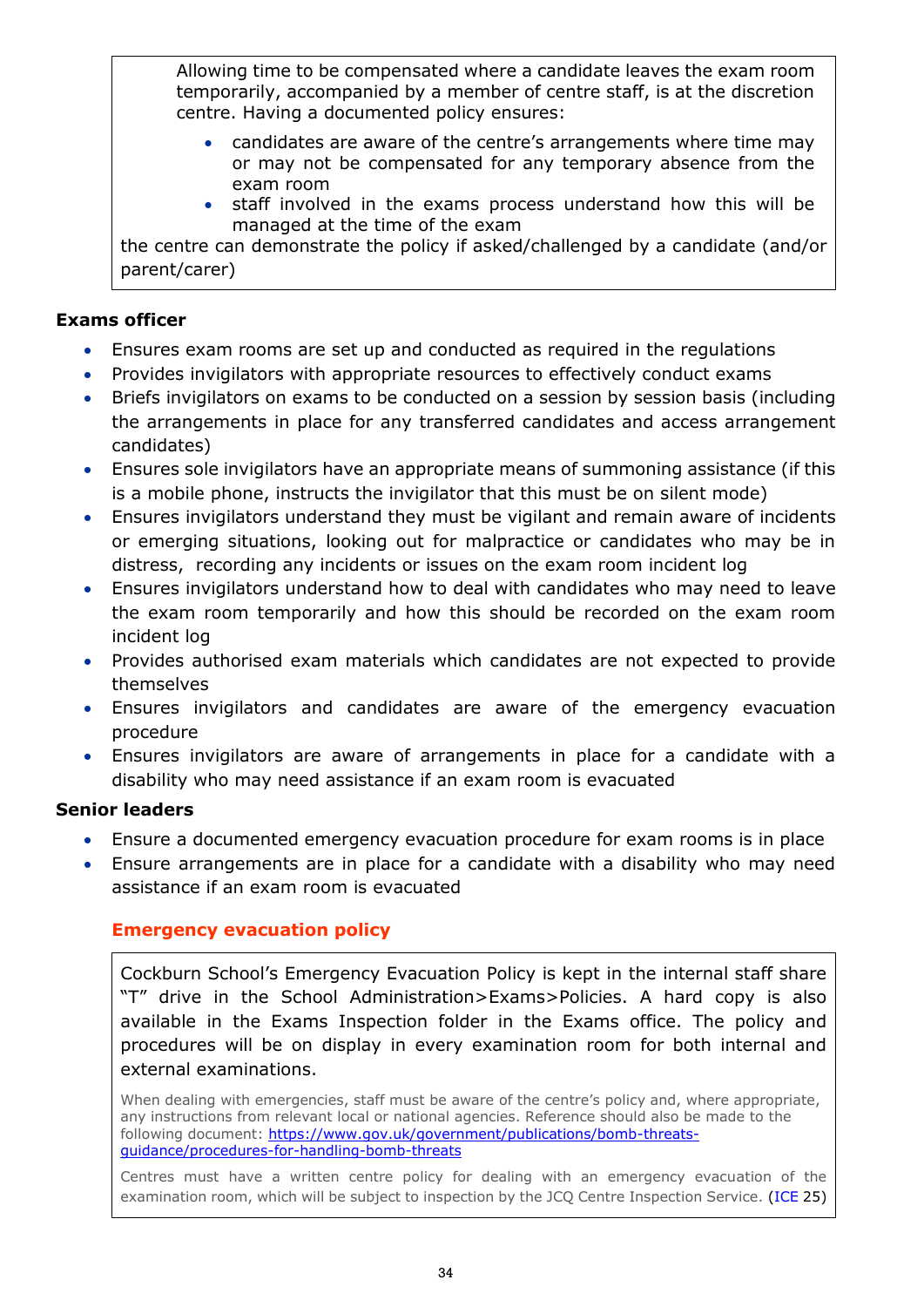#### **Site staff**

- Ensure exam rooms are available and set up as requested by the EO
- Ensure grounds or centre maintenance work does not disturb exam candidates in exam rooms
- Ensure fire alarm testing does not take place during exam sessions

#### **Invigilators**

• Conduct exams in every exam room according to JCQ *Instructions for conducting examinations* and/or awarding body requirements and as instructed by the centre in training/update and briefing sessions

#### **Candidates**

- Are required to follow the instructions given to them in exam rooms by authorised centre staff and invigilators
- Are required to remain in the exam room for the full duration of the exam

## <span id="page-34-0"></span>**Irregularities**

#### **Head of centre**

• Ensures (as required by an awarding body) any cases of alleged, suspected or actual incidents of malpractice or maladministration before, during or after examinations/assessments (by centre staff, candidates, invigilators) are investigated and reported to the awarding body **immediately**, by completing the appropriate documentation

## <span id="page-34-1"></span>**Managing Behaviour Policy**

Where a candidate is being disruptive the invigilator must warn the candidate that he/she may be removed from the examination room. Having done this a message then needs to be sent to the Examination Team. Once this has been done the incident log must be completed fully by the invigilator, this is then passed to the Exams officer who will update the Head of Centre and the Awarding body is immediately informed. Invigilators are trained to reduce any potential likelihood of malpractice by being in the area of disturbance, non-verbal gestures or looks provided this does not disrupt any other candidates. The Exams officer or SLT/Head of Centre will decide if/when a candidate is to be removed from a room but will do so only if the candidate would disrupt others be remaining in the room.

In the case of a staff member causing an irregularity the invigilator will complete the incident log and give this to the Examination officer or Head of Centre.

#### Prompts here may be…

Where a candidate is being disruptive, the invigilator must warn the candidate that he/she may be removed from the examination room. The candidate must also be warned that the awarding body will be informed and may decide to penalise them, which could include disqualification.

The invigilator must record what has happened…

The head of centre has the authority to remove a candidate from the examination room, but should only do so if the candidate would disrupt others by remaining in the room. [\(ICE](http://www.jcq.org.uk/exams-office/ice---instructions-for-conducting-examinations) 24)

## **Why have a policy on this?**

Having a documented policy/procedure on how behaviour in exam rooms is managed ensures staff conducting exams understand the process to be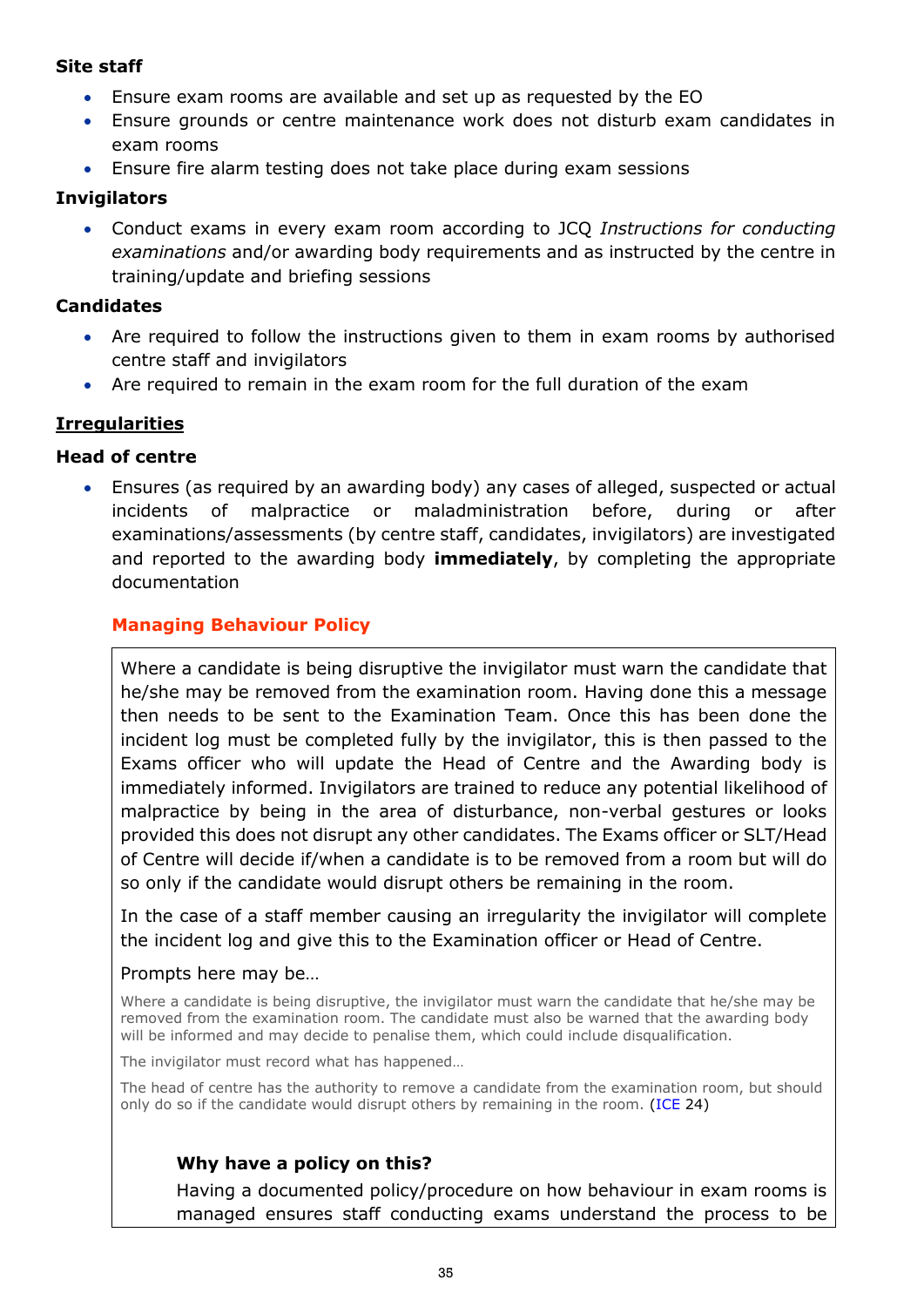followed and candidates are aware of the possible consequences of any disruptive actions

#### **Senior leaders**

- Ensure support is provided for the EO and invigilators when dealing with disruptive candidates in exam rooms
- Ensure that internal disciplinary procedures relating to candidate behaviour are instigated, when appropriate

## **Exams officer**

- Provides an exam room incident log in all exam rooms for recording any incidents or irregularities
- Actions any required follow-up and reports to awarding bodies as soon as practically possible after the exam has taken place

#### **Invigilators**

• Record any incidents or irregularities on the exam room incident log (for example, late/very late arrival, candidate or centre staff suspected malpractice, candidate illness or needing to leave the exam room temporarily, disruption or disturbance in the exam room, emergency evacuation)

#### <span id="page-35-0"></span>**Malpractice**

See *Irregularities* above.

#### <span id="page-35-1"></span>**Special consideration**

#### **Senior leaders**

• Provide signed evidence to support eligible applications for special consideration

#### **Exams officer**

- Processes eligible applications for special consideration to awarding bodies
- Gathers evidence which may need to be provided by other staff in centre or candidates
- <span id="page-35-2"></span>• Submits requests to awarding bodies to the external deadline

## **Special consideration policy**

Cockburn School's Special Consideration Policy is kept in the internal staff share "T" drive in the School Administration > Exams > Policies. A hard copy is also available in the Exams Inspection folder in the Exams Office.

#### **Candidates**

• Provide appropriate evidence to support special consideration applications, where required

#### <span id="page-35-4"></span><span id="page-35-3"></span>**Unauthorised items**

## **Arrangements for unauthorised items taken into the exam room**

In the examination rooms, candidates must not have access to items other than those stated in the instructions on the question paper, the stationery list or the specification for that subject. Potential technological/web enabled sources of information such as smart watches, phones, mp3 devices are not permitted. Cockburn School will provide a transparent pencil case with all the stationery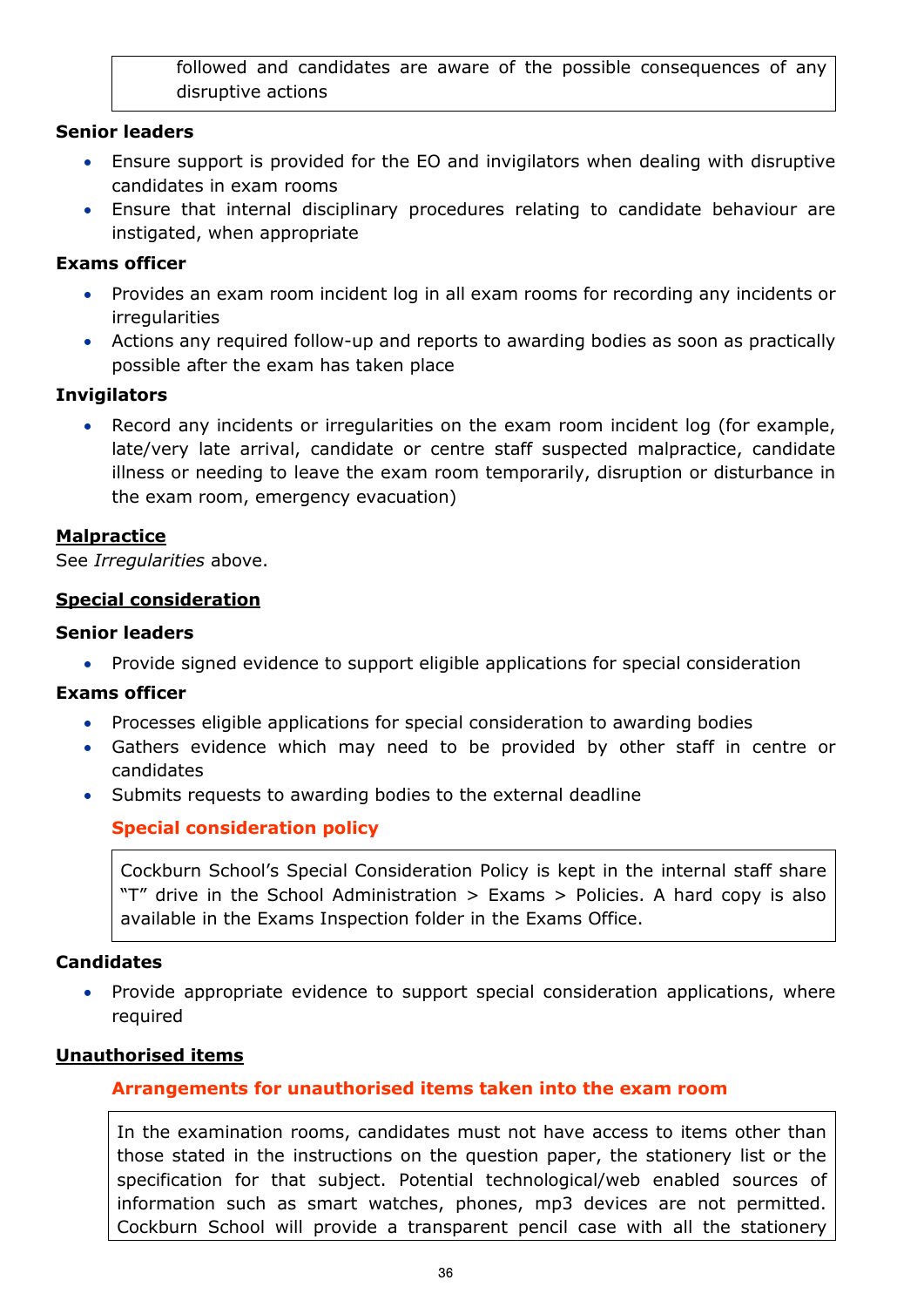required for an exam other than a calculator. The candidate/student should bring a calculator without the case to all required examinations. There are a limited number of spare calculators but not enough to cover every candidate/student in the room. Cockburn School has also taken the decision that all watches are to be removed from the examination room along with bags, jackets and any other item deemed to give an unfair advantage during an exam. Any unauthorised items that have been taken into the examination room must be placed out of reach of the candidates before the examination starts. Once the examination starts any unauthorised items in the examination room may be considered malpractice and will be immediately reported to the awarding body and subject to penalties in accordance with JCQ publication *Suspected Malpractice in Examinations and Assessments: Policies and Procedures - [http://www.jcq.org.uk/exams](http://www.jcq.org.uk/exams-office/malpractice)[office/malpractice](http://www.jcq.org.uk/exams-office/malpractice)*. All malpractice should be recorded on an incident log and passed to Exams officer or Head of Centre.

In the examination room candidates must not have access to items other than those stated in the instructions on the question paper, the stationery list or the specification for that subject.

Potential technological/web enabled sources of information such as… are not permitted… ideally, all unauthorised items are left outside of the examination room… any pencil cases taken into the examination room must be see-through… any unauthorised items that have been taken into the examination room must be placed out of reach of the candidates (and not under their desks) before the examination starts. This would normally be at the front of the examination room or a similar arrangement that enables the invigilator to control access to the items… If candidates have access to unauthorised items in the examination room this may be considered as malpractice. They could be subject to penalties in accordance with the JCQ publication *Suspected Malpractice in Examinations and Assessments: Policies and Procedures…* 

Prior to the examination starting, the invigilator must ensure that candidates have removed their wrist watches, placing them on their desks.

A head of centre may, if he/she so wishes, prohibit candidates bringing a wrist watch into the examination room. In this case candidates would be required to leave their watches outside of the examination room. [\(ICE](http://www.jcq.org.uk/exams-office/ice---instructions-for-conducting-examinations) 18)

#### **Invigilators**

• Are informed of the arrangements through training

#### <span id="page-36-0"></span>**Internal exams**

#### **Exams officer**

- Briefs invigilators on conducting internal exams
- Returns candidate scripts to teaching staff for marking

#### **Invigilators**

• Conduct internal exams as briefed by the EO

#### <span id="page-36-1"></span>**Results and post-results: roles and responsibilities**

## <span id="page-36-2"></span>**Internal assessment**

## **Head of department**

- Ensures teaching staff keep candidates' work, whether part of the moderation sample or not, secure and for the required period stated by JCQ and awarding bodies
- Ensures work is returned to candidates or disposed of according to the requirements

#### <span id="page-36-3"></span>**Managing results day(s)**

#### **Senior leaders**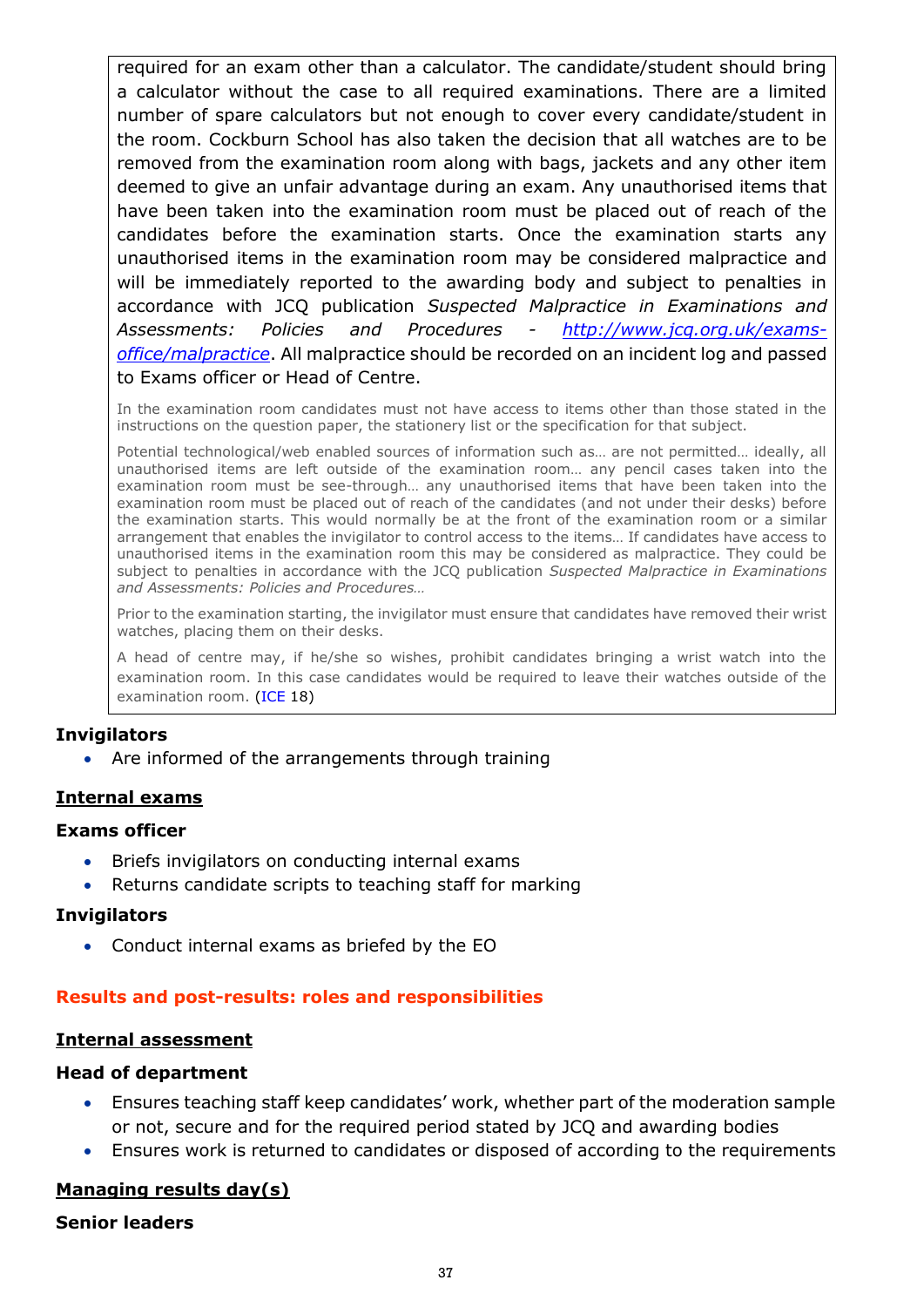- Identify centre staff who will be involved in the main summer results day(s) and their role
- Ensures senior members of staff are accessible to candidates after the publication of results so that results may be discussed and decisions made on the submission of any requests for post-results services and ensures candidates are informed of the periods during which centre staff will be available so that they may plan accordingly

#### **Exams officer**

• Works with senior leaders to ensure procedures for managing the main summer results day(s) (a results day programme) are in place

#### <span id="page-37-0"></span>**Results day programme**

Results day arrangements are communicated to the students by assembly, social media, on the [Cockburn School Website](http://www.cockburnschool.org/) and on FROG.

#### **Site staff**

• Ensure the centre is open and accessible to centre staff and candidates, as required for the collection of results

#### <span id="page-37-1"></span>**Accessing results**

#### **Head of centre**

- Ensures results are kept entirely confidential and restricted to key members of staff until the official dates and times of release of results to candidates
- Understands that it is not permitted to withhold provisional results from candidates under any circumstances

#### **Exams officer**

- Informs candidates in advance of when and how results will be released to them for each exam series
- Accesses results from awarding bodies under restricted release of results, where this is provided by the awarding body
- Resolves any missing or incomplete results with awarding bodies
- Issues statements of results to candidates on issue of results date
- Provides summaries of results for relevant centre staff on issue of results date

## <span id="page-37-2"></span>**Post-results services**

#### **Head of centre**

- Ensures an **internal appeals procedure** is available where candidates disagree with any centre decision not to support a clerical re-check, a review of marking, a review of moderation or an appeal
- Ensures that senior members of centre staff are available immediately after the publication of results
- Understands that if the centre has concerns about one of its component/subject cohorts, then requests for reviews of marking should be submitted for all candidates believed to be affected (candidate consent is required as marks and subject grades may be lowered, confirmed or raised)

## **Exams officer**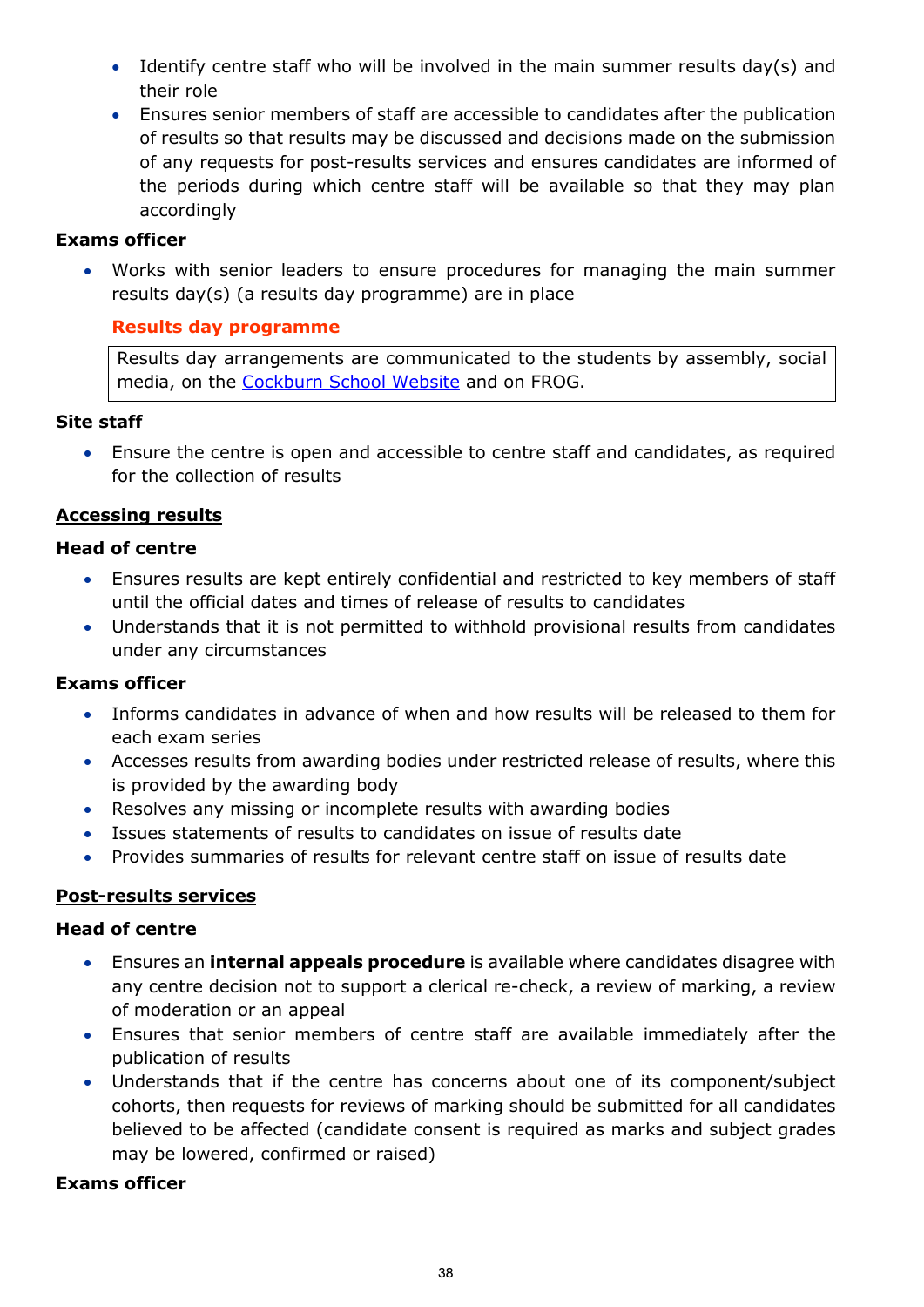- Provides information to candidates (including private candidates) and staff on the services provided by awarding bodies and the fees charged (see also above **Briefing candidates** and **Access to Scripts, Reviews of Results and Appeals Procedures**)
- Publishes internal deadlines for requesting the services to ensure the external deadlines can be effectively met
- Provides a process to record requests for services and to collect candidate informed consent (**after** the publication of results) and fees where relevant
- Submits requests to awarding bodies to meet the external deadline for the particular service
- Tracks requests to conclusion and informs candidates and relevant centre staff of outcomes
- Updates centre results information, where applicable

#### **Teaching staff**

- Meet internal deadlines to request the services and gain relevant candidate informed consent
- Identify the budget to which fees should be charged

#### **Candidates**

- Meet internal deadlines to request the services
- Provide informed consent and fees, where relevant

#### <span id="page-38-0"></span>**Analysis of results**

- Provides analysis of results to appropriate centre staff
- Provides results information to external organisations where required
- Undertakes the secondary school and college (key stage 4/16-18) performance tables *June and September checking exercise*

## <span id="page-38-1"></span>**Certificates**

<span id="page-38-2"></span>Certificates are provided to centres by awarding bodies after results have been confirmed.

## **Certificate Issue Procedure**

Cockburn School will ensure all qualification certificates are provided to students by the end of November of the calendar year they have left school. Usually the student will be able to collect the certificates from the general school office but they may arrange for certificates to be collected on their behalf by providing written permission with ID evidence on collection of certificates. The student or collector will sign to show they have collected these documents.

#### **Candidates**

• May arrange for certificates to be collected on their behalf by providing the EO with written or email permission/authorisation; authorised persons must provide ID evidence on collection of certificates

#### <span id="page-38-3"></span>**Exams review: roles and responsibilities**

#### **Exams officer**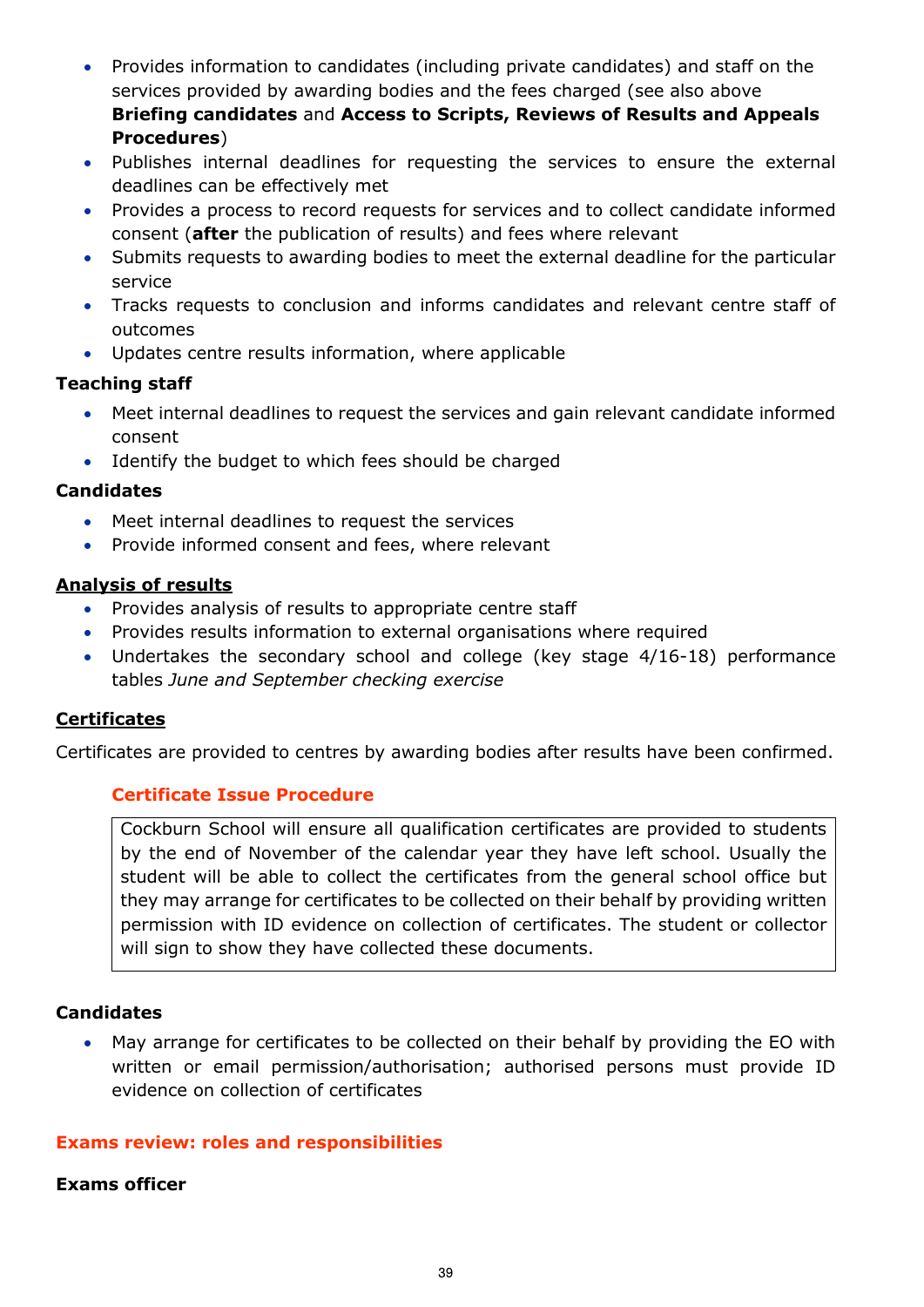- Provides SLT with an overview of the exam year, highlighting what went well and what could be developed/improved in terms of exams management and administrative processes within the stages of the exam cycle
- Collects and evaluates feedback from staff, candidates and invigilators to inform an exams review

#### **Senior leaders**

• Work with the EO to produce a plan to action any required improvements identified in the review

#### <span id="page-39-0"></span>**Retention of records: roles and responsibilities**

#### **Exams officer**

- Keeps records as required by JCQ and awarding bodies for the required period
- Keeps records as required by the centre's records management policy
- Provides an exams archiving policy that identifies information held, retention period and method of disposal

#### <span id="page-39-1"></span>**Exams archiving policy**

Cockburn School's Exams Archiving Policy is kept in the internal staff share "T" drive in the School Administration > Exams > Policies. A hard copy is also available in the Exams Inspection folder in the Exams Office.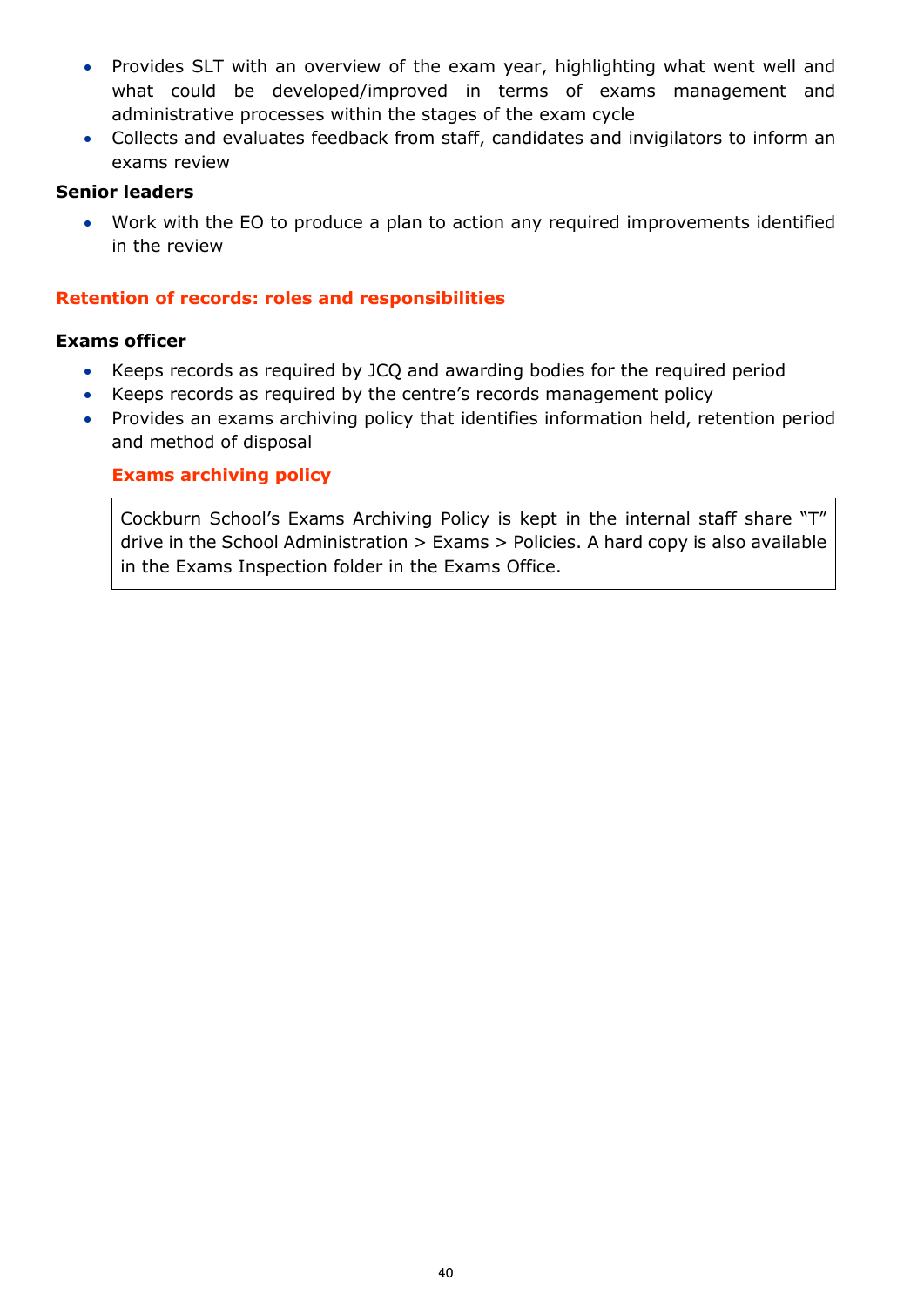## <span id="page-40-0"></span>**Appendix One – BTEC Appeals**

Appeals Procedure for BTEC Assessments

The appeals procedure is designed to give you a formal avenue for appeal against an assessment decision.

## **Phase 1:**

When an assessor is unable to recommend to the candidate that the evidence provided meets the standard or grade, the candidate may request that the work be subject to Internal Verification process.

The assessor will arrange for Internal Verification of the work as normal, and this will be without prejudice to the candidate i.e. the assessor will advise the candidate that the work does not meet the criteria but will arrange for the verification process to go ahead as requested.

#### **Phase 2:**

The Internal Lead Verifier will then decide if the candidate's work can be assessed as meeting the criteria. If so, the new grade will stand.

In all cases where the Internal Lead Verifier is unable to verify that the work meets the standard, candidates will be given feedback in writing by the Internal Lead Verifier concerned, with the reasons given for the decision and with advice given as to how the work can be brought to the required standard. The assessor can then give further advice where the candidate requires this. Our aim is to assist candidates to achieve the required standard, not to confirm failure.

#### **Phase 3:**

If a candidate disagrees with the decision of the Internal Lead Verifier, the candidate may wish to appeal about the decision and the procedure is:

a) Within 5 working days of receiving written comments from the Internal Verifier, the candidate should inform his/her personal tutor that he/she is not satisfied with the decision and should give the reasons for this. The tutor will then explain the appeals procedure to the candidate.

b) Within 10 working days of receiving the written assessment, the candidate should make a request to the Subject Leader that the evidence be re-assessed. The request should be in writing with the reasons given for dissatisfaction with the assessment decision and should be accompanied by the evidence concerned.

c) The Subject Leader will call for written comments from the assessor and Internal Lead Verifier concerned and within 5 working days of receiving the candidate's request, will refer the assessment, together with the evidence and the candidate's, Internal Verifier's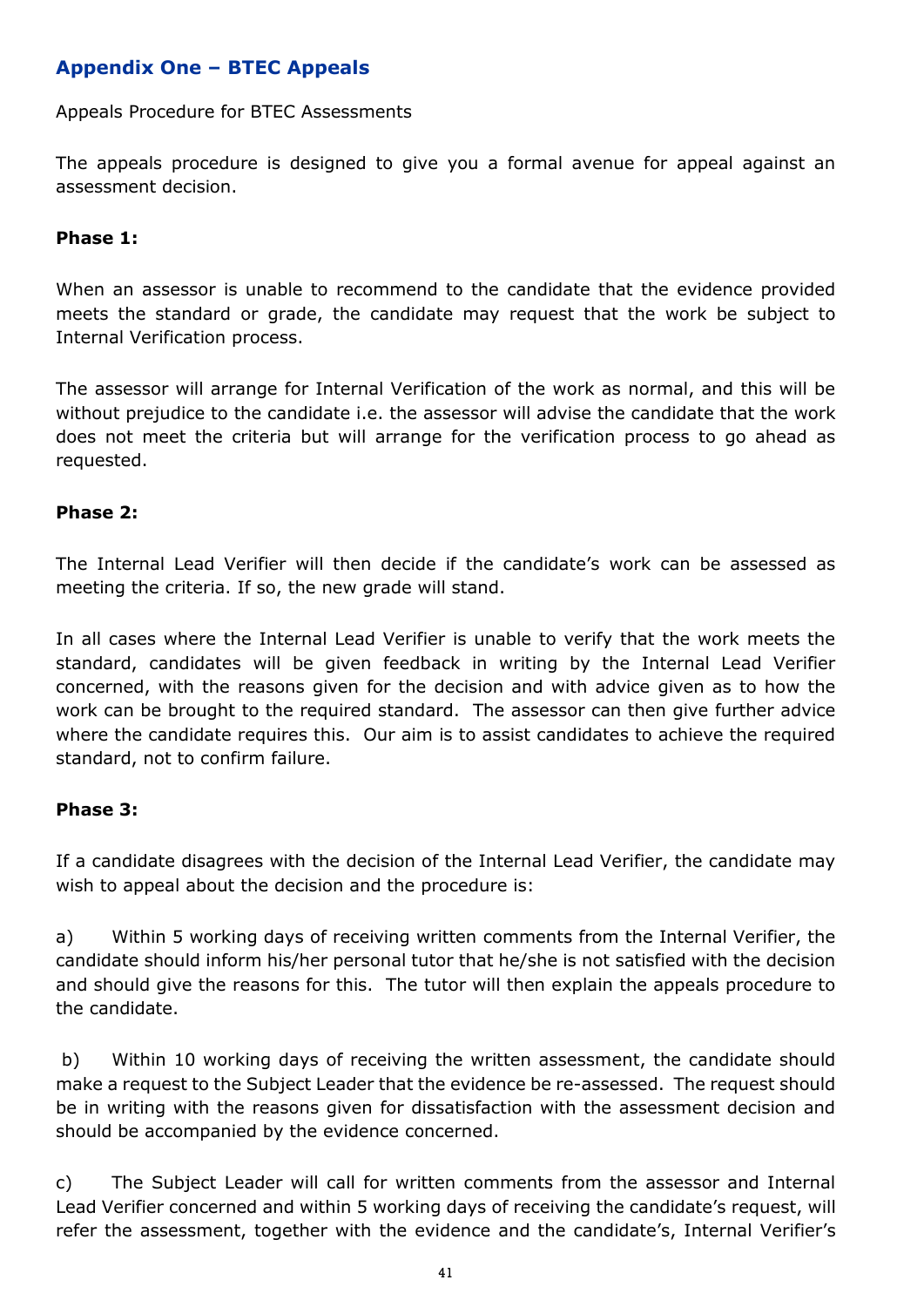and tutor's comments to a further Internal Lead Verifier (hereafter known as the "appeal verifier"). The appeal verifier may wish to interview the candidate, the Internal Verifier and the tutor to gain further information on the assessment.

The appeal verifier will make a further assessment of the evidence and will give his/her decision, the reasons for the decision, and recommendations for further action in writing, to the Subject Leader within 10 working days of the assessment being referred to him/her. A copy of the Appeal Verifier's report and recommendations will be given to the candidate, the tutor and Internal Lead Verifier.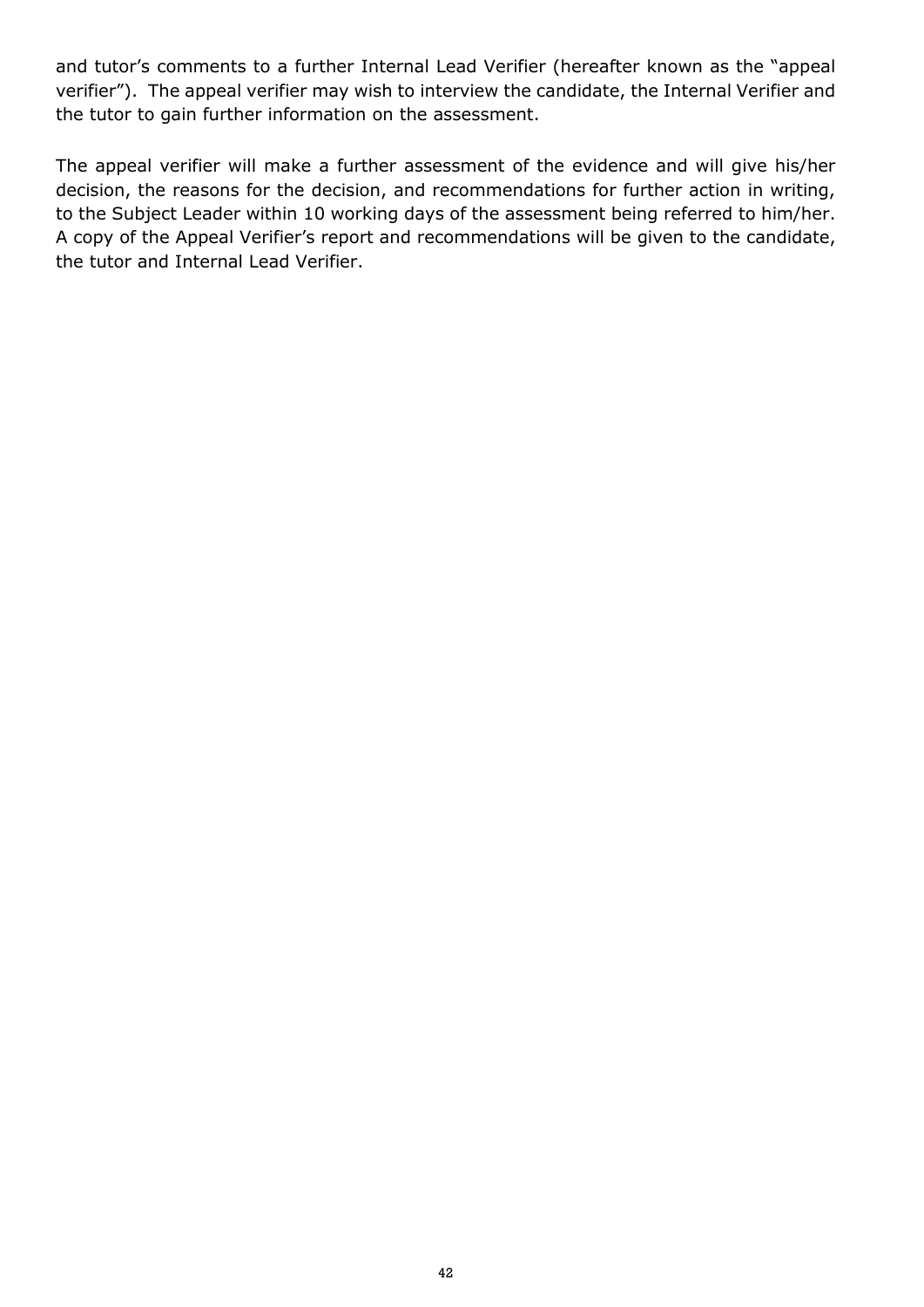## <span id="page-42-0"></span>**Appendix Two – Invigilation Protocol**

## **Invigilation Protocols**

- Prior to the start of the exam, meet the candidates in the Theatre and support by ensuring candidates remain in silence.
- Just before candidates are dismissed to the Exam Hall, invigilators are to move to either the Exam Hall or to spread themselves along the corridors leading to the Exam Hall. This will ensure a calm transition between rooms.
- Bags, Mobile Phones and Watches are not allowed in the Exam Hall.
- Once all candidates are in the Exam Hall, invigilators are to spread themselves evenly throughout the room.
- Invigilators are required to move around the assessment area quietly and at frequent intervals.
- Invigilators should not talk to colleagues as this can be a distraction for candidates.
- If a candidate asks a question about the exam that you are not certain you are allowed to answer, please see a member of the Exams Team (Radio channel 2).
- **.** If the exam takes place over two units, invigilators should not leave to teach their class until a colleague has arrived to replace you.
- At the end of the exam please will invigilators help collect the exam papers in the manner described by a member of the Examinations Team.
- Candidates are not allowed to visit the toilet in either the first or final ten minutes of the exam. Should a candidate request to go between these times invigilators should use their professional judgement accordingly (it is preferred that they do not go).
- Any candidate that needs to leave the exam hall must be supervised and the appropriate log completed.
- In the unusual situation that an exam runs into break or dinner time, it is critical that invigilators stay in the exam hall until the exam has finished.
- **•** Invigilators can only be dismissed from the Exam Hall by either a member of the Exams Team or a member of SLT.
- *Anyone who identifies or is made aware of suspected cases of malpractice during an examination must complete an exam room incident log (in the exam sign folder at the front of the room). This is then passed to the Examinations Team who will decide whether the case is actual malpractice and pass to the head of centre.*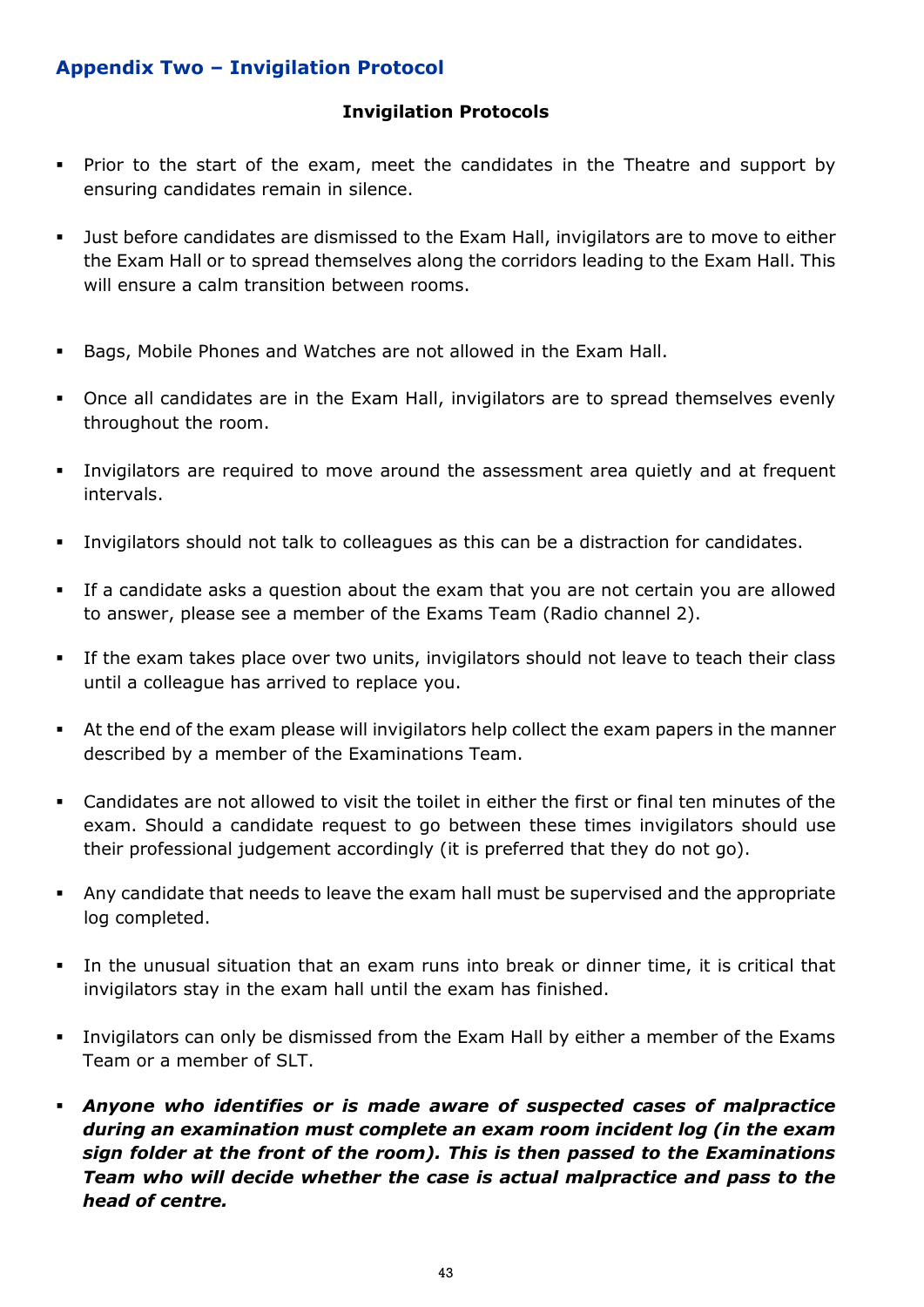## <span id="page-43-0"></span>**Appendix Three – Exam room Incident Log**

## **Exam room Incident Log**

**Date:**

**Time:**

#### **Examination:**

#### **Venue:**

| Exam | Start | Finish |
|------|-------|--------|
|      |       |        |
|      |       |        |
|      |       |        |
|      |       |        |

#### **Invigilator(s):**

| Name | Time in | Time out |
|------|---------|----------|
|      |         |          |
|      |         |          |
|      |         |          |
|      |         |          |
|      |         |          |

## **Record of incident:**

| Time | Incident |
|------|----------|
|      |          |
|      |          |
|      |          |
|      |          |
|      |          |
|      |          |
|      |          |
|      |          |
|      |          |
|      |          |
|      |          |
|      |          |
|      |          |
|      |          |
|      |          |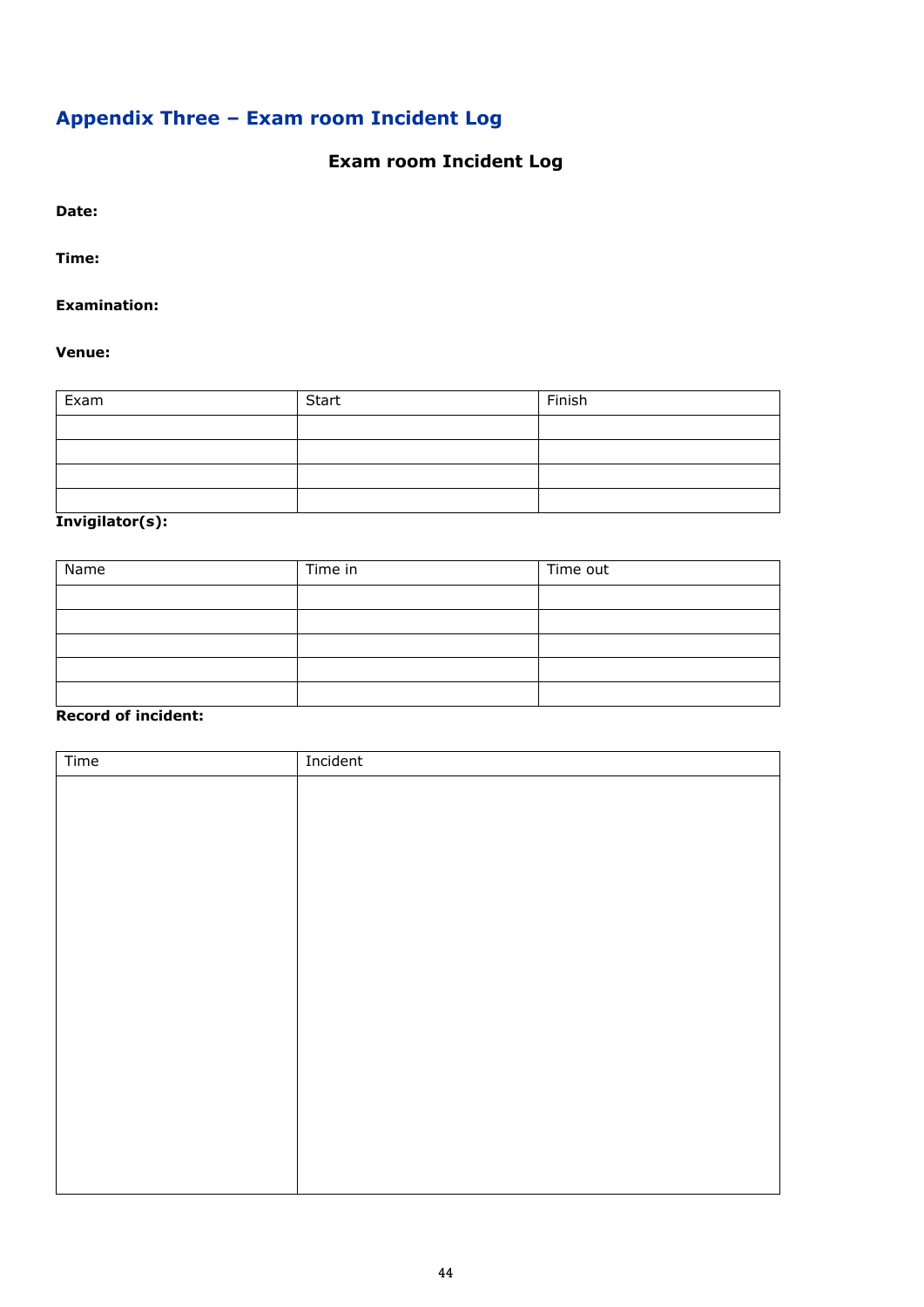## <span id="page-44-0"></span>**Appendix Four – Registration Process**

# **Student/Candidate/Learner Registration Process**



For **BTEC, RSL or Vocational Qualifications**, mark sheets should pass to QN to disseminate to course leaders.

For all other qualifications mark sheets are passed to subject leader/director.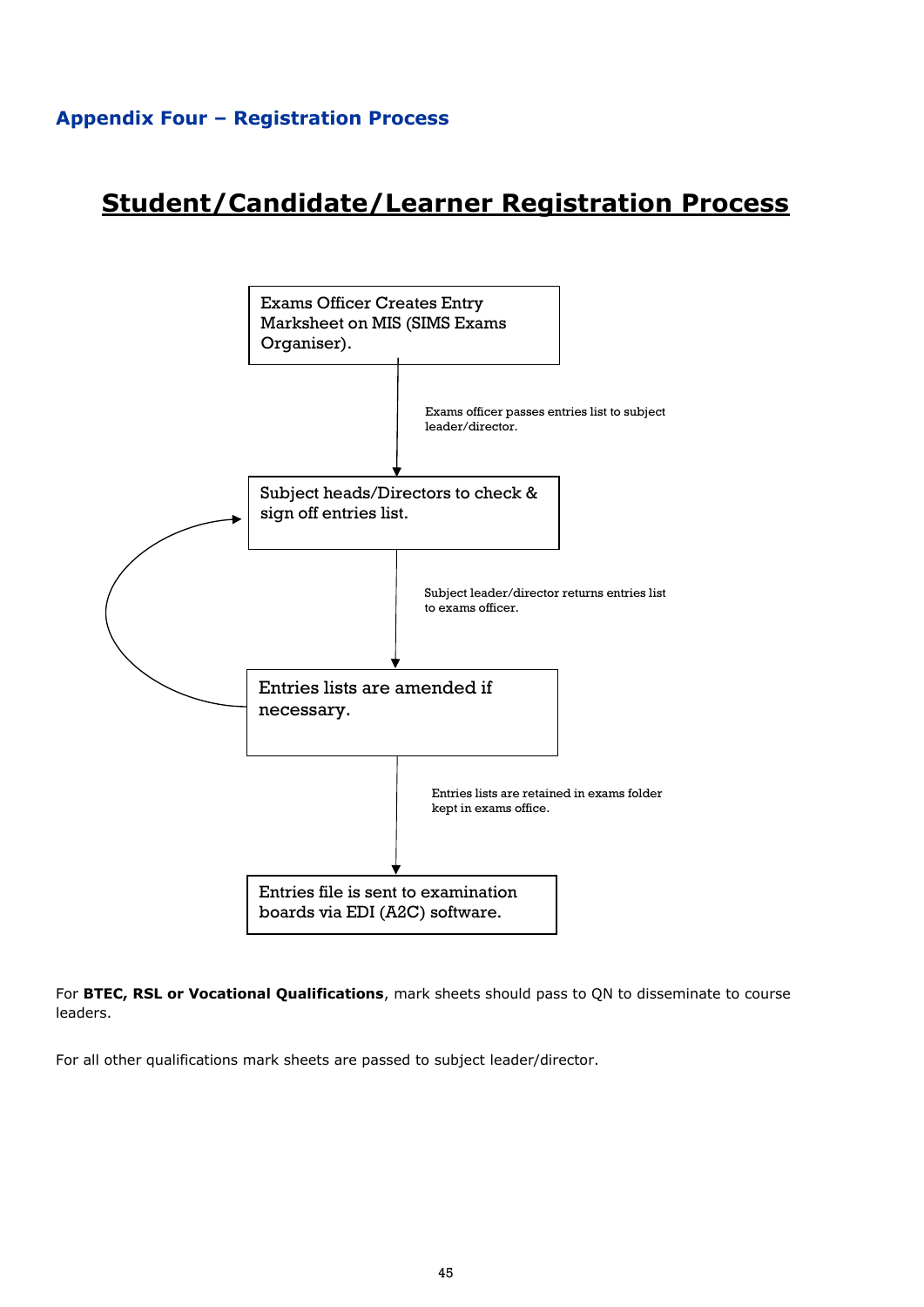## <span id="page-45-0"></span>**Appendix Five – Submission Process**

## **Student/Candidate/Learner Unit/Result/Certification Submission Process**



For **BTEC**, mark sheets should pass to QN to disseminate to course leaders.

For all other qualifications mark sheets are passed to subject leader/director.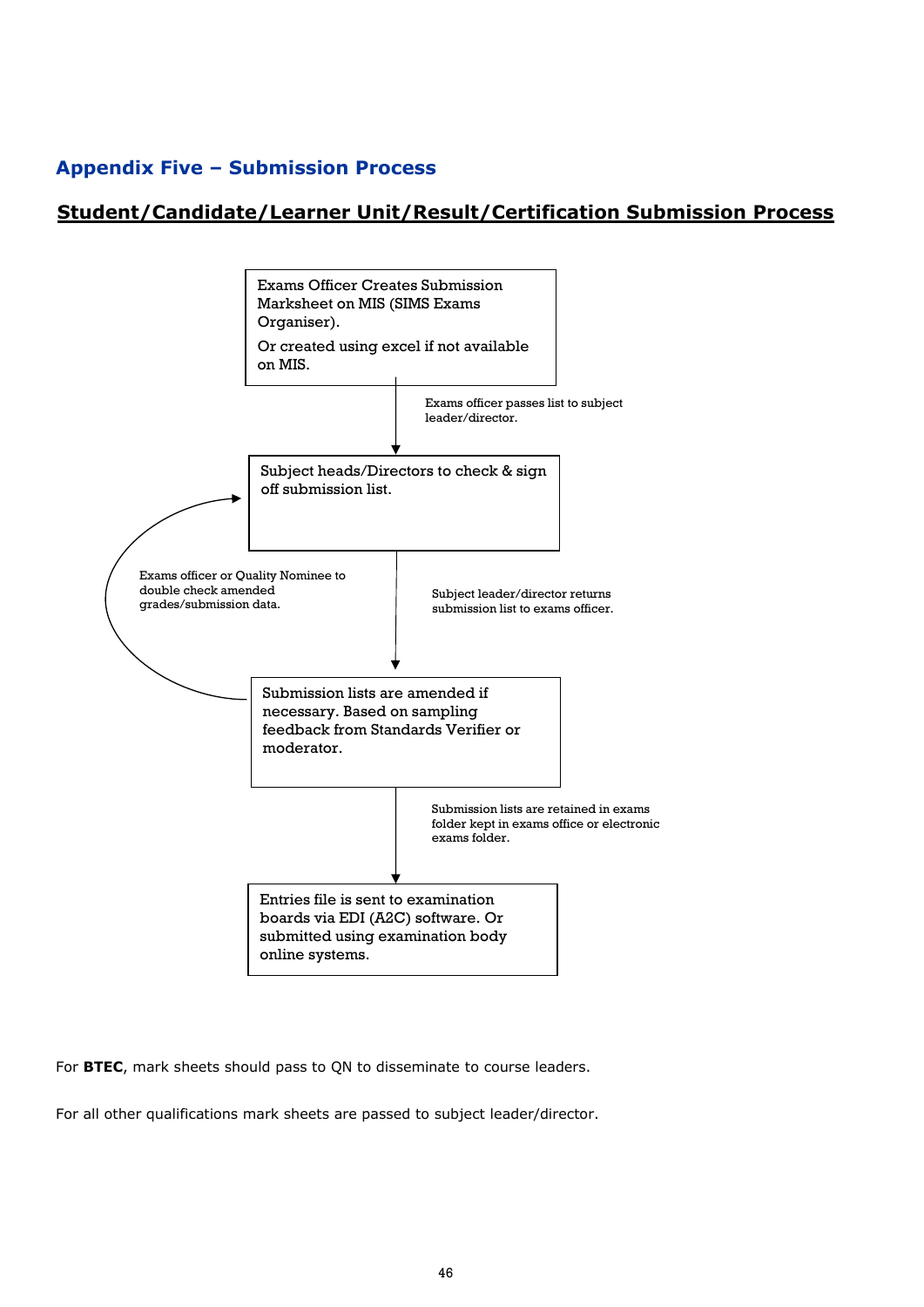## <span id="page-46-0"></span>**Appendix Six – Conflict of Interest Log**

## **Conflict of Interest Log**

| <b>Name</b> | <b>Position in School</b> | <b>Conflict details</b> | <b>Actions after</b><br>disclosure |
|-------------|---------------------------|-------------------------|------------------------------------|
|             |                           |                         |                                    |
|             |                           |                         |                                    |
|             |                           |                         |                                    |
|             |                           |                         |                                    |
|             |                           |                         |                                    |
|             |                           |                         |                                    |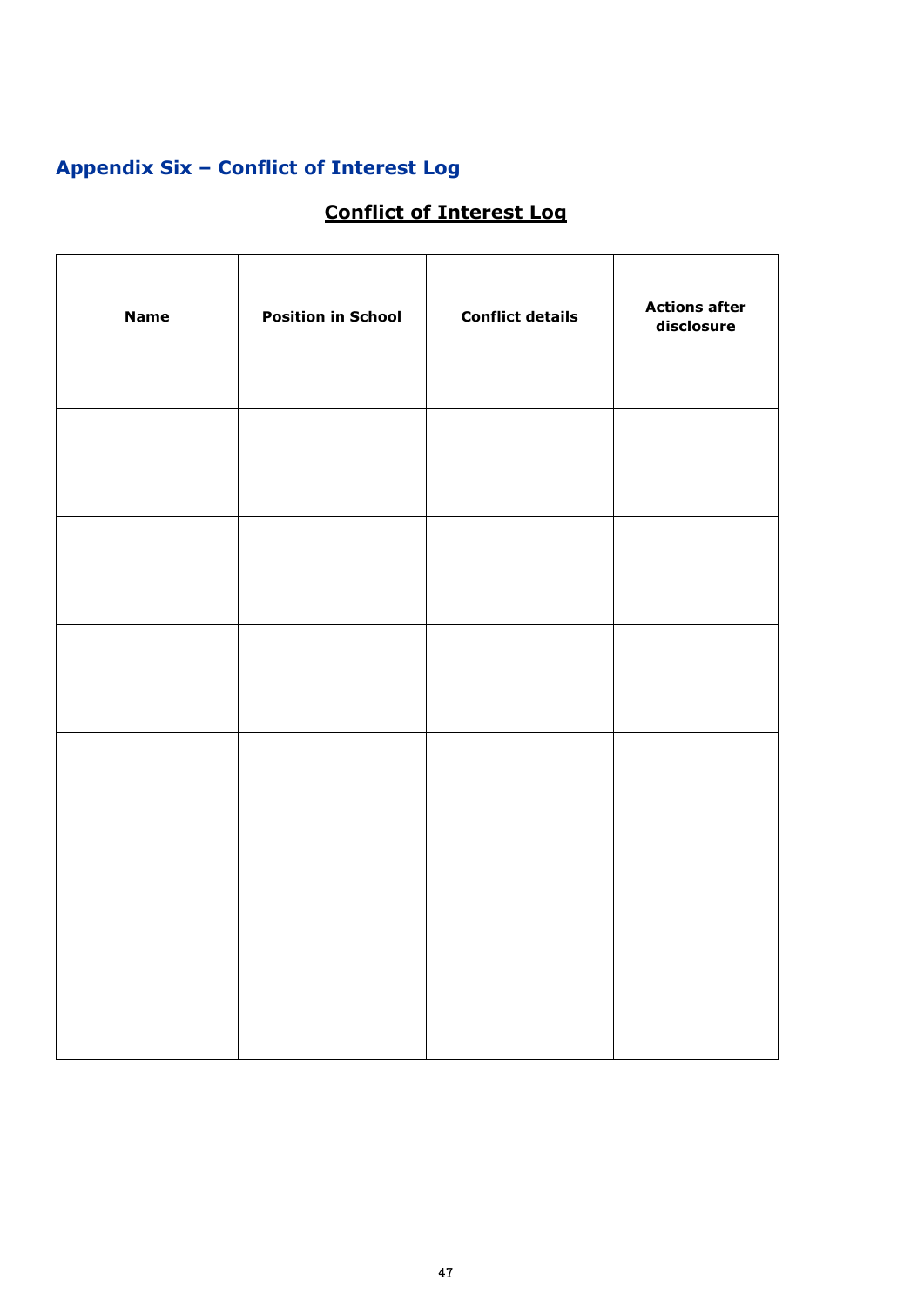## <span id="page-47-0"></span>**Appendix Seven - Suspected malpractice: candidate notification form**

| <b>Candidate Name</b><br><b>Date</b> |  |
|--------------------------------------|--|
|--------------------------------------|--|

This notification is to inform you that an alleged, suspected or actual report of malpractice has been made against you.

#### **Details of the allegation / incident**

#### **Type of offence**

As an approved examination centre, Cockburn School is required to follow the policies and procedures in the JCQ document *[Suspected Malpractice in Examinations and Assessments](http://www.jcq.org.uk/exams-office/malpractice)* available on the JCQ website [www.jcq.org.uk/exams-office/malpractice.](http://www.jcq.org.uk/exams-office/malpractice)

As stated in this document [section 2.5], the head of centre **must** *notify the appropriate awarding body at the earliest opportunity of all alleged, suspected or actual incidents of malpractice.* The awarding body will not communicate with you directly, unless particular circumstances warrant this.

As recommended by the awarding body, enclosed you have been provided with:

- a completed copy of the form **JCQ/M1** used the notify the awarding body of the allegation/incident and copies of relevant supporting evidence
- a copy of **section 6.14** *Rights of the accused individuals* from the JCQ document referenced above

You may also wish to consult **Appendix 5** *Table of offences graded according to levels of seriousness and showing appropriate ranges of penalties applied to candidates* in the JCQ document*.*

As further stated in the JCQ document, the awarding body *will determine the application of a sanction or penalty according to the evidence presented, the nature and circumstances of the malpractice, and the type of qualification involved* [**section12.1**]*. Once a decision has been made, it will be communicated in writing to the head of centre as soon as possible* [**section**] **13.1**].

At this point, the head of` centre will inform you of the decision and any penalties imposed, together with information on the process for submitting an appeal, where relevant.